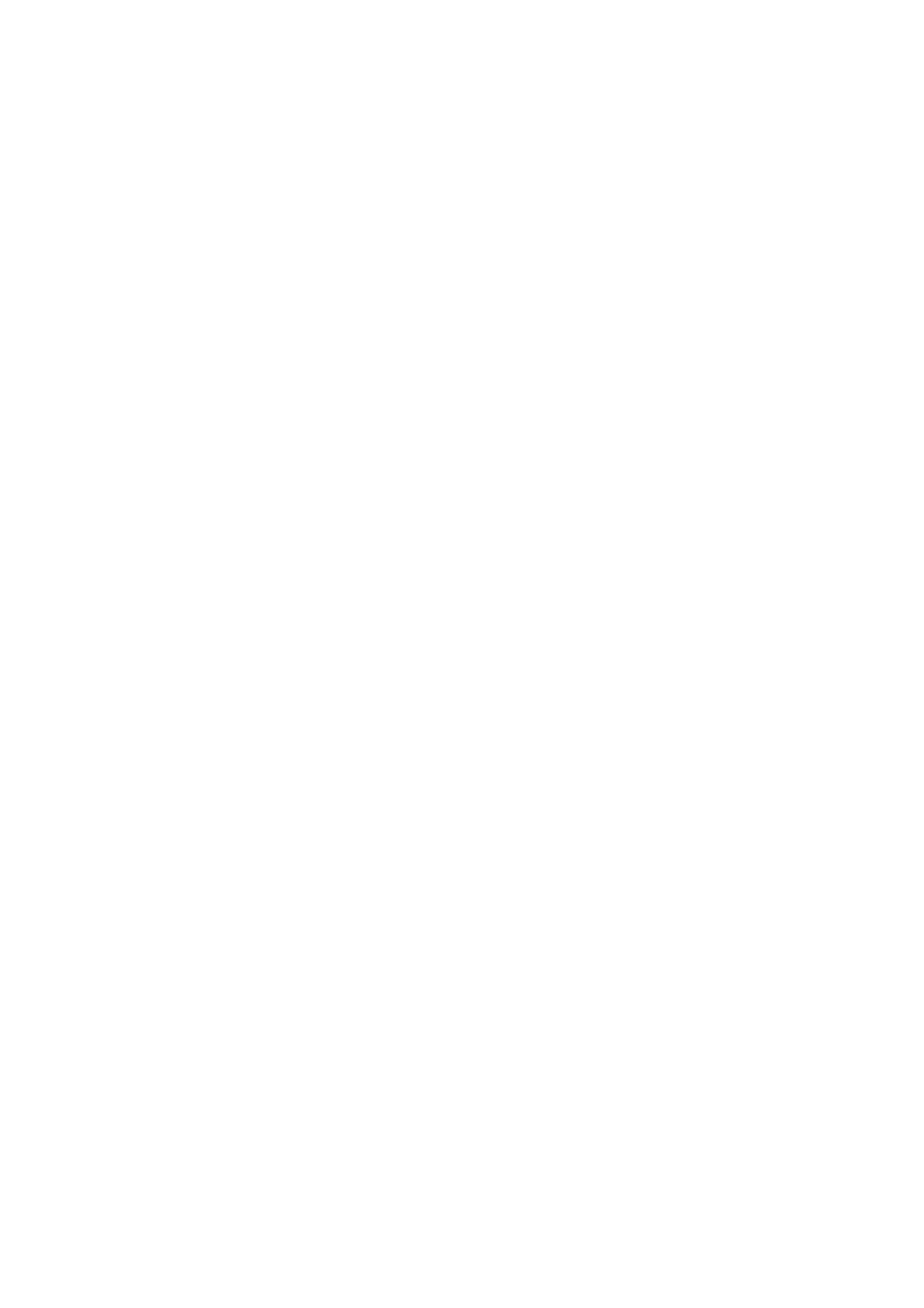# Western Australia

# Soil and Land Conservation Act 1945

# **Contents**

# Part I — Preliminary

| 1.  | Short title                                                                                           | 2              |
|-----|-------------------------------------------------------------------------------------------------------|----------------|
| 3.  | This Act to be supplementary to other Acts                                                            | $\overline{2}$ |
| 4.  | Terms used                                                                                            | $\overline{2}$ |
| 4A. | Regulations and soil conservation notices do not<br>apply to prevent commercial harvest of plantation |                |
|     | products                                                                                              | 6              |
|     | <b>Part II</b> — Administration                                                                       |                |
| 5.  | Administration of Act                                                                                 | 7              |
| 7.  | Commissioner                                                                                          | $\overline{7}$ |
| 7A. | Deputy Commissioner                                                                                   | 8              |
| 8.  | Officers and employees                                                                                | 9              |
| 9.  | Soil and Land Conservation Council                                                                    | 9              |
| 9A. | Deputy members                                                                                        | 12             |
| 10. | Remuneration of Council                                                                               | 12             |
| 11. | Proceedings of Council                                                                                | 13             |
| 12. | Secretary to Council                                                                                  | 13             |
|     | <b>Part III</b> — Functions and powers                                                                |                |
| 13. | <b>Functions of Commissioner</b>                                                                      | 14             |
| 14. | Duties of Commissioner                                                                                | 14             |
| 15. | Special powers of Commissioner                                                                        | 15             |
| 16. | <b>Functions of Council</b>                                                                           | 15             |
| 17. | Coordination of works of Government departments                                                       |                |

| Coordination of works of Government departments |    |
|-------------------------------------------------|----|
| in respect of land degradation and soil         |    |
| conservation and reclamation                    | 16 |

As at 01 Jan 2019 Version 09-d0-01 page i Published on www.legislation.wa.gov.au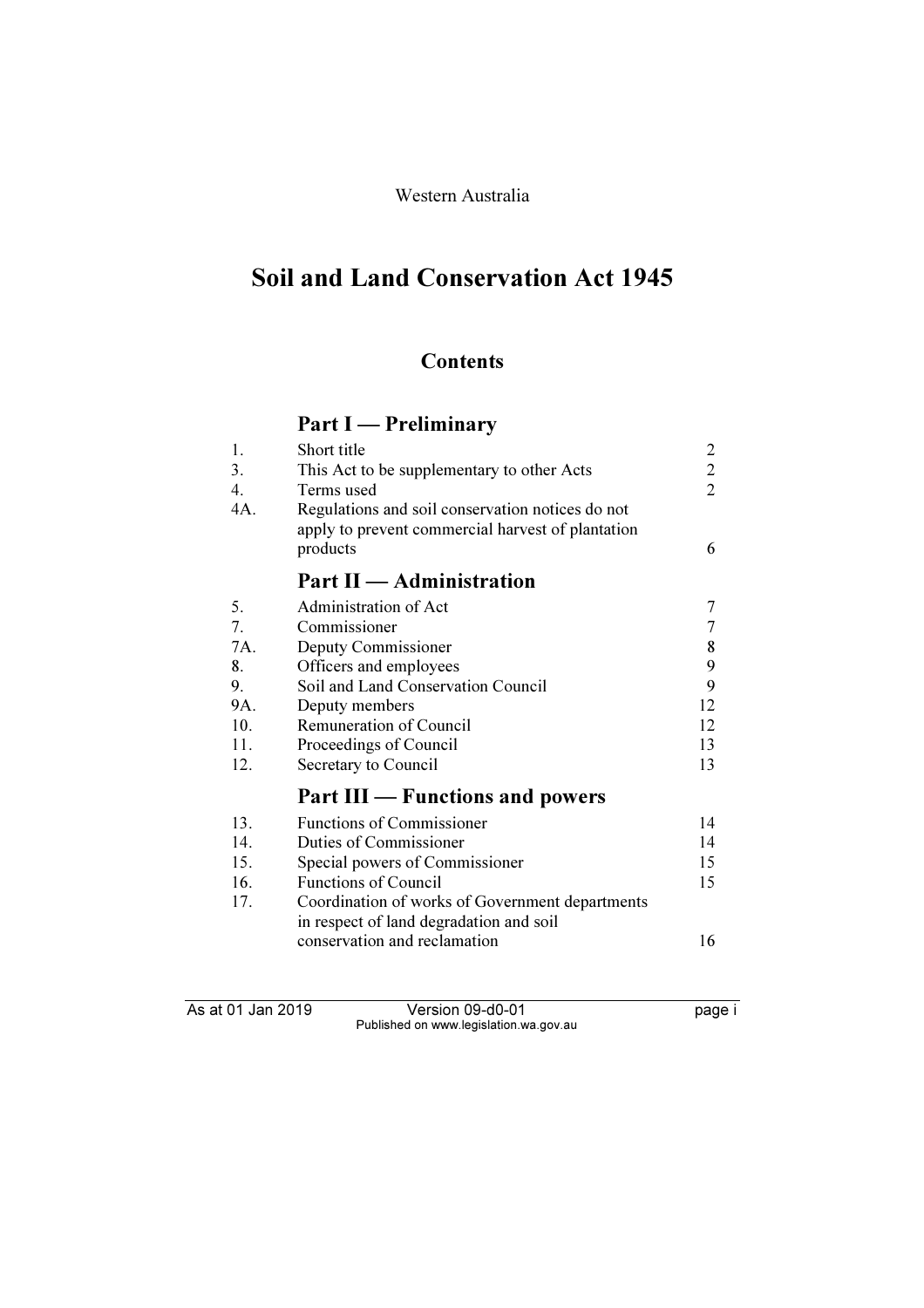| 18.   | Powers to Government departments and public                         |          |
|-------|---------------------------------------------------------------------|----------|
| 19.   | authorities<br>Commissioner may advise as to dealing with           | 17       |
|       | Crown land                                                          | 17       |
| 19A.  | Alteration of covenants etc. of certain leases etc.                 | 18       |
| 20.   | Carrying out of works by Minister or                                |          |
|       | Commissioner                                                        | 18       |
| 20A.  | Minister may make certain advances and payments                     | 19       |
| 21.   | Power of entry                                                      | 19       |
| 21A.  | Work in relation to State forests and timber                        |          |
|       | reserves                                                            | 21       |
|       | <b>Part IIIA — Land conservation</b>                                |          |
|       | districts                                                           |          |
|       | Division 1 - Constitution of land conservation                      |          |
|       | districts and appointment and functions                             |          |
|       | of district committees                                              |          |
| 22.   | Soil conservation districts                                         | 22       |
| 23.   | Constitution and membership of district                             |          |
|       | committees                                                          | 24       |
| 24.   | Functions of district committees                                    | 26       |
| 25.   | Power to co-opt certain persons                                     | 27       |
|       | Division 2 — Rating and finance                                     |          |
| 25A.  | Imposition of rate or service charge                                | 27       |
| 25AA. | Use of money raised by service charge                               | 30       |
| 25B.  | Assessment, collection and payment of rate or                       |          |
| 25C.  | service charge                                                      | 31<br>34 |
| 25D.  | <b>Land Conservation Districts Account</b><br>Advances by Treasurer | 36       |
| 25E.  | Application of Financial Management Act 2006                        |          |
|       | and Auditor General Act 2006                                        | 36       |
| 25F.  | Commissioner's report                                               | 37       |
| 25G.  | Commissioner's annual estimates                                     | 37       |
|       |                                                                     |          |
|       | <b>Part IV - Soil conservation reserves</b>                         |          |
| 26.   | Soil conservation reserves                                          | 38       |
| 27.   | Minister to manage soil conservation reserves                       | 39       |
| 28.   | Offences in relation to soil conservation reserves                  | 39       |
| 29.   | Execution of works for land degradation                             | 40       |

page ii Version 09-d0-01 As at 01 Jan 2019 Published on www.legislation.wa.gov.au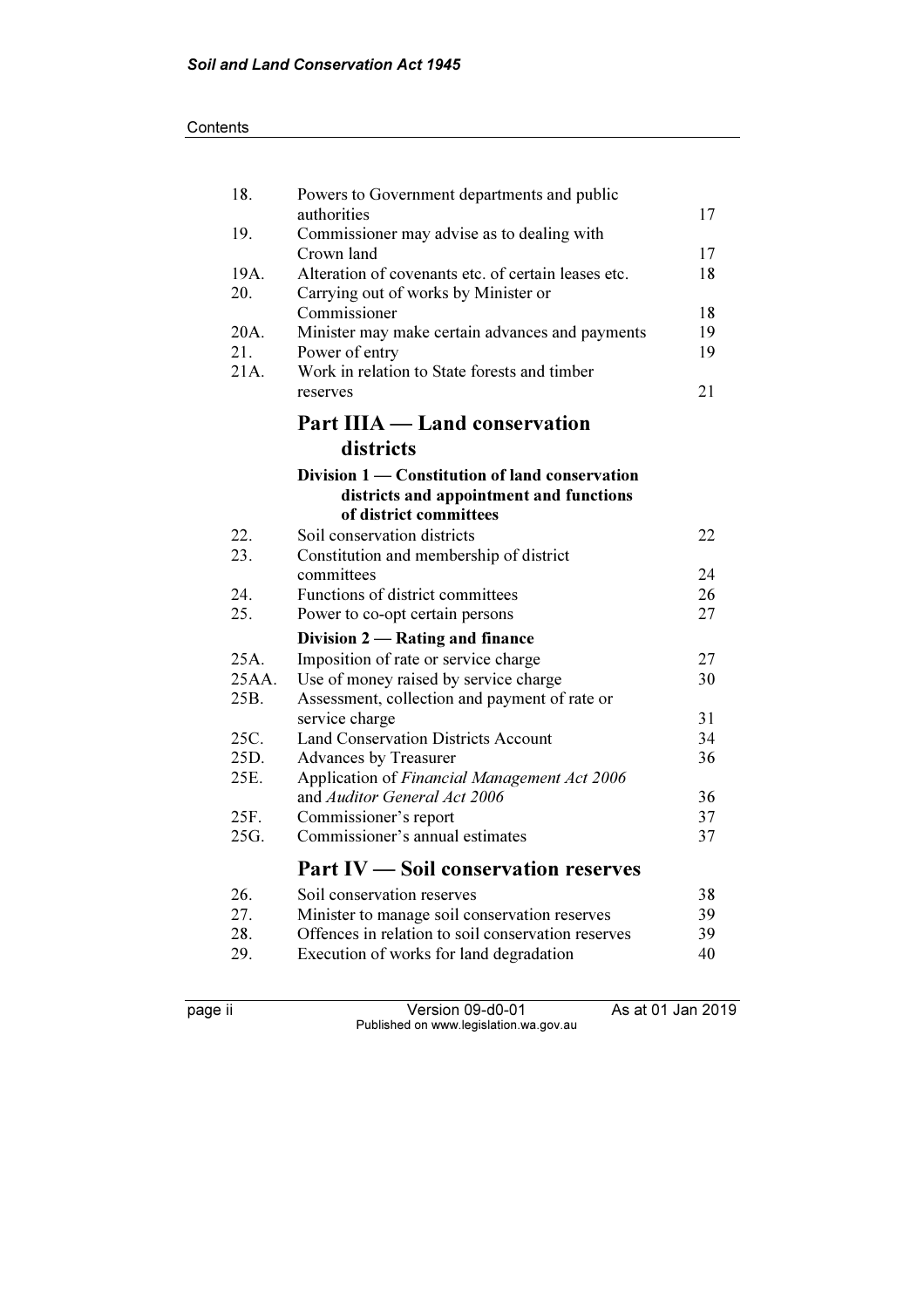| 29A.<br>30.       | Vesting of works in public authority<br>Leasing of land in soil conservation reserves | 40<br>41 |
|-------------------|---------------------------------------------------------------------------------------|----------|
|                   | <b>Part IVA — Conservation covenants</b>                                              |          |
|                   |                                                                                       |          |
|                   | and agreements to reserve                                                             |          |
| 30A.              | Term used: covenant or agreement                                                      | 42       |
| 30B.              | Registration and form of covenant or agreement                                        | 42       |
| 30C.              | Effect of covenant or agreement                                                       | 43       |
| 30D.              | Duties upon passing interests in affected land                                        | 43       |
| 30E.<br>30F.      | Discharge of agreement to reserve<br>Cancelling registration of memorial              | 44<br>44 |
|                   | Part V — Soil conservation notices                                                    |          |
| 31.               | Term used: soil conservation notice                                                   | 46       |
| 32.               | Service, content and effect of notice                                                 | 46       |
| 34.               | Application to SAT for review of issue of notice                                      | 48       |
| 34A.              | Registration of memorial of notice                                                    | 48       |
| 34B.              | Duties upon passing interests in affected land                                        | 49       |
| 35.               | Enforcement of notice                                                                 | 50       |
| 36.               | Expense to be charge on land                                                          | 52       |
| 37.               | Right of mortgagee to add expense to mortgage                                         | 54       |
| 38.               | Discharge of notice                                                                   | 55       |
| 39.               | Application to SAT for review of refusal to                                           |          |
|                   | discharge notices                                                                     | 55       |
|                   | <b>Part VA — Landcare Trust</b>                                                       |          |
| 40.               | Landcare Trust established                                                            | 57       |
| 41.               | Membership of Trust                                                                   | 57       |
| 41A.              | <b>Functions of Trust</b>                                                             | 58       |
| 41B.              | <b>Trust Account</b>                                                                  | 59       |
| 41C.              | Ministerial directions                                                                | 59       |
| 41D.              | Minister to have access to information                                                | 60       |
| 41E.              | Staff and support                                                                     | 61       |
| 41F.              | Execution of documents by Trust                                                       | 61       |
| 41G.              | Application of Financial Management Act 2006                                          |          |
|                   | and <i>Auditor General Act 2006</i>                                                   | 62       |
| 41H.              | Review                                                                                | 62       |
|                   | <b>Part VI — Miscellaneous</b>                                                        |          |
| 42.               | Interferences with or damage to works etc.                                            | 63       |
| As at 01 Jan 2019 | Version 09-d0-01                                                                      | page iii |

Published on www.legislation.wa.gov.au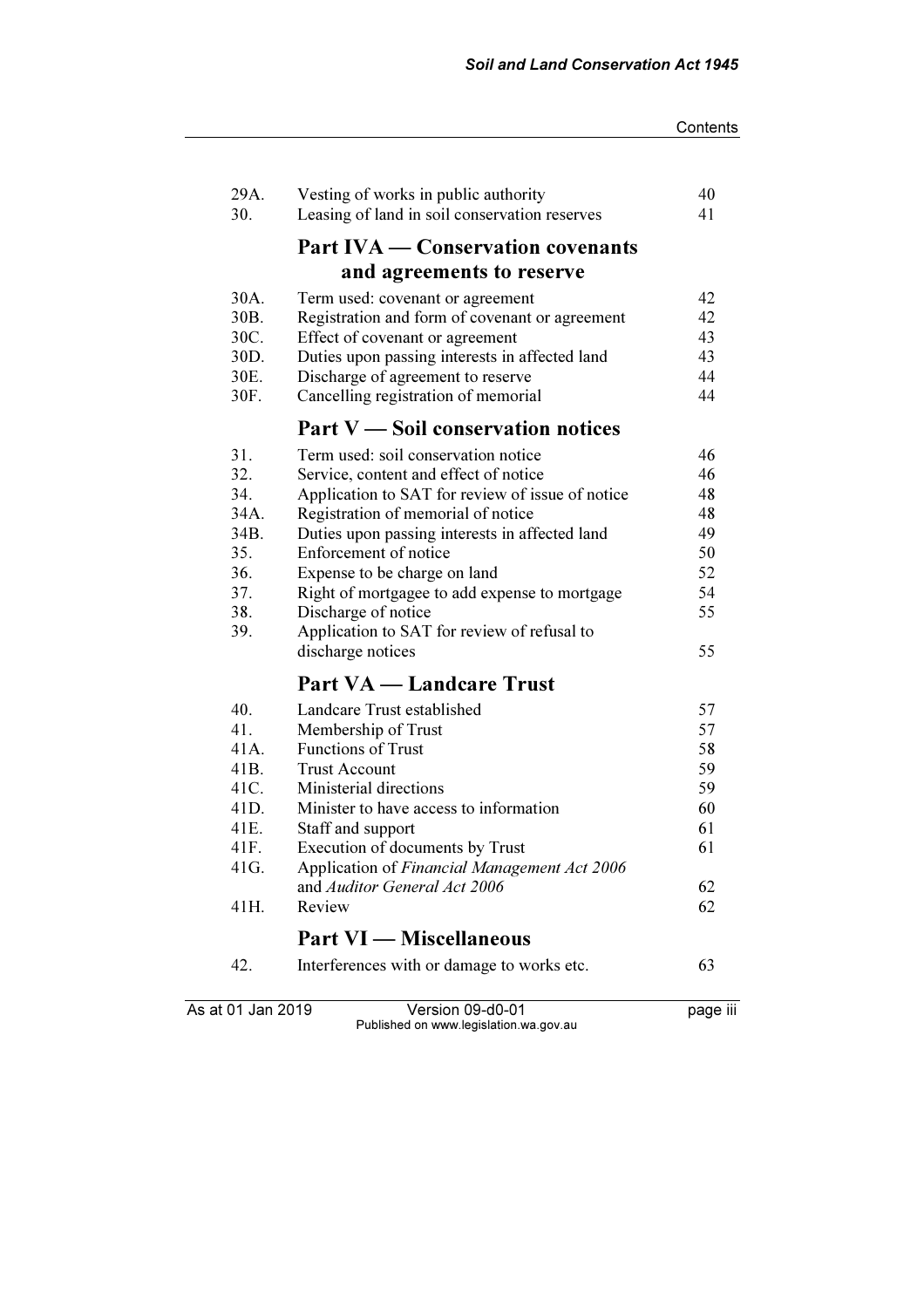#### **Contents**

| 44.<br>45.<br>46.<br>48. | Penalties and proceedings for offences<br>Commencing proceedings<br>Protection of Minister, Commissioner, officers etc.<br>Regulations | 63<br>64<br>64<br>65 |
|--------------------------|----------------------------------------------------------------------------------------------------------------------------------------|----------------------|
|                          | $S$ chedule $-$ Acts to which this Act is<br>supplementary                                                                             |                      |
|                          | <b>Notes</b>                                                                                                                           |                      |
|                          | Compilation table                                                                                                                      | 69                   |

Defined terms

page iv Version 09-d0-01 As at 01 Jan 2019 Published on www.legislation.wa.gov.au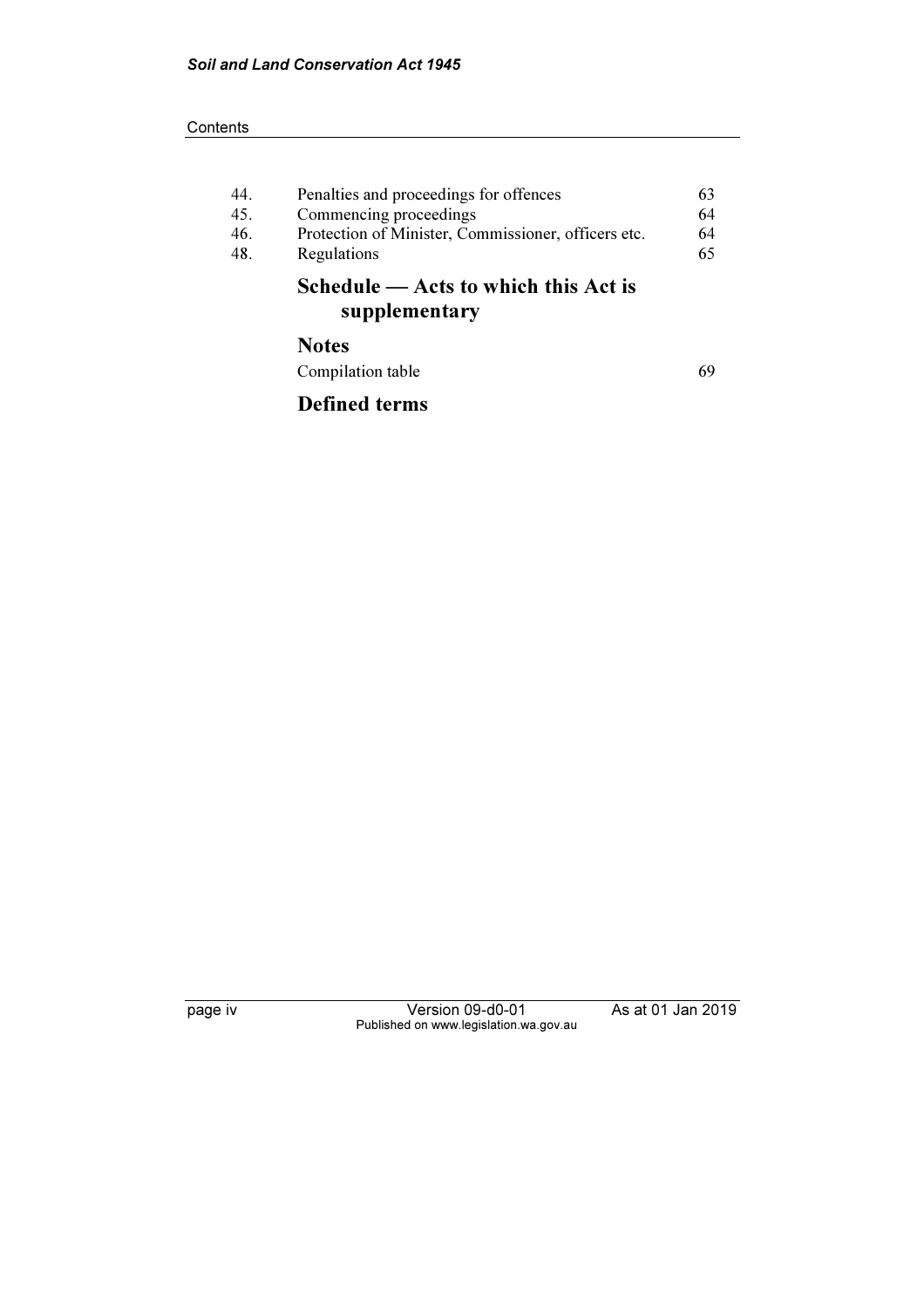Western Australia

# Soil and Land Conservation Act 1945

An Act relating to the conservation of soil and land resources, and to the mitigation of the effects of erosion, salinity and flooding.

[Long title amended: No. 42 of 1982 s. 4.]

As at 01 Jan 2019 Version 09-d0-01 page 1 Published on www.legislation.wa.gov.au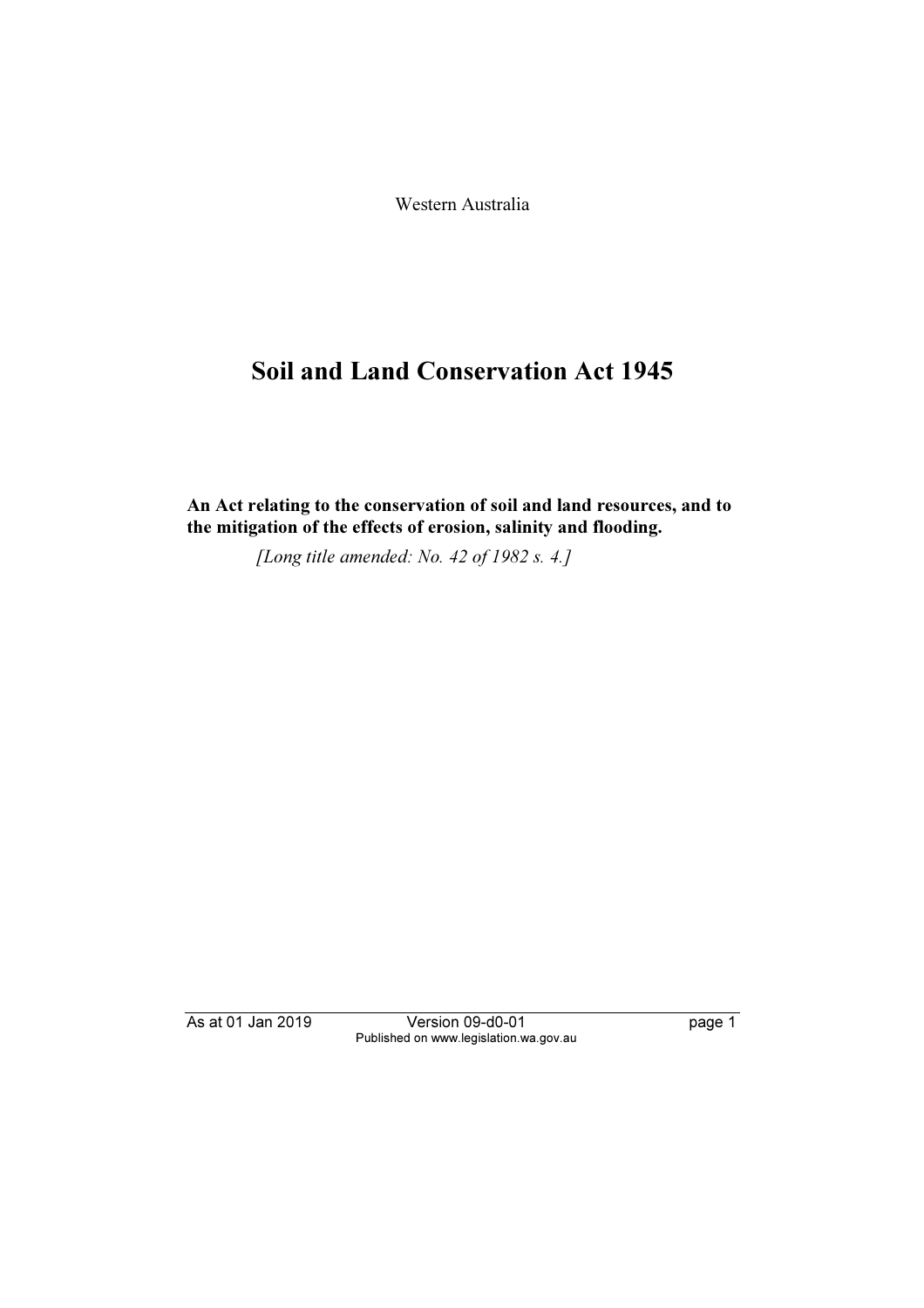# Part I — Preliminary

[Heading inserted: No. 19 of 2010 s.  $43(3)(a)$ .]

# 1. Short title

 This Act may be cited as the Soil and Land Conservation Act 1945, and shall come into operation on a day to be fixed by Proclamation $<sup>1</sup>$ .</sup>

[Section 1 amended: No. 42 of 1982 s. 5.]

[2. Deleted: No. 42 of 1982 s. 6.] [Heading deleted: No. 19 of 2010 s. 43(3)(b).]

# 3. This Act to be supplementary to other Acts

 This Act shall be read in conjunction with and as being supplementary to the Acts mentioned in the Schedule to this Act, and the provisions of those Acts shall, so far as may be possible consistently with the objects and intentions thereof, be construed and applied with due regard to the objects and intentions of this Act and so that where effect can be given to the provisions of this Act without substantial interference with the operation of any of the provisions of any other of the said Acts, the provisions of this Act shall be deemed to be paramount and the provisions of such other Act shall be construed, take effect and be applied accordingly.

#### 4. Terms used

 In this Act, unless the context or subject matter otherwise indicates or requires —

appropriate officer means the officer of a Government department or public authority authorised by such department or authority in respect of any acts, matters or things in connection with which the expression is used:

page 2 Version 09-d0-01 As at 01 Jan 2019 Published on www.legislation.wa.gov.au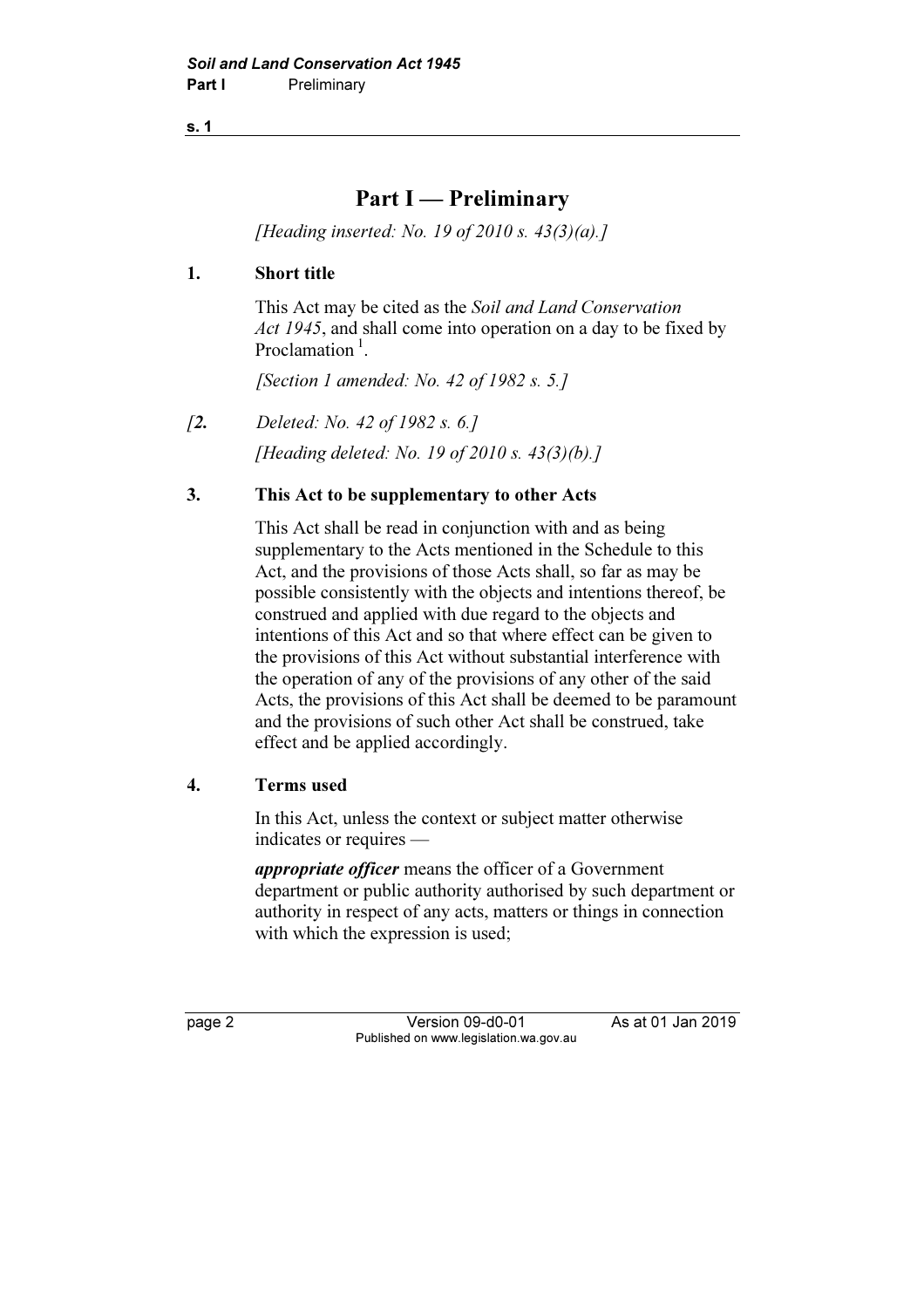chief executive officer means chief executive officer of the Department of Agriculture<sup>2</sup>:

Commissioner means the person for the time being holding or acting in the office of the Commissioner of Soil and Land Conservation under this Act;

Council means the Soil and Land Conservation Council appointed by the Governor under this Act;

**Crown lands** includes any lands vested in or controlled by any public authority;

district means a land conservation district constituted under section 22(1):

district committee means land conservation district committee established under section 23(2);

*eutrophication* means the deterioration of water quality resulting from the accumulation of nutrients in the water;

financial year means the period beginning on and including 1 July in any calendar year and ending on and including 30 June in the next following calendar year;

land conservation district means land conservation district constituted under section 22(1);

land degradation includes —

- (a) soil erosion, salinity, eutrophication and flooding; and
- (b) the removal or deterioration of natural or introduced vegetation,

that may be detrimental to the present or future use of land;

occupier, in relation to land, means the person by whom or on whose behalf the land is actually occupied, or, if there is no such person, the person entitled to possession, and includes a person who, under a licence or concession relating to specified land vested in the Crown, has the right to take a profit à prendre in respect of the land;

As at 01 Jan 2019 Version 09-d0-01 page 3 Published on www.legislation.wa.gov.au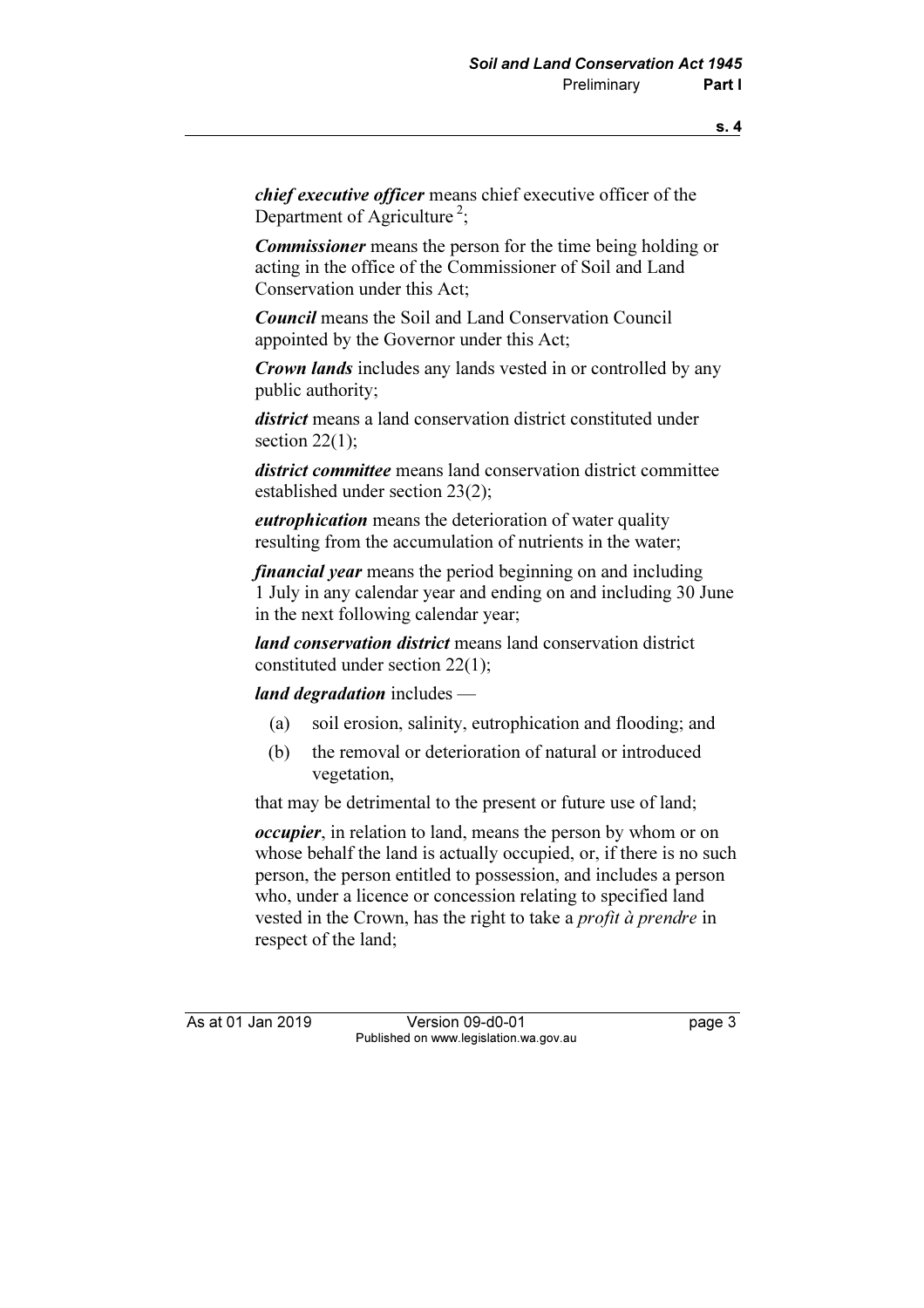owner, in relation to land, includes every person who jointly or severally whether at law or in equity —

- (a) is entitled to the land for an estate of freehold in possession; or
- (b) is a person to whom the Crown has lawfully contracted to transfer the fee simple under the Land Administration Act 1997, or any other Act relating to the alienation of lands of the Crown; or
- (c) is entitled to receive or is in receipt of, or if the land were let to a tenant would be entitled to receive the rents and profits thereof whether as beneficial owner, trustee, or mortgagee; or
- (d) is the holder of any lease granted under the Land Administration Act 1997, or any other Act relating to the disposition of lands of the Crown;

#### *public authority* includes  $-$

- (a) the Ministers of the Crown charged respectively with the administration of the Acts mentioned in the Schedule to this Act; and
- (b) any Minister of the Crown charged with the administration of any Act relating to water supply, sewerage or drainage; and
- (c) any Minister of the Crown charged with the administration of the Public Works Act 1902, or responsible for any works which are by virtue of any other Act deemed to be public works for the purposes of that Act; and
- (ca) the Public Transport Authority of Western Australia established by the Public Transport Authority Act 2003 section 5; and
- (d) every board or local government established or constituted under any of the Acts mentioned in the Schedule to this Act; and
- $[(e)$  deleted]

page 4 Version 09-d0-01 As at 01 Jan 2019 Published on www.legislation.wa.gov.au

s. 4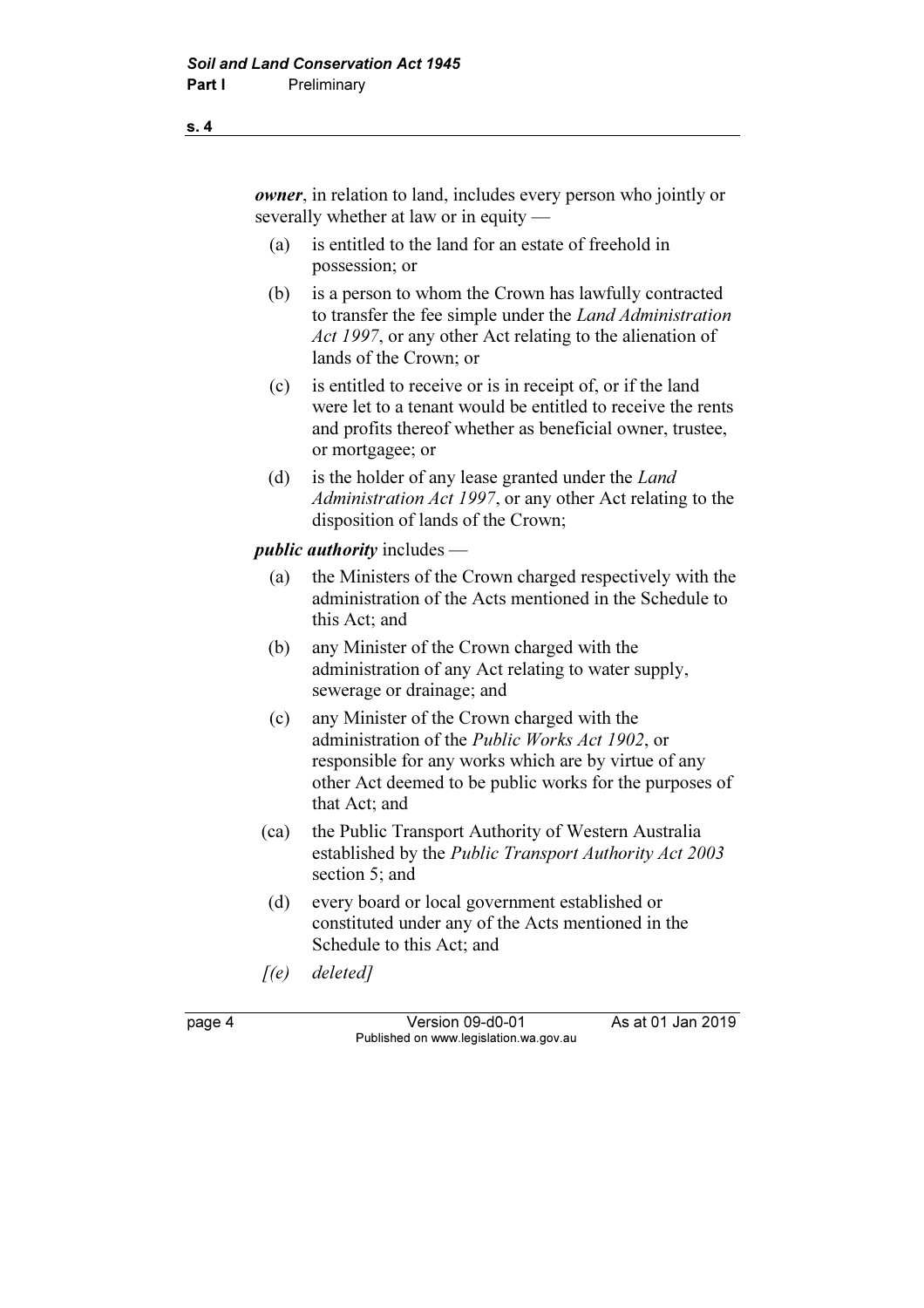- (f) the CEO as defined in section 3 of the Conservation and Land Management Act 1984; and
- (g) the Commissioner of Main Roads; and
- (h) any other person or body declared by the Governor by Order in Council to be a public authority for the purposes of this Act;

**Registrar of Deeds and Transfers** has the meaning given to that expression by the Registration of Deeds Act 1856;

**Registrar of Titles** has the meaning given to that expression by the Transfer of Land Act 1893;

relevant land registration officer, when used in Part IVA or section 34A in relation to land, means -

- (a) where the land is under the operation of the Transfer of Land Act 1893 or Land Administration Act 1997, the Registrar of Titles; and
- (b) where the land is alienated from the Crown but is not under the operation of the Transfer of Land Act 1893, the Registrar of Deeds and Transfers;

salinity means deterioration in soil quality or water quality resulting from the accumulation of, or a variation in the amount of, any salt in soil or water;

service charge means a charge imposed under section 25A(1a);

soil conservation means the application to land of cultural, vegetational and land management measures, either singly or in combination, to attain and maintain an appropriate level of land use and stability of that land in perpetuity and includes the use of measures to prevent or mitigate the effects of land degradation;

soil conservation reserve means a soil conservation reserve created under this Act;

**Treasurer** means the Treasurer of the State;

Trust means the Landcare Trust established by section 40;

As at 01 Jan 2019 Version 09-d0-01 Page 5 Published on www.legislation.wa.gov.au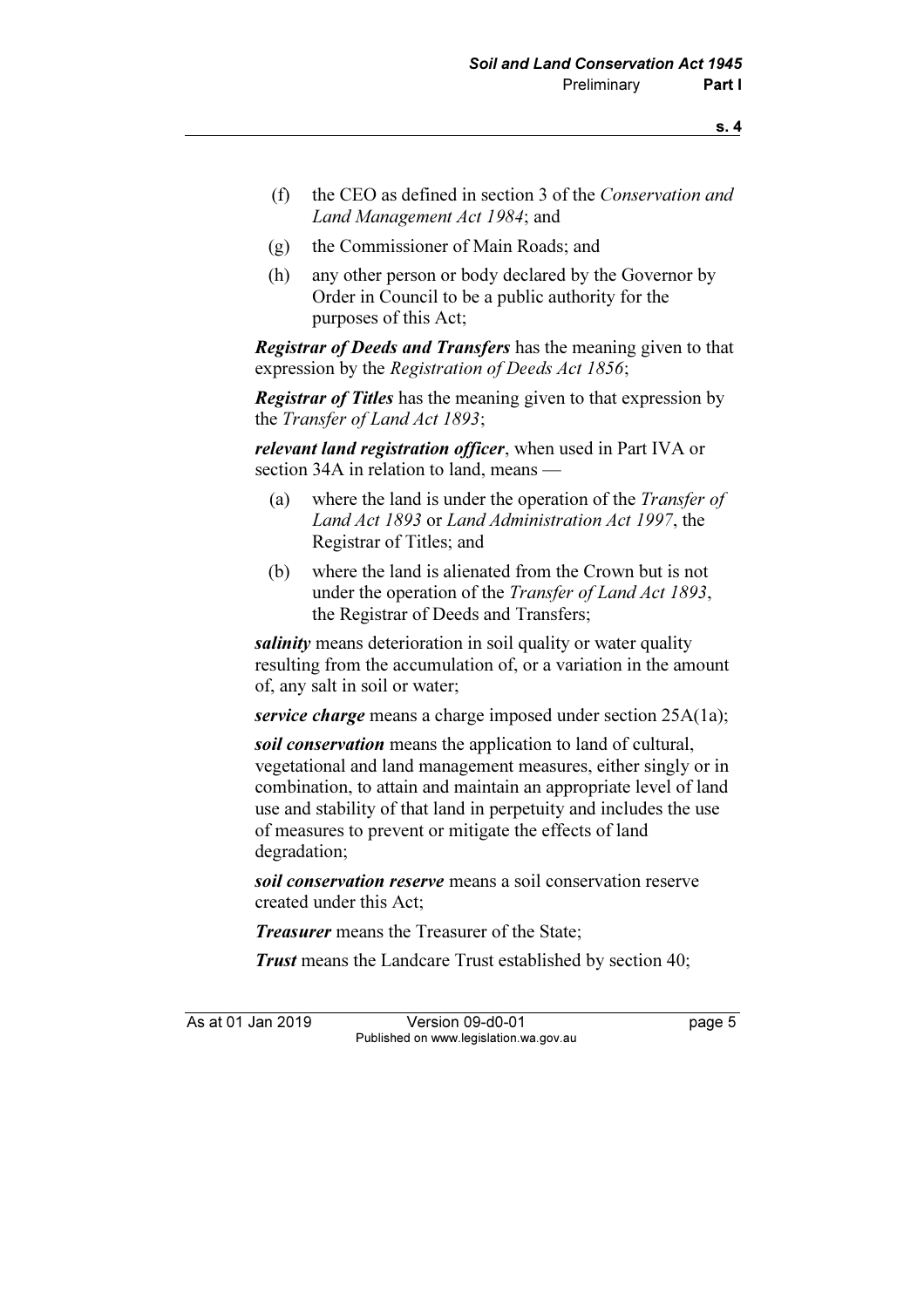#### s. 4A

**Trust Account** means the Landcare Trust Account established under section 41B.

[Section 4 amended: No. 32 of 1955 s. 3; No. 40 of 1974 s. 3; No. 63 of 1981 s. 4; No. 42 of 1982 s. 7; No. 98 of 1985 s. 3; No. 46 of 1988 s. 4; No. 91 of 1990 s. 4; No. 47 of 1994 s. 3; No. 73 of 1995 s. 188; No. 14 of 1996 s. 4; No. 57 of 1997 s. 111; No. 31 of 1997 s. 81(1)-(3) and 141; No. 4 of 1999 s. 4; No. 31 of 2003 s. 168; No. 28 of 2006 s. 26; No. 77 of 2006 Sch. 1 cl. 158(1); No. 38 of 2007 s. 200.]

## 4A. Regulations and soil conservation notices do not apply to prevent commercial harvest of plantation products

(1) In subsection  $(2)$  —

code of practice means a code of practice approved by the Commissioner and published in the Gazette;

commercial purpose means the purpose of sale or any other purpose that is directed to financial gain or reward;

notice means a soil conservation notice as defined in section 31;

plantation means one or more groups of planted trees;

product, in relation to a tree, includes the whole tree, a part of the tree or a thing produced by the tree whether or not the part of the tree or the thing produced by the tree is above or below the ground or has become separated from the tree before being harvested;

regulation means a regulation made under section 22(2) or 48;

tree means a perennial plant having one or more woody, self-supporting trunks and includes a tree seedling and a sapling.

 (2) A regulation or notice is of no effect to the extent to which it purports to prevent the harvest for a commercial purpose of a product of a tree in a plantation if the harvest is being done, or is intended to be done, in accordance with a code of practice that applies at the time the harvest is being done, or is intended to be done.

[Section 4A inserted: No. 56 of 2003 s. 7.]

page 6 Version 09-d0-01 As at 01 Jan 2019 Published on www.legislation.wa.gov.au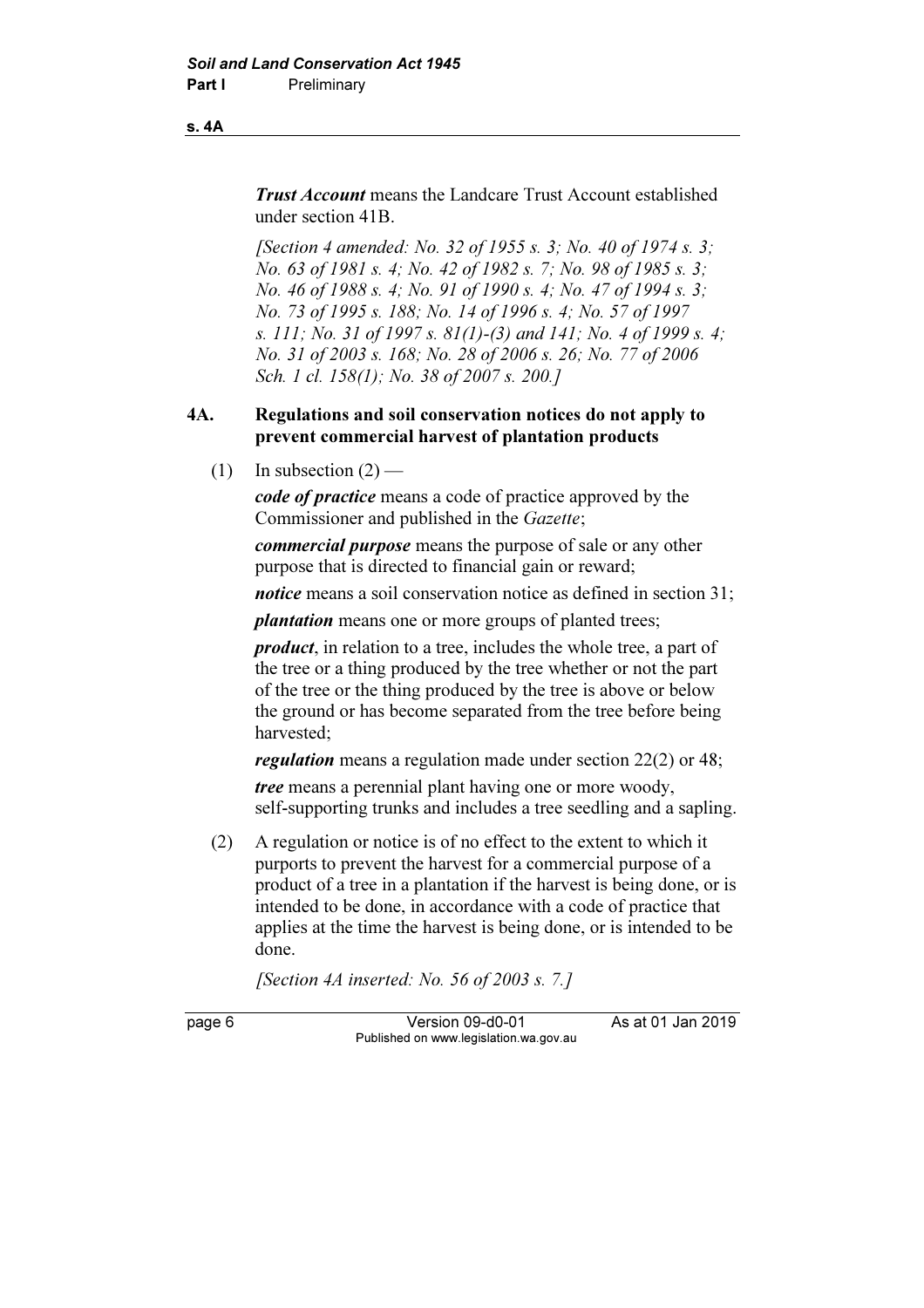# Part II — Administration

# 5. Administration of Act

- (1) The Minister administering this Act shall be the Minister for Agriculture<sup>3</sup>.
- (2) The expenses of the administration of this Act (including any grants made thereunder) shall be paid out of moneys provided by Parliament for the purpose.
- [6. Deleted: No. 42 of 1982 s. 8.]

# 7. Commissioner

- (1) There shall be appointed under and subject to Part 3 of the Public Sector Management Act 1994 an officer to be designated "The Commissioner of Soil and Land Conservation".
- (2) The Commissioner shall give effect to such directions as the Minister or the chief executive officer gives to him from time to time with respect to his functions, powers or duties under this Act, either generally or with respect to a particular matter.
- (3) The Commissioner shall have and exercise such powers, functions and authorities and shall perform and carry out such duties as are or may be conferred or imposed upon him by or under this Act.
- (4) The Commissioner may, with the approval of the chief executive officer, either generally or as otherwise provided by the instrument of delegation, by writing signed by him, delegate to a person any of his powers or duties under this Act, other than this power of delegation.
- (5) For the purposes of this Act, the exercise of a power or the performance of a duty by a delegate under this section shall be deemed to be the exercise of the power or the performance of the duty by the Commissioner.

As at 01 Jan 2019 Version 09-d0-01 page 7 Published on www.legislation.wa.gov.au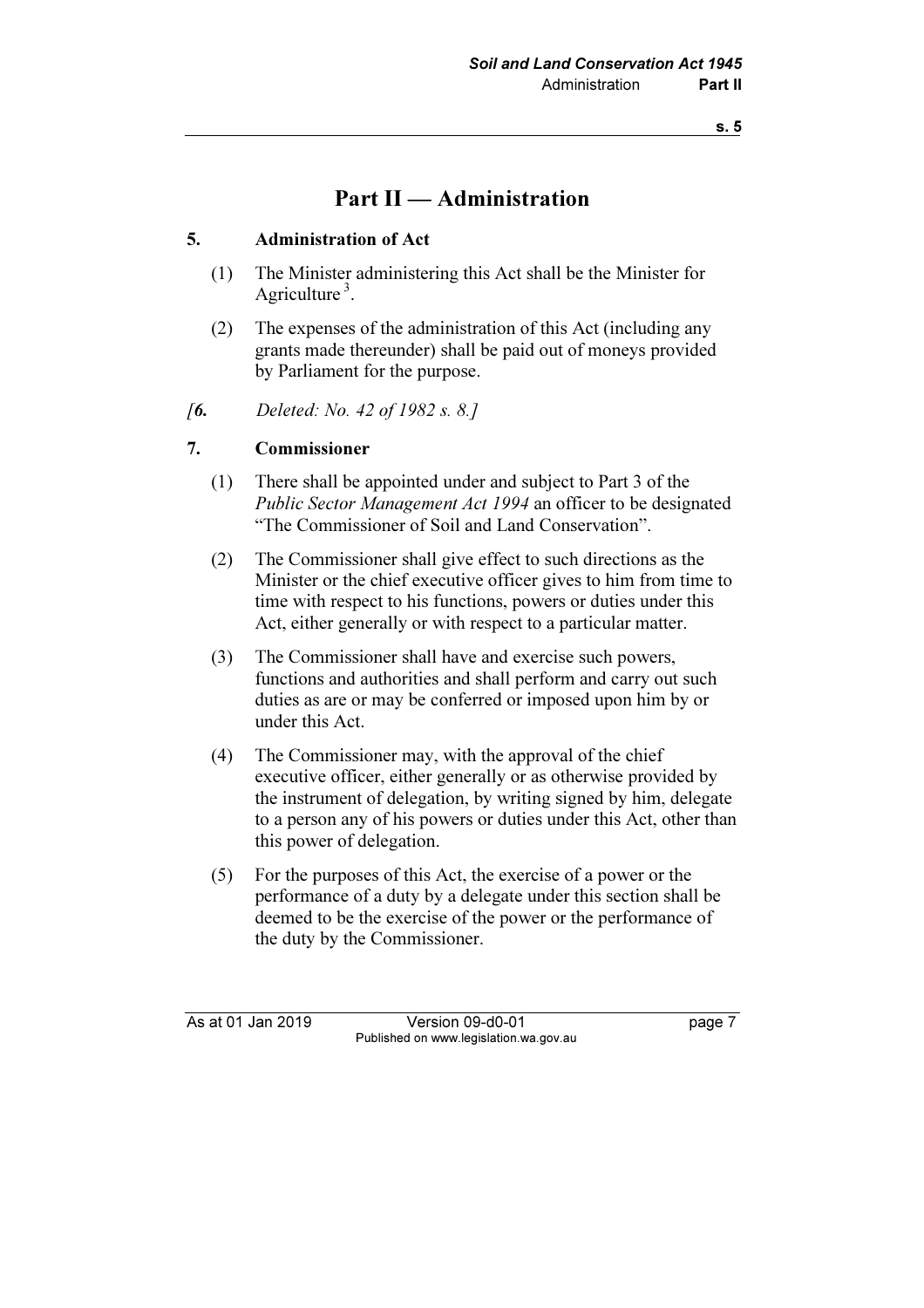- s. 7A
	- (6) A delegation under this section may be made to a specified person or to persons of a specified class, or may be made to the holder or holders for the time being of a specified office or class of offices.
	- (7) A delegation under this section may
		- (a) be made subject to such conditions, qualifications and exceptions as are set out in the instrument of delegation;
		- (b) be revoked or varied by instrument in writing signed by the Commissioner.
	- (8) The Commissioner may exercise a power or perform a duty notwithstanding that he has delegated its exercise or performance under this section.

[Section 7 amended: No. 32 of 1955 s. 4; No. 42 of 1982 s. 9; No. 46 of 1988 s. 19; No. 91 of 1990 s. 5; No. 32 of 1994 s. 3(2).]

# 7A. Deputy Commissioner

- (1) There shall be appointed under and subject to Part 3 of the Public Sector Management Act 1994 an officer to be designated "The Deputy Commissioner of Soil and Land Conservation".
- (2) Where the Commissioner is absent or is temporarily incapable of fulfilling his duties, or where the office of Commissioner is vacant, the Deputy Commissioner of Soil and Land Conservation shall act in the office of the Commissioner during that absence or incapacity or until the vacancy is filled, as the case requires, and while so acting shall —
	- (a) have all the powers, functions and authorities; and
	- (b) perform and carry out the duties,

of the Commissioner under this Act.

[Section 7A inserted: No. 40 of 1974 s. 4; amended: No. 42 of 1982 s. 10; No. 91 of 1990 s. 6; No. 32 of 1994 s. 3(2).]

page 8 Version 09-d0-01 As at 01 Jan 2019 Published on www.legislation.wa.gov.au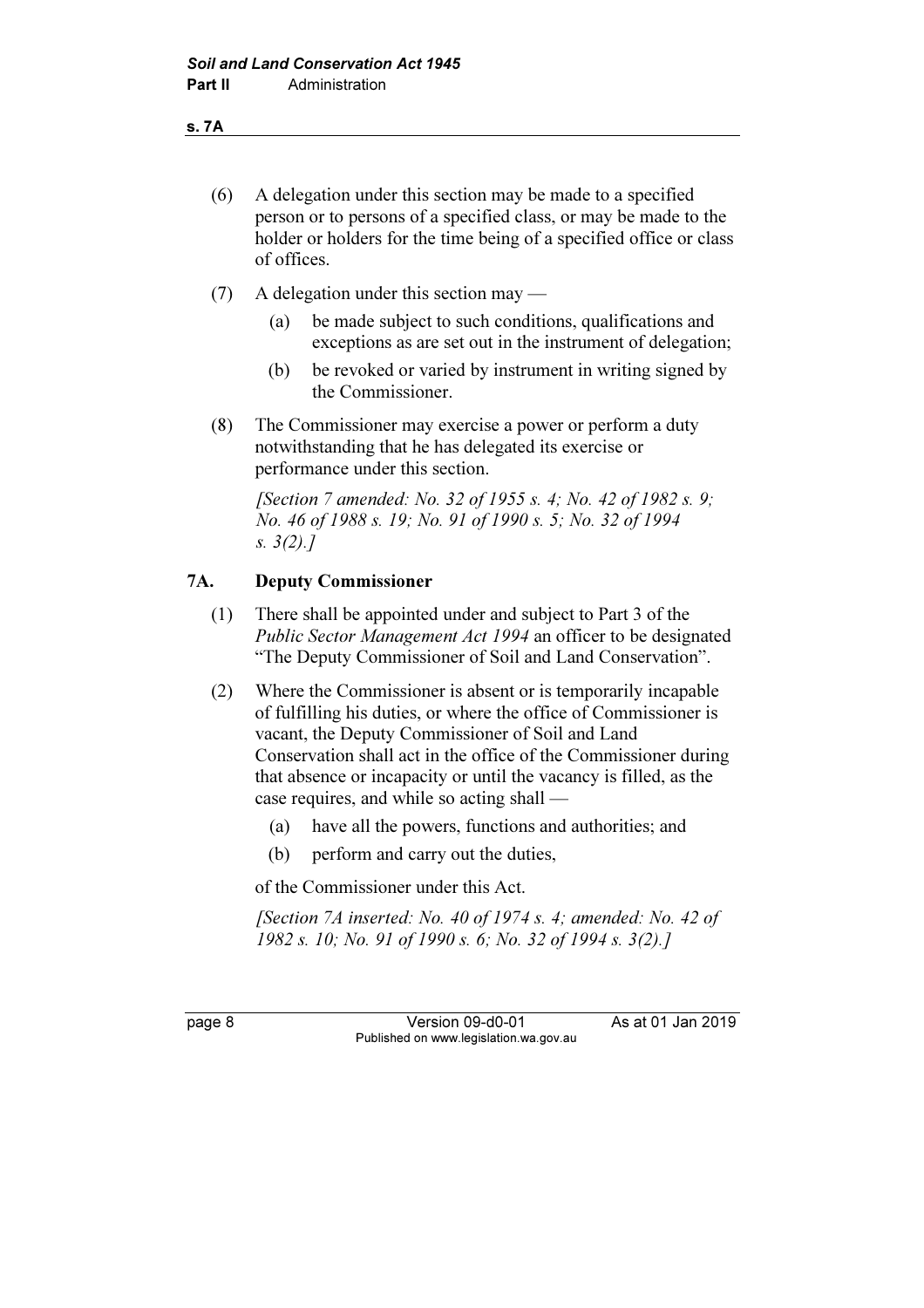## 8. Officers and employees

- (1) There shall be appointed under and subject to Part 3 of the Public Sector Management Act 1994 such officers and employees as may be necessary for the due administration of this Act.
- (2) For the purposes of this Act the Minister may
	- (a) with the approval of the Minister of the department concerned and on such terms as may be arranged, make use of the services of any of the officers or employees of any Government department; and
	- (b) with the approval of the public authority concerned and on such terms as may be arranged, make use of the services of any of the officers, employees, or servants of any public authority.

 [Section 8 amended: No. 42 of 1982 s. 11; No. 32 of 1994 s. 3(2).]

# 9. Soil and Land Conservation Council

- (1) There shall be a Council to be known as the "Soil and Land Conservation Council" consisting of 11 members appointed by the Governor on the nomination of the Minister.
- (2) Of such members
	- (a) one shall be the Commissioner ex officio;
	- (b) one shall be a person who is an officer of the Public Service of the State and is employed in the Department of Agriculture<sup>2</sup>;
	- (c) 3, not including the member mentioned in paragraph (b), shall be persons each of whom is an officer of the Public Service of the State or an officer of the Commissioner of Main Roads appointed under the Main Roads Act 1930;

As at 01 Jan 2019 Version 09-d0-01 page 9 Published on www.legislation.wa.gov.au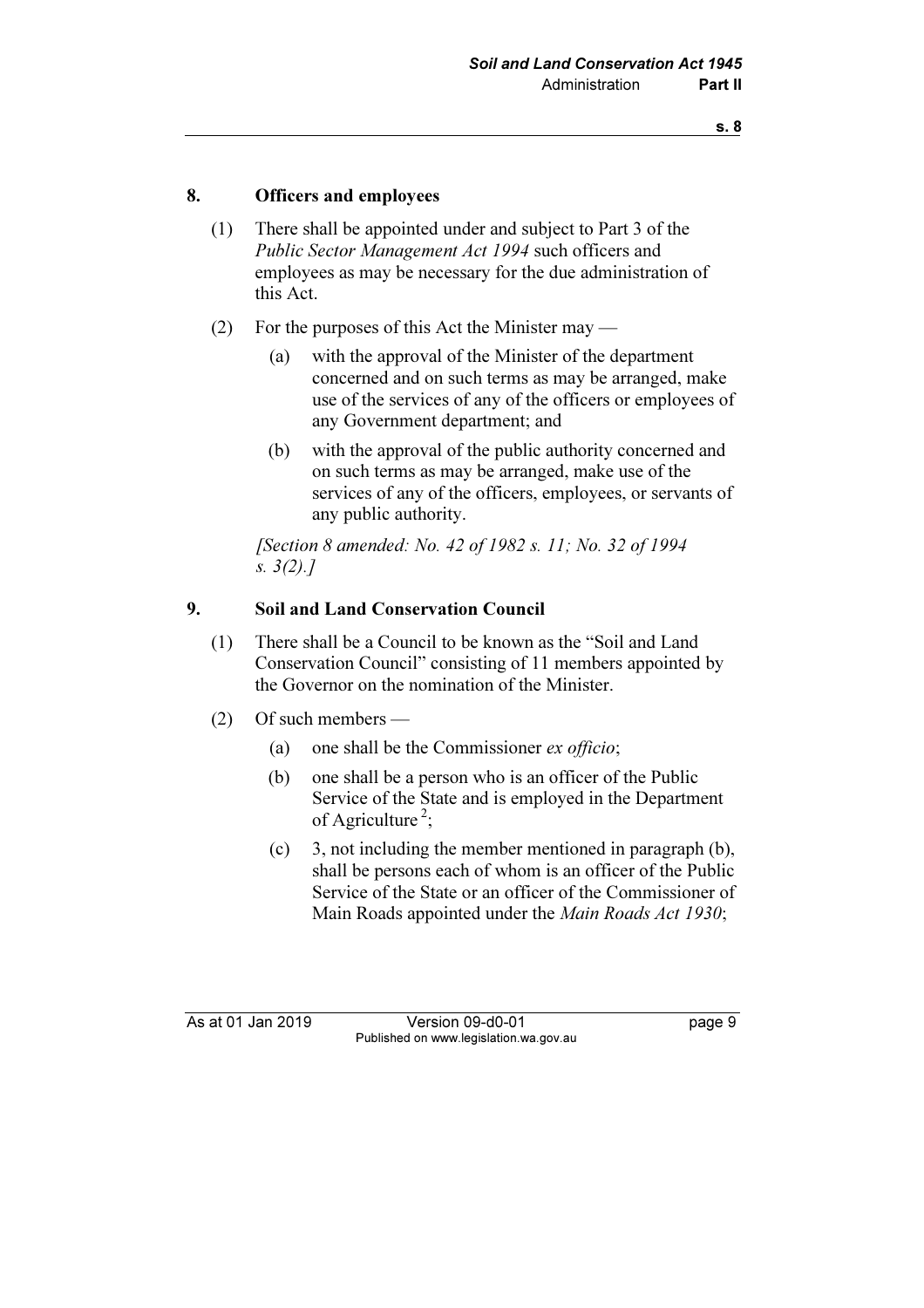- (d) one shall be a person nominated on the recommendation of the Western Australian Local Government Association or, in default of any such recommendation, by the Minister personally as a representative of the interests of local governments;
- (e) subject to subsection (2b)(b), one shall be a person nominated by the Minister from a panel of the names of persons eligible and willing to act as members, submitted to the Minister for the purpose by the body known as the Western Australian Farmers Federation (Inc.) in accordance with a request made pursuant to subsection (2a);
- (f) subject to subsection (2b)(b), one shall be a person nominated by the Minister from a panel of names of persons eligible and willing to act as members, submitted to the Minister for the purpose by the body known as the Pastoralists and Graziers Association of Western Australia in accordance with a request made pursuant to subsection (2a);
- (fa) one shall be a person nominated by the Minister after consultation with such voluntary conservation organizations as he thinks fit;
- (g) 2 shall be persons actively engaged in agricultural, horticultural or pastoral pursuits.
- (2a) Not earlier than 90 days before the expiration of the term of office of a member referred to in subsection  $(2)(e)$  or  $(f)$  the Minister shall, in writing, request the body referred to in the appropriate paragraph to submit to him, in writing, a panel containing the names of not fewer than 3 persons willing to act as members of the Council.
- (2b) Where a body has been requested, pursuant to subsection (2a), to submit a panel of not fewer than 3 names to the Minister, the Minister —
	- (a) shall, if such a panel is submitted to him within 60 days of the body receiving the request, nominate one of the

| page 10 | Version 09-d0-01                       | As at 01 Jan 2019 |
|---------|----------------------------------------|-------------------|
|         | Published on www.legislation.wa.gov.au |                   |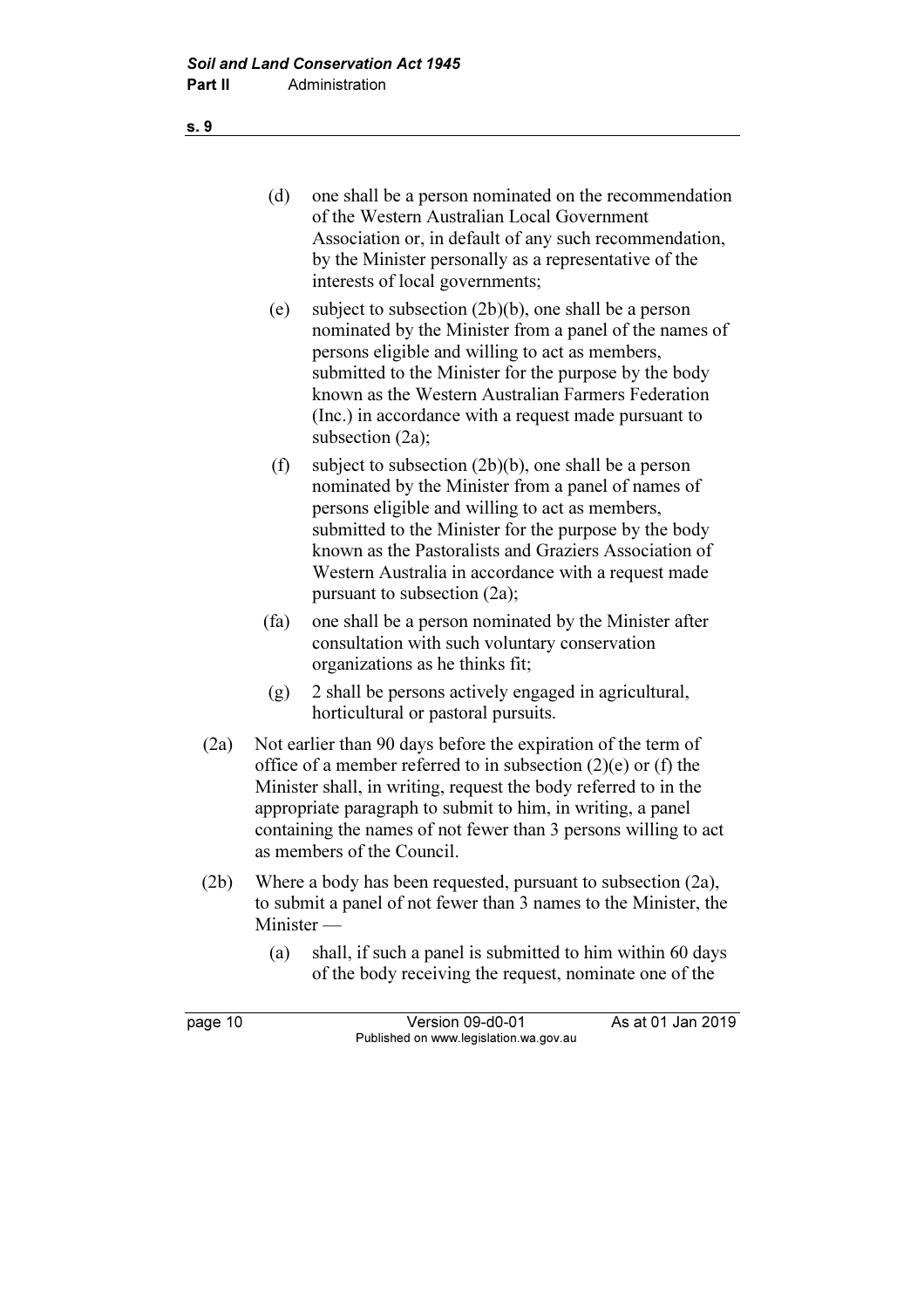persons whose names appear on the panel for appointment to the office of member; and

- (b) may, if default is made within that time in submitting such a panel to him, nominate for appointment to the office of member such person as he thinks fit, and any person so nominated may be appointed as if he had been nominated in accordance with paragraph (a).
- (3) As far as may be practicable the persons nominated for appointment shall be persons who have a general or special knowledge of soil conservation problems.
- (4) The Governor shall appoint one of the members of the Council (other than the Commissioner) to be the Chairperson thereof and one other of such members to be the Deputy Chairperson.
- (5) Subject to this Act, every member of the Council (other than the ex officio member) shall hold office for a term not exceeding 5 years, and subject to the terms and conditions determined by the Governor at the time of the appointment of such member.
- (6) Every member of the Council at the expiration of his term of office shall be eligible for re-appointment.
- (7) The Governor may dismiss any member of the Council from his office if he has been guilty of any act or conduct which in the opinion of the Governor renders him unfit to be a member of the Council.
- (8) The office of a member of the Council shall become vacant if  $-$ 
	- (a) he dies;
	- (b) he resigns by writing addressed to the Minister;
	- (c) he is dismissed from office by the Governor.
- (9) In the case of vacancy arising in the office of any member of the Council the Governor may, on the nomination of the Minister, appoint some eligible person to fill such vacancy, and the person so appointed shall subject to this Act hold office for the

As at 01 Jan 2019 Version 09-d0-01 page 11 Published on www.legislation.wa.gov.au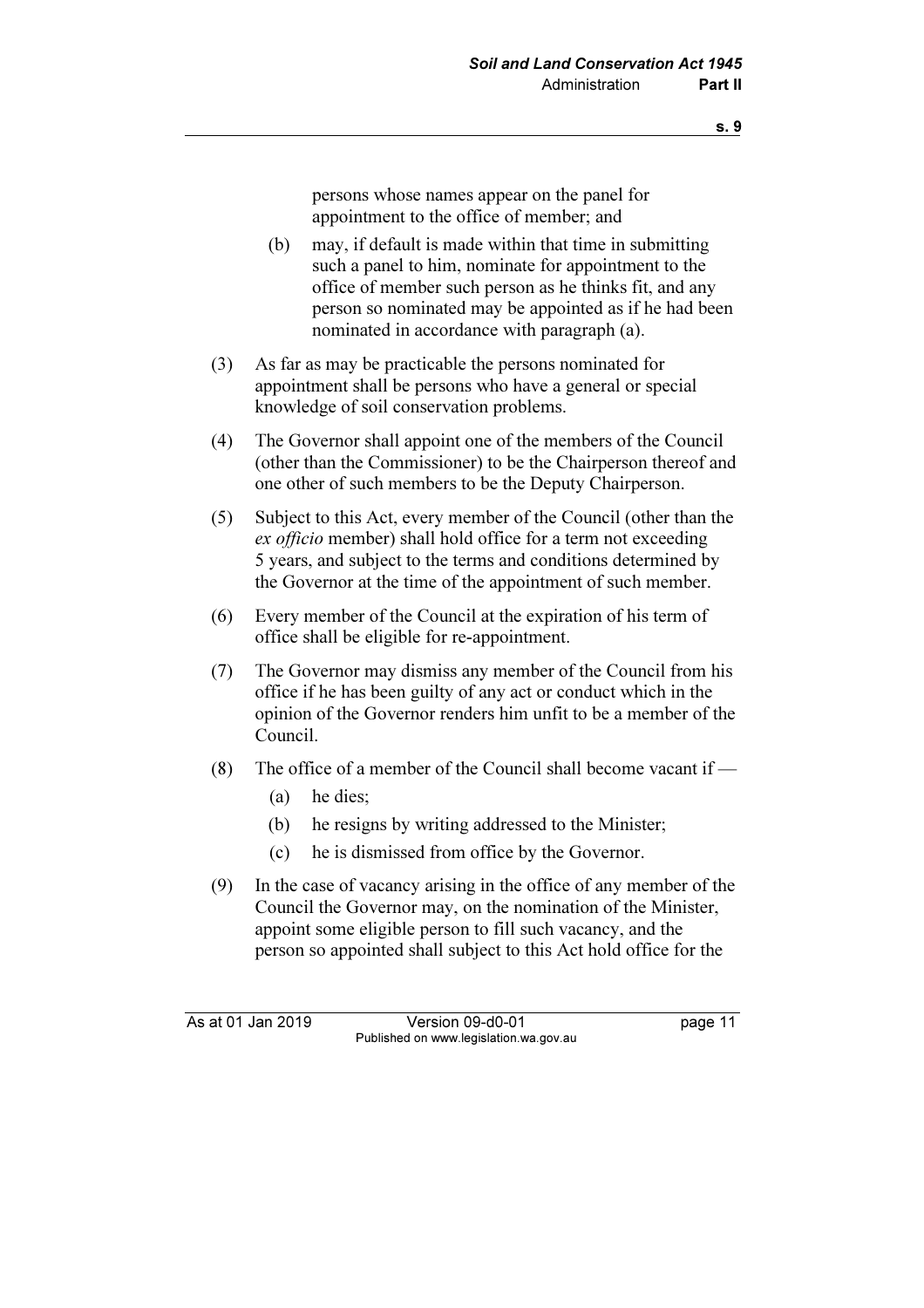#### s. 9A

remainder of the term of office of the member in whose place he is appointed.

 [Section 9 amended: No. 67 of 1967 s. 3; No. 94 of 1972 s. 4 (as amended: No. 19 of 1973 s. 4); No. 40 of 1974 s. 5; No. 42 of 1982 s. 12; No. 46 of 1988 s. 5; No. 91 of 1990 s. 7 and 16; No. 47 of 1994 s. 4; No. 14 of 1996 s. 4; No. 46 of 2009 s. 17.]

# 9A. Deputy members

- (1) For each member of the Council appointed under section 9 other than —
	- (a) the Commissioner; and
	- (b) the Chairperson; and
	- (c) the Deputy Chairperson,

 there may be appointed, in the same manner as that member, a deputy member.

 (2) A deputy member is entitled, in the absence of the member for whom he is a deputy from a meeting of the Council, to attend that meeting, and when so attending a deputy member has all the powers, functions, entitlements and protection as the member for whom he is deputy.

[Section 9A inserted: No. 47 of 1994 s. 5.]

# 10. Remuneration of Council

- (1) The Chairperson and every other member of the Council shall receive such remuneration (if any) and such travelling allowances as may be prescribed by regulations.
- (2) For the purposes of subsection (1), regulations made under section 48 may adopt in whole or in part any award made under the Industrial Relations Act 1979 (either as it is at the time of the making of those regulations or as varied from time to time) as being the level of remuneration and the travelling allowances to be received under subsection (1).

[Section 10 amended: No. 91 of 1990 s. 16; No. 47 of 1994 s. 6.]

page 12 Version 09-d0-01 As at 01 Jan 2019 Published on www.legislation.wa.gov.au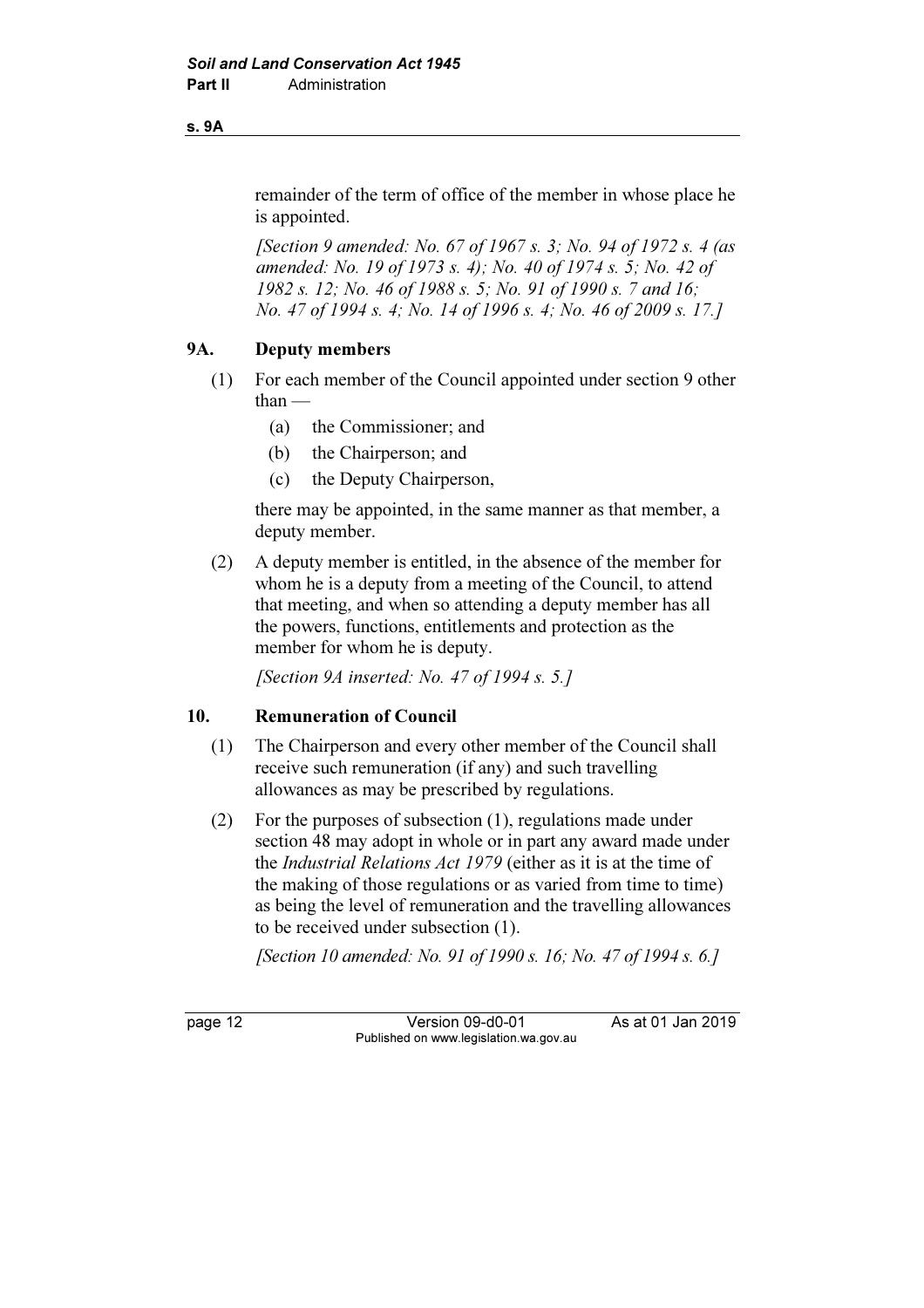## 11. Proceedings of Council

- (1) Meetings of the Council shall be held at such times and places as the Council or the Chairperson from time to time appoints.
- (2) At any meeting of the Council 6 shall be a quorum.
- (3) Subject to this Act and the regulations the Council may regulate its own proceedings.
- (4) The Council may invite any member of a district committee or any other person to attend at any meeting of the Council and take part in any discussion on any matter being dealt with by the Council, but that member or other person is not entitled to vote on any such matter.

[Section 11 amended: No. 67 of 1967 s. 4; No. 40 of 1974 s. 6; No. 42 of 1982 s. 13; No. 46 of 1988 s. 20; No. 91 of 1990 s. 16; No. 47 of 1994 s. 7.]

#### 12. Secretary to Council

 The chief executive officer shall arrange for the Council to be provided with such secretarial personnel, facilities and services as may be needed in order for it to carry out its functions.

 [Section 12 inserted: No. 42 of 1982 s. 14; amended: No. 46 of 1988 s. 19; No. 91 of 1990 s. 16.]

As at 01 Jan 2019 Version 09-d0-01 page 13 Published on www.legislation.wa.gov.au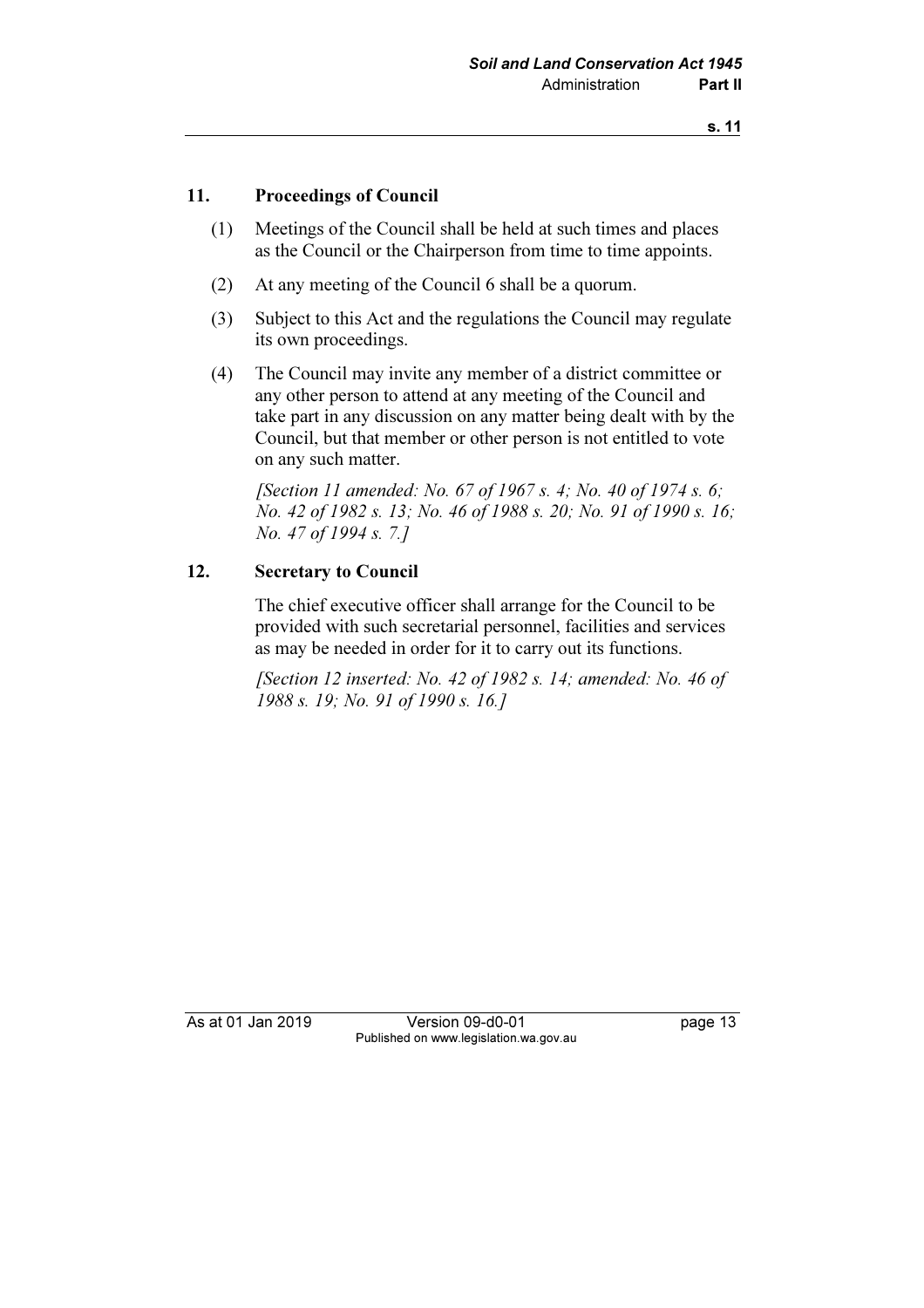# Part III — Functions and powers

[Heading inserted: No. 42 of 1982 s. 15.]

## 13. Functions of Commissioner

The general functions of the Commissioner shall include —

- (a) the prevention and mitigation of land degradation; and
- (b) the promotion of soil conservation; and
- (c) the encouragement of landholders and the public generally to utilise land in such a manner as will tend towards the prevention and mitigation of land degradation and the promotion of soil conservation; and
- (d) the education of landholders and the public generally in the objects and practice of soil conservation.

[Section 13 inserted: No. 42 of 1982 s. 16.]

## 14. Duties of Commissioner

The duties of the Commissioner shall include —

- (a) the carrying out of surveys and investigations to ascertain the nature and extent of land degradation throughout the State;
- (b) the investigation and design of preventive and remedial measures in respect of land degradation;
- (c) the carrying out of experiments and demonstrations in soil conservation and reclamation;
- (d) the recording and publishing of the results of such surveys, investigations, designs, experiments and demonstrations;
- (e) the dissemination of information with regard to land degradation and soil conservation and reclamation;
- (f) the instruction and supervision of landholders in matters pertaining to soil conservation and reclamation;
- (g) the advising and assistance of landholders whose land has been affected by land degradation;

page 14 Version 09-d0-01 As at 01 Jan 2019 Published on www.legislation.wa.gov.au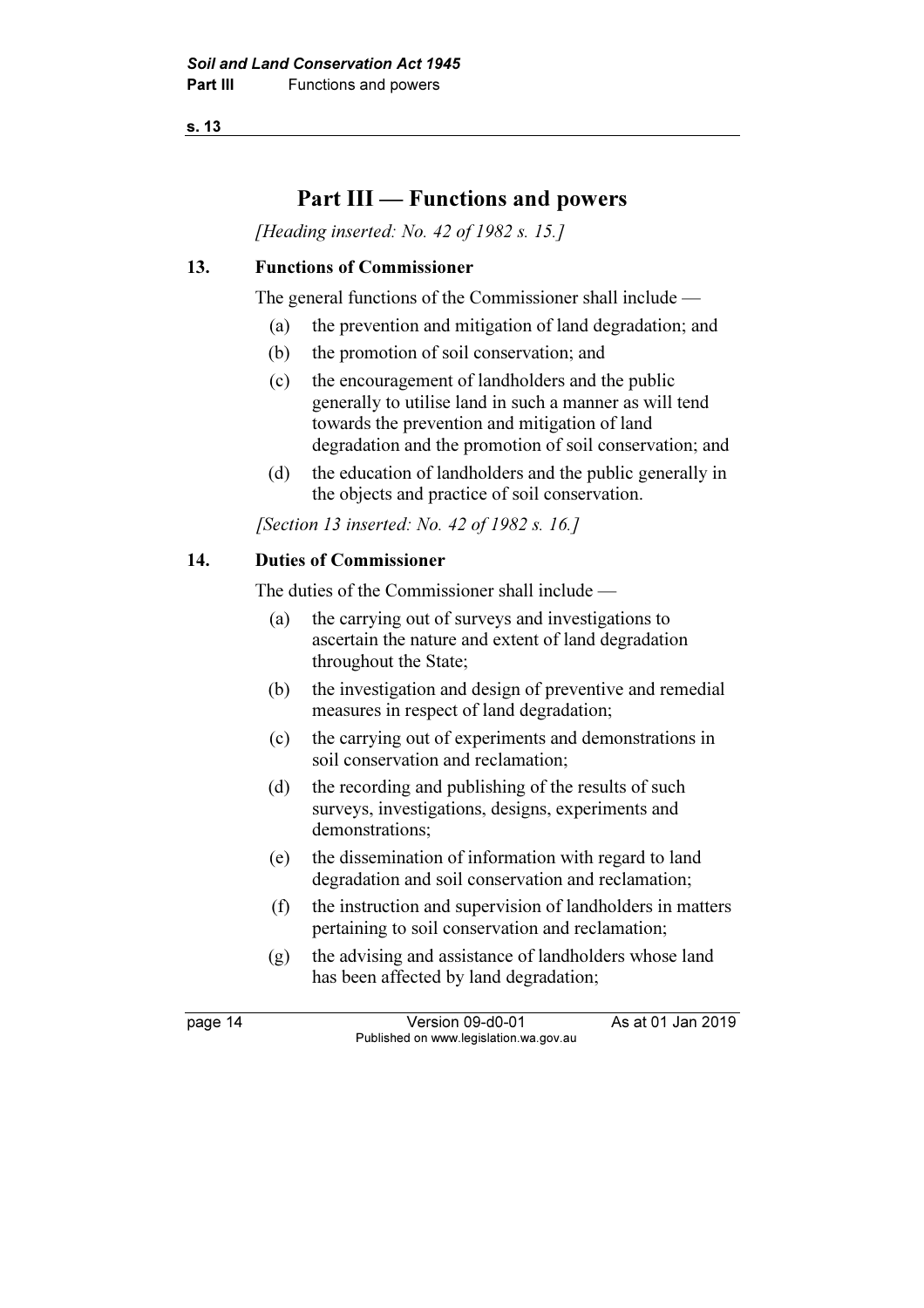- (h) the coordination, having regard to the purposes of this Act, of the policies and activities of Government departments and public authorities in relation to any of the foregoing matters, and in regard to the alienation, occupation and utilisation of Crown lands or other lands vested in public authorities;
- (ha) the collection of rates and service charges imposed under section 25A;
	- (i) the carrying out of works authorised by this Act.

 [Section 14 amended: No. 42 of 1982 s. 17 and 42; No. 47 of 1994 s. 8; No. 4 of 1999 s. 5.]

# 15. Special powers of Commissioner

With the approval of the Minister, the Commissioner may —

- (a) by agreement with the appropriate authorities, bodies or owners conduct experiments and demonstrations pertaining to soil conservation and reclamation on any lands;
- (b) employ such workmen and other persons as he may require from time to time for the conduct of such experiments and demonstrations;
- (c) supervise the use and application by any authority, body or person of grants of money made to such authority, body or person for the carrying out of specific projects in furtherance of the objects of this Act.

#### 16. Functions of Council

The functions of the Council are —

- (a) to advise the Minister as to the condition of soil and land resources;
- (b) to make recommendations to the Minister as to land use, soil and land conservation policy, and programmes for the implementation of that policy;

As at 01 Jan 2019 Version 09-d0-01 page 15 Published on www.legislation.wa.gov.au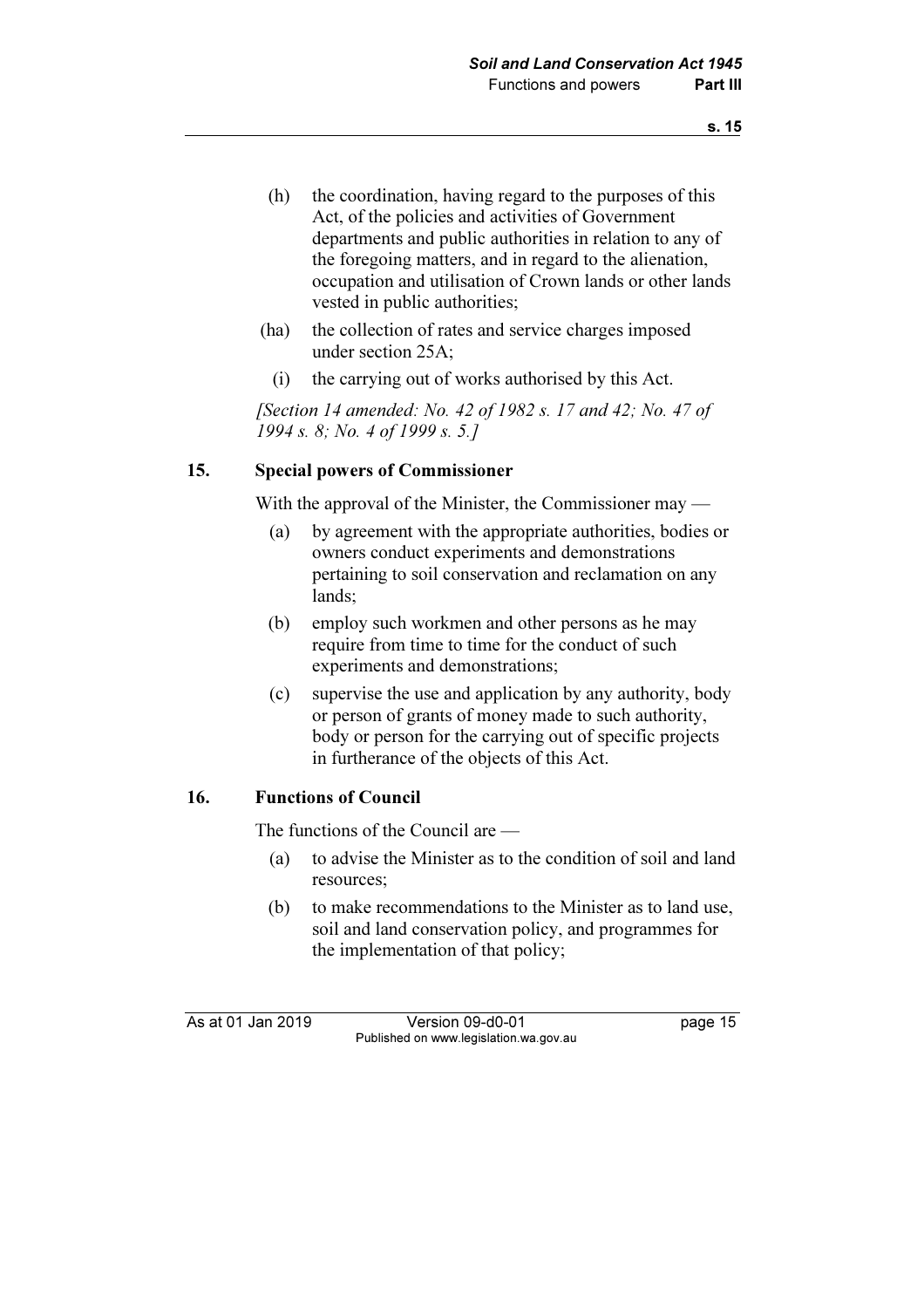- (c) to coordinate, monitor, and review soil and land conservation programmes and activities;
- (d) to coordinate and advise on the implementation in the State of soil and land conservation programmes funded by the Government of the Commonwealth;
- (e) to supervise soil and land conservation programmes undertaken by the Government of the State;
- (f) to promote awareness of land degradation and conservation;
- (g) to coordinate the establishment of, and activities within, land conservation districts;
- (h) generally to assist the Commissioner in the carrying out of his functions under this Act and to carry out such functions under this Act as the Commissioner or the Minister, respectively, may refer to the Council.

[Section 16 inserted: No. 91 of 1990 s. 8.]

# 17. Coordination of works of Government departments in respect of land degradation and soil conservation and reclamation

- (1) The Minister may arrange with the Minister of any other Government department or with any public authority for the carrying out by such department or public authority of any work required or authorised by or under this Act to be carried out by the Minister or the Commissioner.
- (2) The Commissioner shall endeavour to coordinate the services available in Government departments and public authorities for the carrying out of works relating to soil conservation or reclamation or mitigation of land degradation.
- $(3)$  deleted]
- (4) The Commissioner shall consult with any Government department or public authority undertaking any work likely to cause land degradation or to prejudice any project being

page 16 Version 09-d0-01 As at 01 Jan 2019 Published on www.legislation.wa.gov.au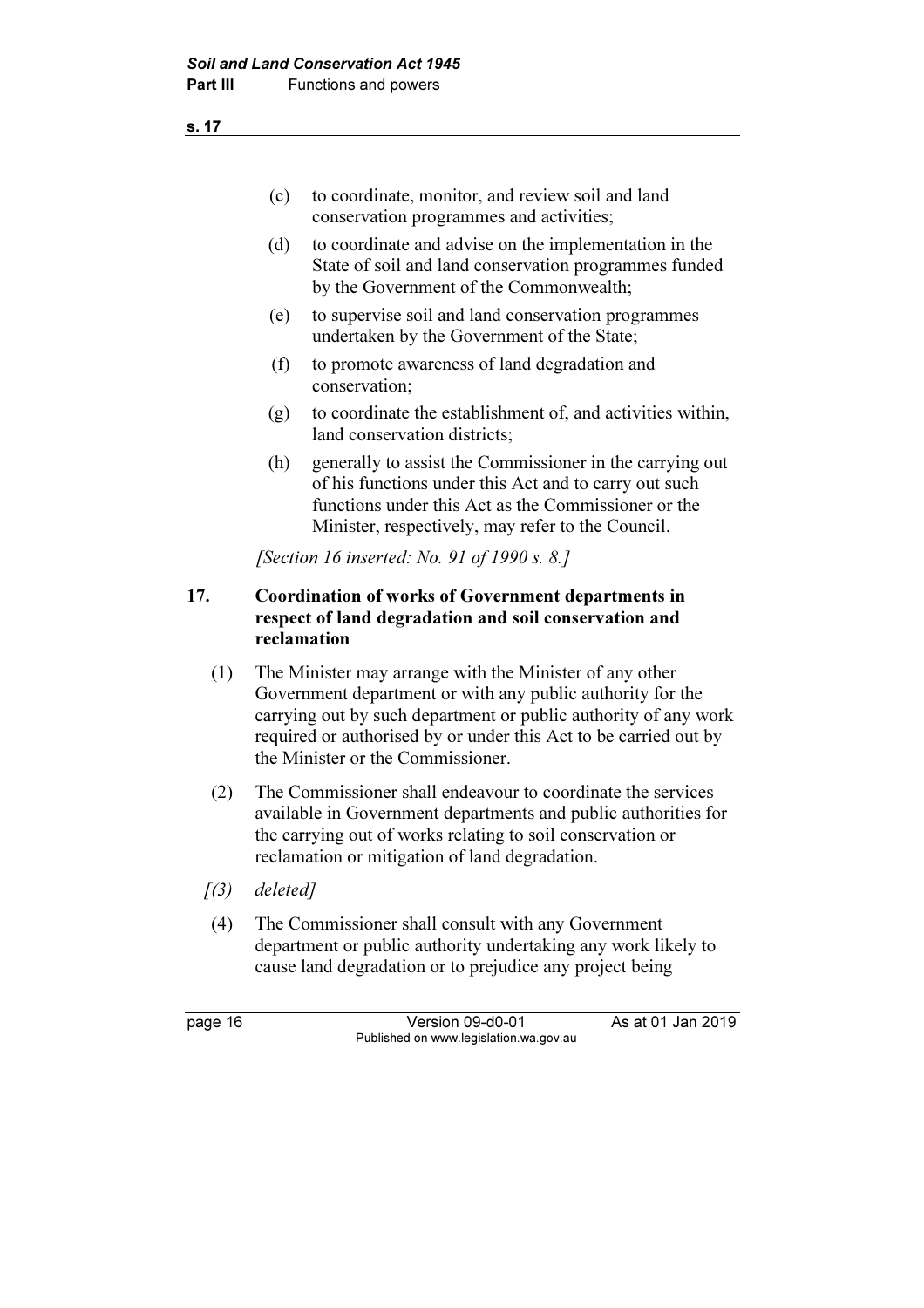undertaken under the authority of this Act, and where agreement cannot be reached between the Commissioner and a Government department or a public authority, the Commissioner shall submit to the Minister a full report of the circumstances.

[Section 17 amended: No. 42 of 1982 s. 18 and 42.]

## 18. Powers to Government departments and public authorities

 Every Government department and every public authority is hereby authorised —

- (a) upon receipt of a request in writing from the Commissioner to carry out or take part in any survey, experiment or demonstration and to do all such acts and things as are directed or otherwise by or under this Act in all respects; and
- (b) generally to cooperate with the Commissioner to carry out the purposes of this Act.

[Section 18 amended: No. 42 of 1982 s. 19.]

## 19. Commissioner may advise as to dealing with Crown land

- (1) The Commissioner may by writing addressed to the appropriate officer advise any Government department or public authority as to the alienation, disposal, occupation, care or use of any Crown lands in any case where the Commissioner considers that the matter of land degradation or soil conservation is relevant in respect of such alienation, disposal, occupation, care or use.
- (2) Copies of such advice shall be forwarded to the appropriate officer of any Government department which the Commissioner considers should be informed of such advice and may be published by the Commissioner.
- (3) Any Government department or public authority may refer to the Commissioner for investigation and report any question as to the appropriate use of any Crown land having regard to considerations of land degradation and soil conservation.

As at 01 Jan 2019 Version 09-d0-01 page 17 Published on www.legislation.wa.gov.au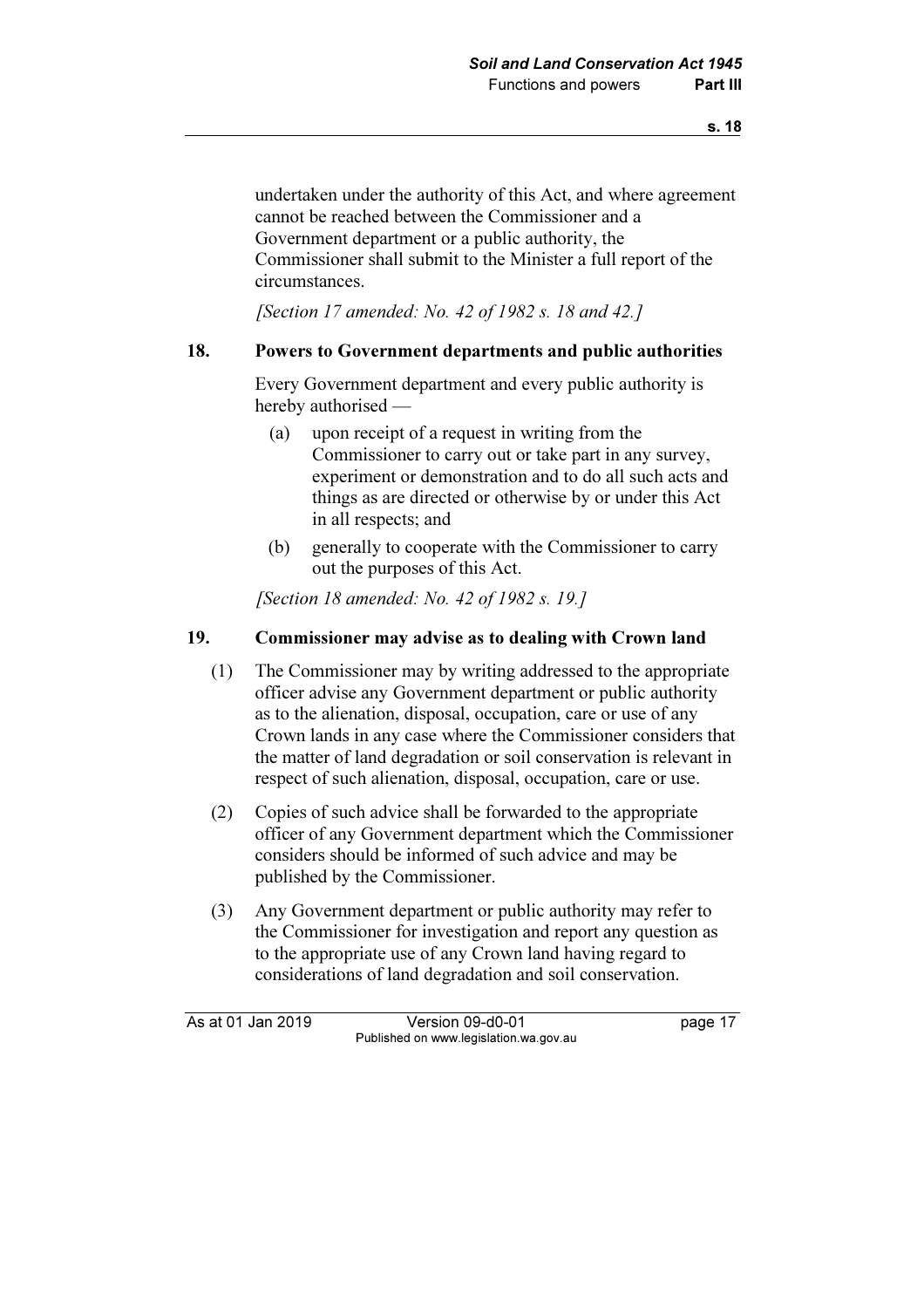s. 19A

 (4) Every Government department shall upon a request by the Commissioner in writing addressed to the appropriate officer make available to the Commissioner any records of measures or operations for the prevention or mitigation of land degradation or any reports as to land degradation, soil conservation or the utilisation of land whether undertaken, made or received before or after the commencement of this Act.

[Section 19 amended: No. 42 of 1982 s. 20 and 42; No. 47 of 1994 s. 9.]

#### 19A. Alteration of covenants etc. of certain leases etc.

- (1) Where the Commissioner is satisfied that compliance with any covenant, condition, term or provision of any lease granted under the Land Administration Act 1997 or any mining tenement granted under the Mining Act 1978 would tend to cause land degradation on any land he may so advise the Minister responsible for the particular Act.
- (2) Where the responsible Minister has been so advised he may, notwithstanding anything to the contrary contained in the Land Administration Act 1997 or the Mining Act 1978, as the case requires, vary, modify, revoke or add to the covenants, conditions, terms or provisions of the lease or mining tenement as the circumstances require.

 [Section 19A inserted: No. 42 of 1982 s. 21; amended: No. 31 of 1997 s. 141.]

#### 20. Carrying out of works by Minister or Commissioner

- (1) The Minister may carry out or authorise the Commissioner to carry out any work in connection with soil conservation or mitigation of land degradation or in connection with any other purpose contemplated by this Act.
- $(2)$  deleted]

 [Section 20 amended: No. 32 of 1955 s. 5; No. 42 of 1982 s. 42.]

page 18 Version 09-d0-01 As at 01 Jan 2019 Published on www.legislation.wa.gov.au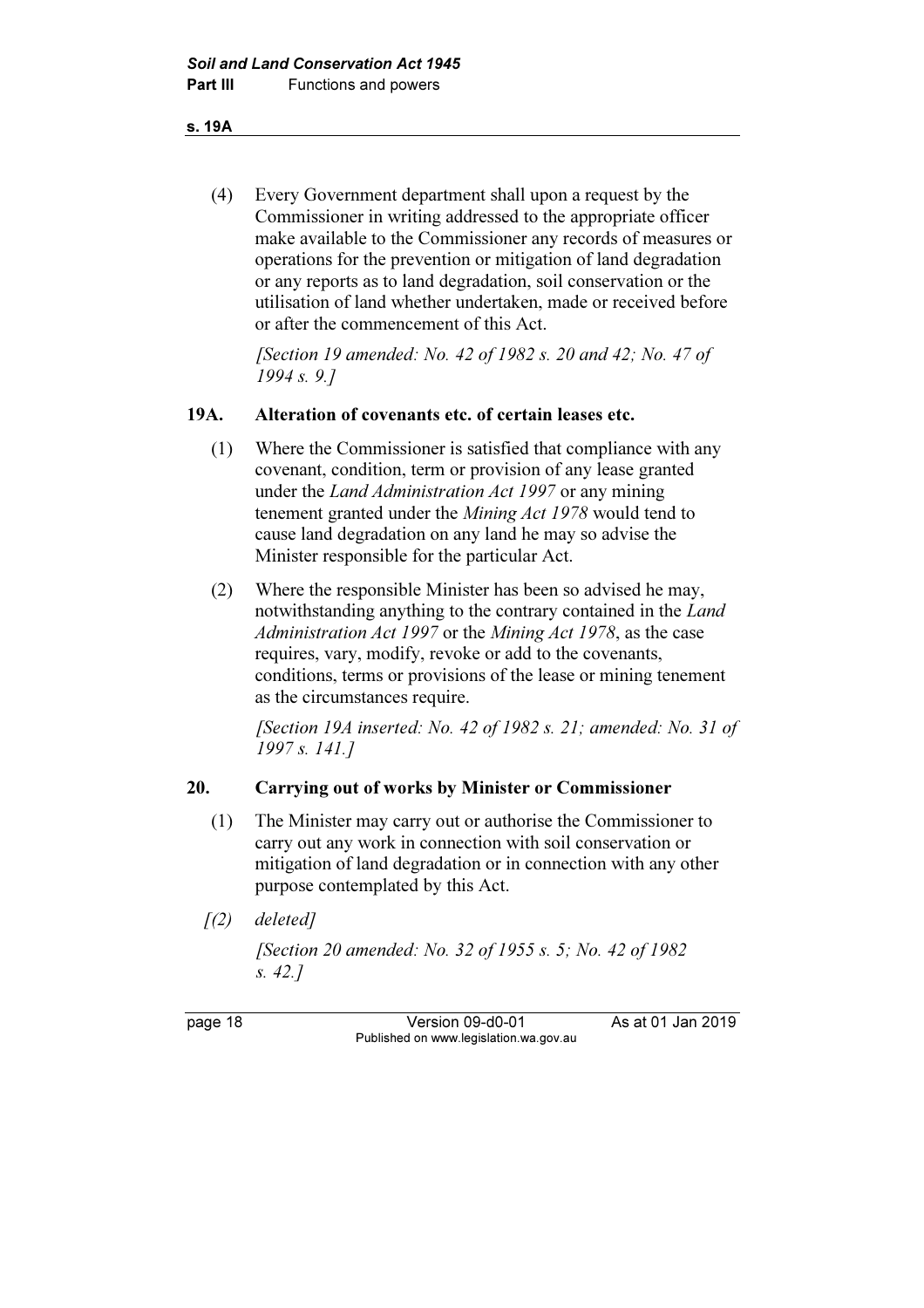#### 20A. Minister may make certain advances and payments

The Minister may, out of moneys provided by Parliament —

- (a) make any advance upon such security and at such rate of interest and subject to such covenants, conditions and provisions as he may think fit to any owner or occupier of land on which the Commissioner has proposed the expenditure of money for works or practices for soil conservation or mitigation of land degradation; and
- (b) pay any costs or expenses incurred
	- (i) in carrying out any works or practices proposed by the Commissioner for soil conservation or mitigation of land degradation; or
	- (ii) under any arrangement made with any Government department or public authority for the carrying out of works authorised by it under this Act.

 [Section 20A inserted: No. 32 of 1955 s. 6; amended: No. 42 of 1982 s. 42.]

#### 21. Power of entry

 (1) The Commissioner or any officer or employee may, in the exercise or performance of any power, authority, duty or function conferred or imposed upon him by or under this Act, enter any land and make such surveys, place such marks and carry out such investigations thereon (including the taking of specimens of soil) as he may deem necessary. It shall be the duty of the Commissioner or officer or employee to make such survey, place such marks, or carry out such investigations only after at least 7 days' notice in writing has been given to the owner of such land or the actual occupier of the land at the time and with the minimum of interference with the lawful activities upon the land which are being carried on by such owner or occupier.

As at 01 Jan 2019 Version 09-d0-01 bag page 19 Published on www.legislation.wa.gov.au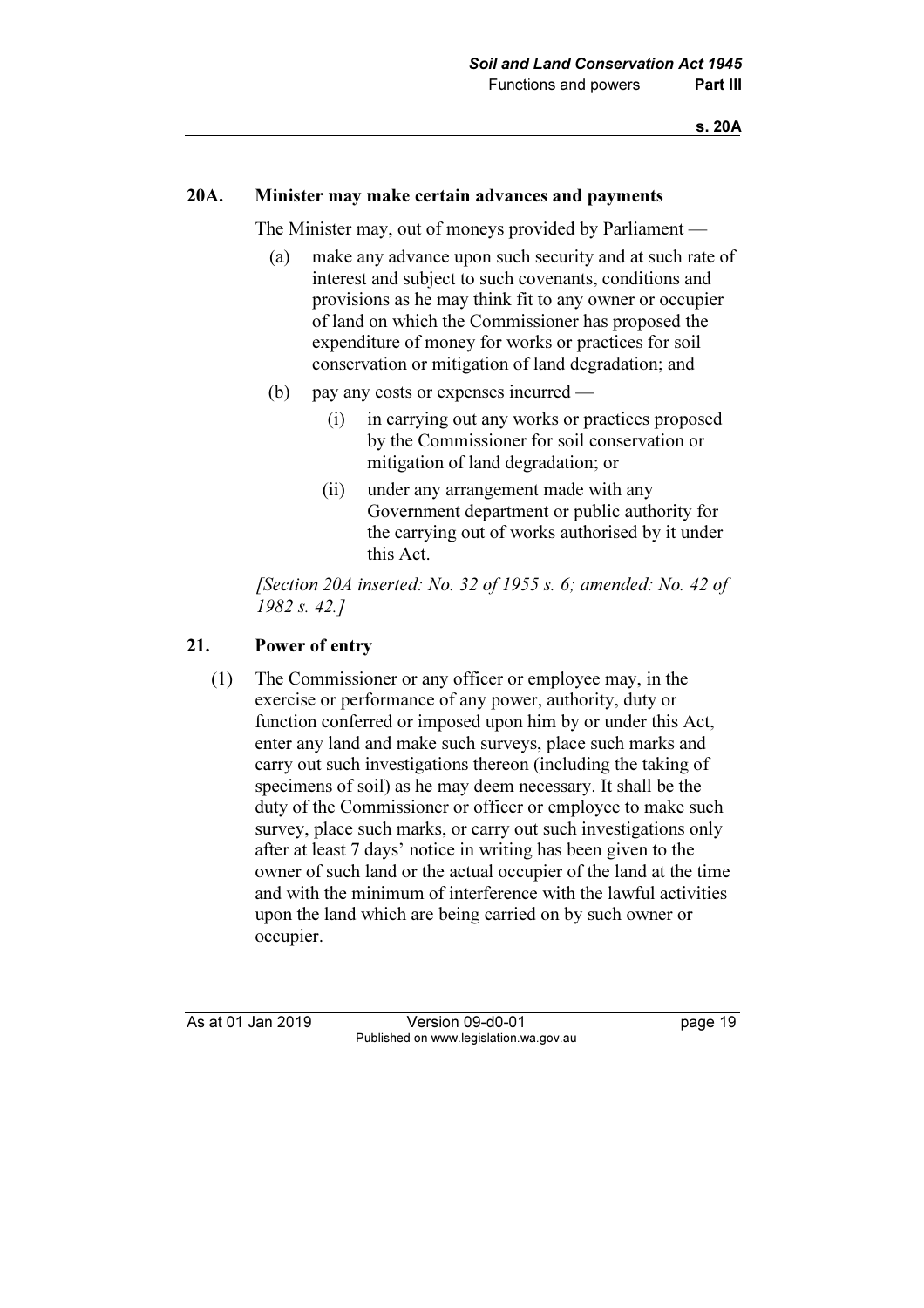- (1a) Notwithstanding subsection (1) the notice referred to in that subsection —
	- (a) may be of less than 7 days; or
	- (b) may be given otherwise than in writing,

or both, so long as the notice is reasonable in the circumstances.

- (2) Where the exercise or performance of any power, authority, duty or function, conferred or imposed upon the Commissioner or any officer or employee by or under this Act requires the making of an entry upon any land by the Commissioner or by any officer or employee, the Commissioner or such officer or employee shall be furnished with an authority card in the prescribed form.
- (3) Any such authority card may be general or may be limited to specified land or to land in any specified part of the State.
- (4) Production of any such authority card shall be evidence of the authority of the bearer thereof to enter any land to which such authority card relates, and to make surveys, place marks and carry out investigations thereon.
- (5) Any person who
	- (a) obstructs or hinders the Commissioner or any officer or employee from making any survey, placing any mark, or carrying out any investigation authorised by this section; or
	- (b) removes or interferes with any mark placed on land under the authority of this section,

shall be guilty of an offence.

Penalty — \$1 000.

 [Section 21 amended: No. 113 of 1965 s. 8; No. 42 of 1982 s. 22; No. 20 of 1989 s. 3.]

page 20 Version 09-d0-01 As at 01 Jan 2019 Published on www.legislation.wa.gov.au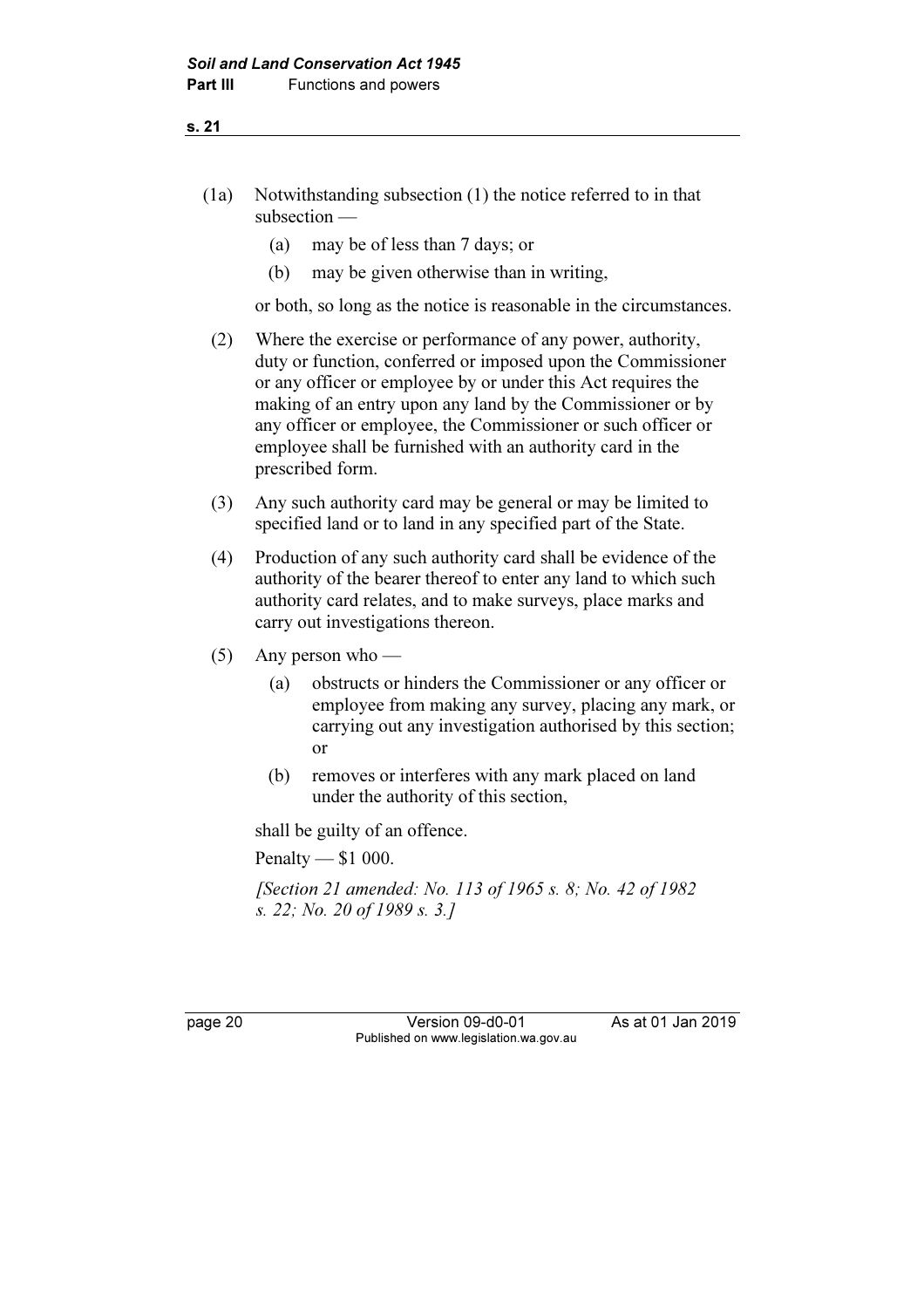## 21A. Work in relation to State forests and timber reserves

 Notwithstanding anything to the contrary contained elsewhere in this Act, where any works proposed to be carried out under the authority of this Act are likely to affect, whether injuriously or otherwise, any State forest or timber reserve, such works shall be carried out only by or with the concurrence of the Minister charged with the administration of the Forests Act  $1918^4$ .

[Section 21A inserted: No. 32 of 1955 s. 7.]

As at 01 Jan 2019 Version 09-d0-01 page 21 Published on www.legislation.wa.gov.au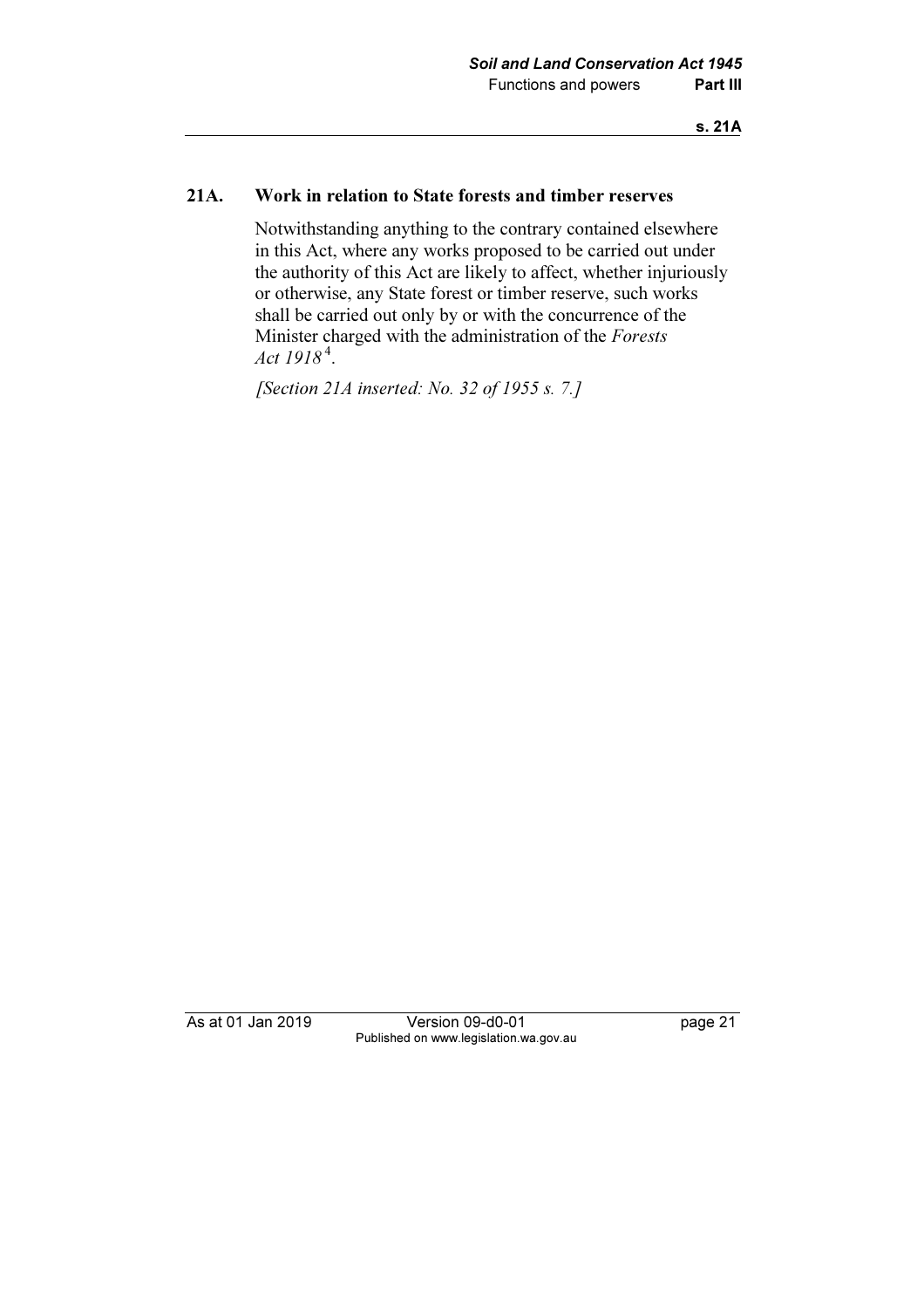# Part IIIA — Land conservation districts

[Heading inserted: No. 42 of 1982 s. 23; amended: No. 46 of 1988 s. 6.]

# Division 1 — Constitution of land conservation districts and appointment and functions of district committees

[Heading inserted: No. 42 of 1982 s. 23; amended: No. 46 of 1988 s. 7.]

## 22. Soil conservation districts

- (1) The Governor may by Order in Council made on the recommendation of the Minister —
	- (a) constitute any portion of the State defined in the Order a conservation district for the purposes of this Act;
	- (b) assign a name to any such district;
	- (c) alter the boundaries of any such district;
	- (d) abolish any such district.
- (1aa) The portion of the State constituted as a land conservation district under subsection (1) may be defined by reference to a map showing, where practicable by using geographical or other known features, the locality in such a way as to enable the boundaries of the land conservation district to be readily identified.
- (1a) Before recommending that an Order be made under subsection (1) the Minister shall consult with the local government of each district that is wholly or in part comprised within the proposed land conservation district.
- (2) In respect of any districts constituted under this section the Governor may make regulations for all or any of the following purposes —
	- (a) prohibiting the lighting of fires except under such circumstances, and subject to such limitations,

page 22 Version 09-d0-01 As at 01 Jan 2019 Published on www.legislation.wa.gov.au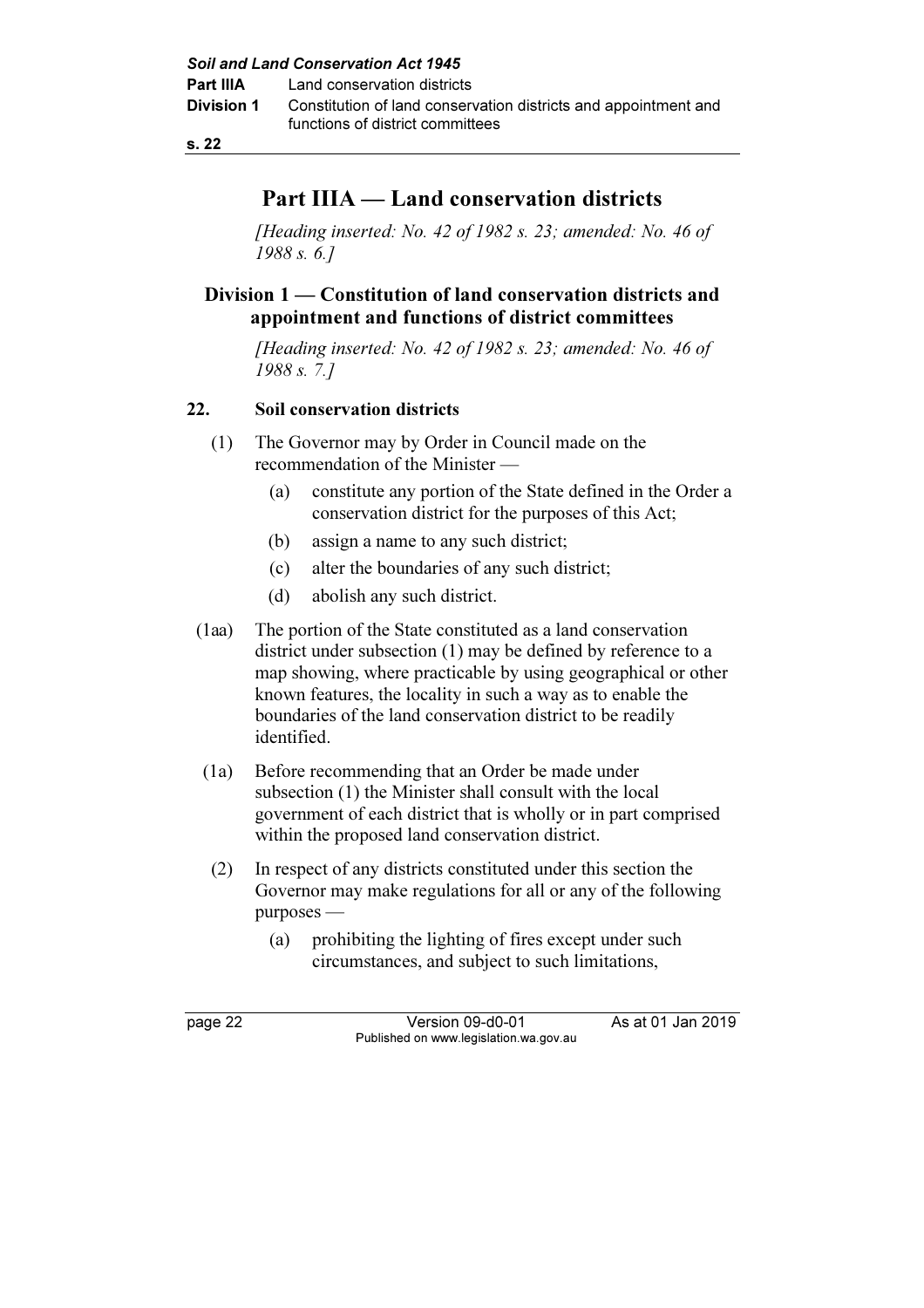conditions and restrictions as may be prescribed by the regulations or pursuant thereto;

- (b) regulating or prohibiting the clearing or destruction of, or interference with trees, shrubs, plants or grasses;
- (c) prohibiting or regulating any change in the use of any land;
- (d) restricting or regulating the use of any land for agricultural or pastoral purposes;
- (e) generally for requiring the doing on or in respect of any land of any act or thing which may be likely to prevent or mitigate land degradation or promote soil conservation and for prohibiting the doing on or in respect of any such land of any act or thing which may be likely to facilitate land degradation.
- (3) Any regulation made under subsection  $(2)$ 
	- (a) may be made to apply to all land conservation districts, whether constituted before or after the regulations come into force or to any specified land conservation district;
	- (b) may be made to apply to any class or classes of land, or to all land, or to all land other than land of any specified class or classes within the area to which the regulation applies;
	- (c) may authorise any matter or thing to be determined, applied or regulated from time to time by the Minister or the Commissioner.
- (4) Every person who without lawful excuse acts in contravention of or fails to comply in any respect with any regulations made under subsection (2) or any direction, requirement, prohibition, condition, limitation or restriction given or imposed under any such regulations shall be guilty of an offence against this Act.

Penalty — \$2 500.

 [Section 22 amended: No. 113 of 1965 s. 8; No. 42 of 1982 s. 24 and 42; No. 46 of 1988 s. 21; No. 20 of 1989 s. 3; No. 47 of 1994 s. 10; No. 14 of 1996 s. 4.]

As at 01 Jan 2019 Version 09-d0-01 page 23 Published on www.legislation.wa.gov.au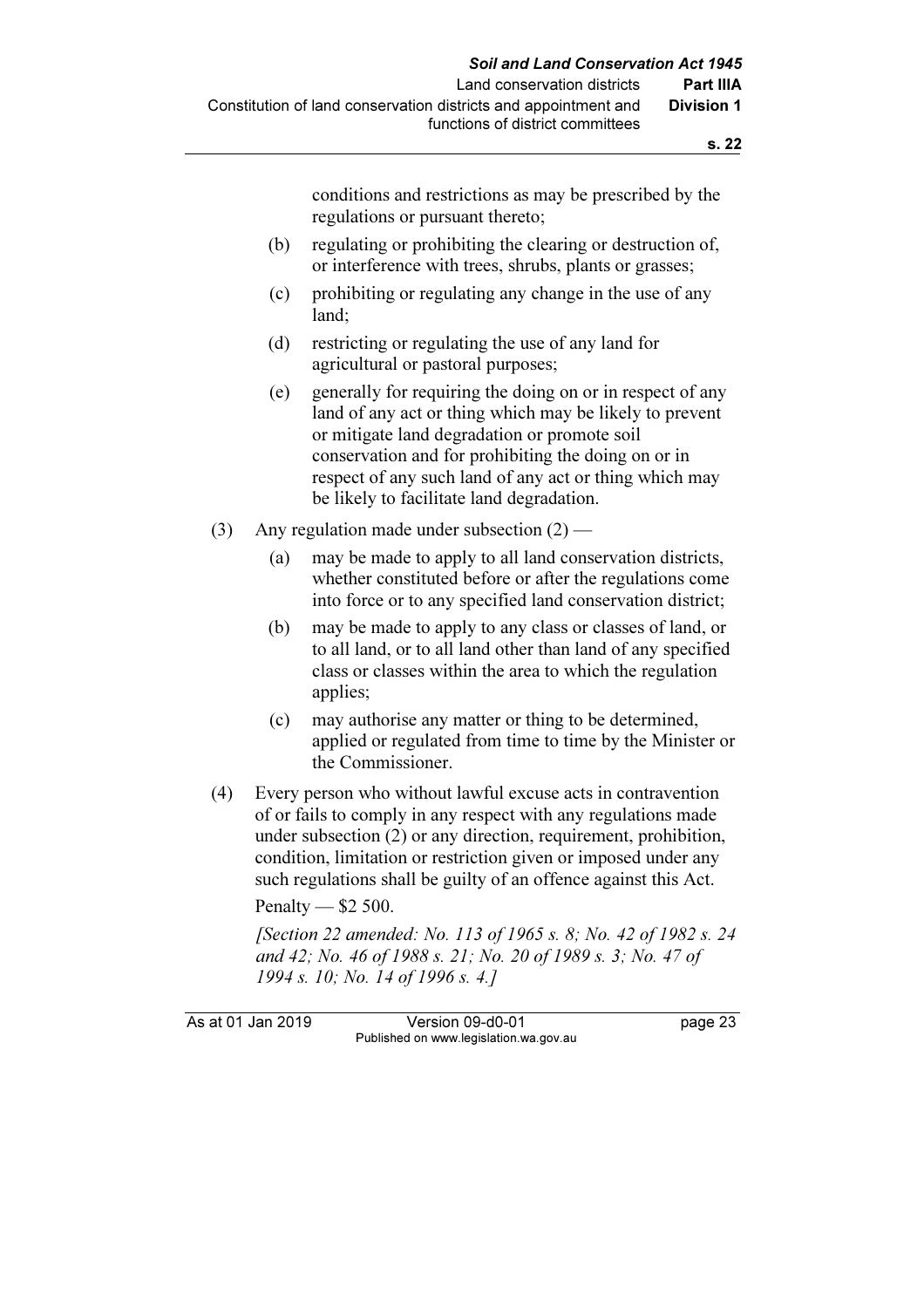|                   |           | <b>Soil and Land Conservation Act 1945</b>                                                                                                                                                                                                     |
|-------------------|-----------|------------------------------------------------------------------------------------------------------------------------------------------------------------------------------------------------------------------------------------------------|
| Part IIIA         |           | Land conservation districts                                                                                                                                                                                                                    |
| <b>Division 1</b> |           | Constitution of land conservation districts and appointment and                                                                                                                                                                                |
|                   |           | functions of district committees                                                                                                                                                                                                               |
| s. 23             |           |                                                                                                                                                                                                                                                |
|                   |           |                                                                                                                                                                                                                                                |
| 23.               |           | <b>Constitution and membership of district committees</b>                                                                                                                                                                                      |
| (1)               |           | In this section the <i>producer</i> organizations means the bodies<br>known, respectively, as the Western Australian Farmers<br>Federation (Inc.) and the Pastoralists and Graziers Association<br>of Western Australia.                       |
| (2)               | district. | On or after the constitution of a land conservation district the<br>Governor may by Order in Council, establish a land<br>conservation district committee for that land conservation                                                           |
| (2a)              | $shall -$ | In an Order establishing a district committee the Governor                                                                                                                                                                                     |
|                   | (a)       | in accordance with subsection (2b); and                                                                                                                                                                                                        |
|                   | (b)       | on the recommendation of the Minister made after<br>consultation by the Minister with the local government<br>of each district that is wholly or in part comprised within<br>the conservation district and with the producer<br>organizations, |
|                   |           | determine -                                                                                                                                                                                                                                    |
|                   | (c)       | the number of members who shall constitute the<br>committee being not less than 5; and                                                                                                                                                         |
|                   | (d)       | the manner in which the committee shall be constituted.                                                                                                                                                                                        |
| (2b)              |           | The constitution of a district committee shall be determined<br>under subsection $(2a)(d)$ so as to provide for the following<br>persons to be members of the committee                                                                        |
|                   | (a)       | the Commissioner, ex officio or his nominee; and                                                                                                                                                                                               |
|                   | (b)       | one or more persons appointed by the Commissioner on<br>the nomination of the local government of each district<br>that is wholly or in part comprised within the land<br>conservation district; and                                           |
|                   | (c)       | if, in the opinion of the Minister, agricultural or pastoral<br>activities, or both, are a major land use within the land<br>conservation district, 3 persons appointed by the                                                                 |
| page 24           |           | As at 01 Jan 2019<br>Version 09-d0-01<br>Published on www.legislation.wa.gov.au                                                                                                                                                                |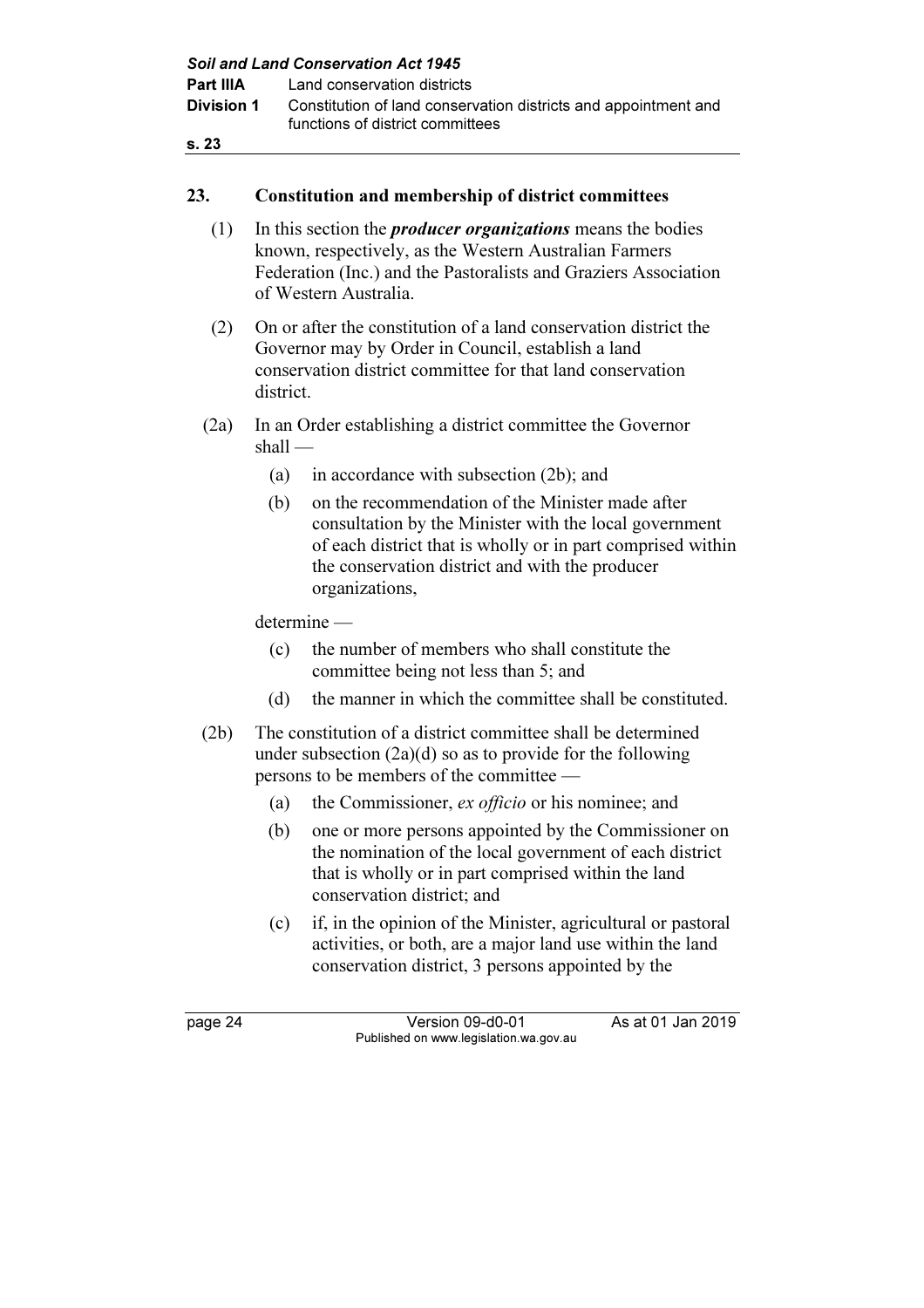Commissioner to represent one of the producer organizations or 2 persons to represent one of the producer organizations and one person representing the other producer organization; and

- (d) such number of other persons appointed by the Commissioner as is necessary to complete the membership of the committee as determined under subsection (2a)(c), being persons actively engaged in, or affected by or associated with, land use, or representing organizations, or Government departments, instrumentalities or agencies actively engaged in, or affected by or associated with, land use, in the land conservation district.
- (2c) Where an Order made under this section provides for a person or persons to be appointed as a member or members of a district committee to represent one of the producer organizations the Order shall make provision for the producer organization to submit to the Commissioner a panel containing the names of persons willing to be so appointed and shall provide that where such a panel is submitted in accordance with the Order one or more, as the case requires, of the persons whose names appear on the panel shall be appointed.
- (2d) The Governor may make an Order in Council amending, varying or revoking, or in substitution, for, any previous Order made under this section.
	- (3) Members of a district committee (other than the Commissioner or his nominee) shall hold office for a period not exceeding 3 years, and shall be eligible for re-appointment.
	- (4) The members of the committee shall elect one of their number (other than the Commissioner or his nominee) to be the chairperson thereof.

[Section 23 amended: No. 42 of 1982 s. 25; No. 46 of 1988 s. 8, 20 and 21; No. 47 of 1994 s. 11; No. 14 of 1996 s. 4.]

As at 01 Jan 2019 Version 09-d0-01 page 25 Published on www.legislation.wa.gov.au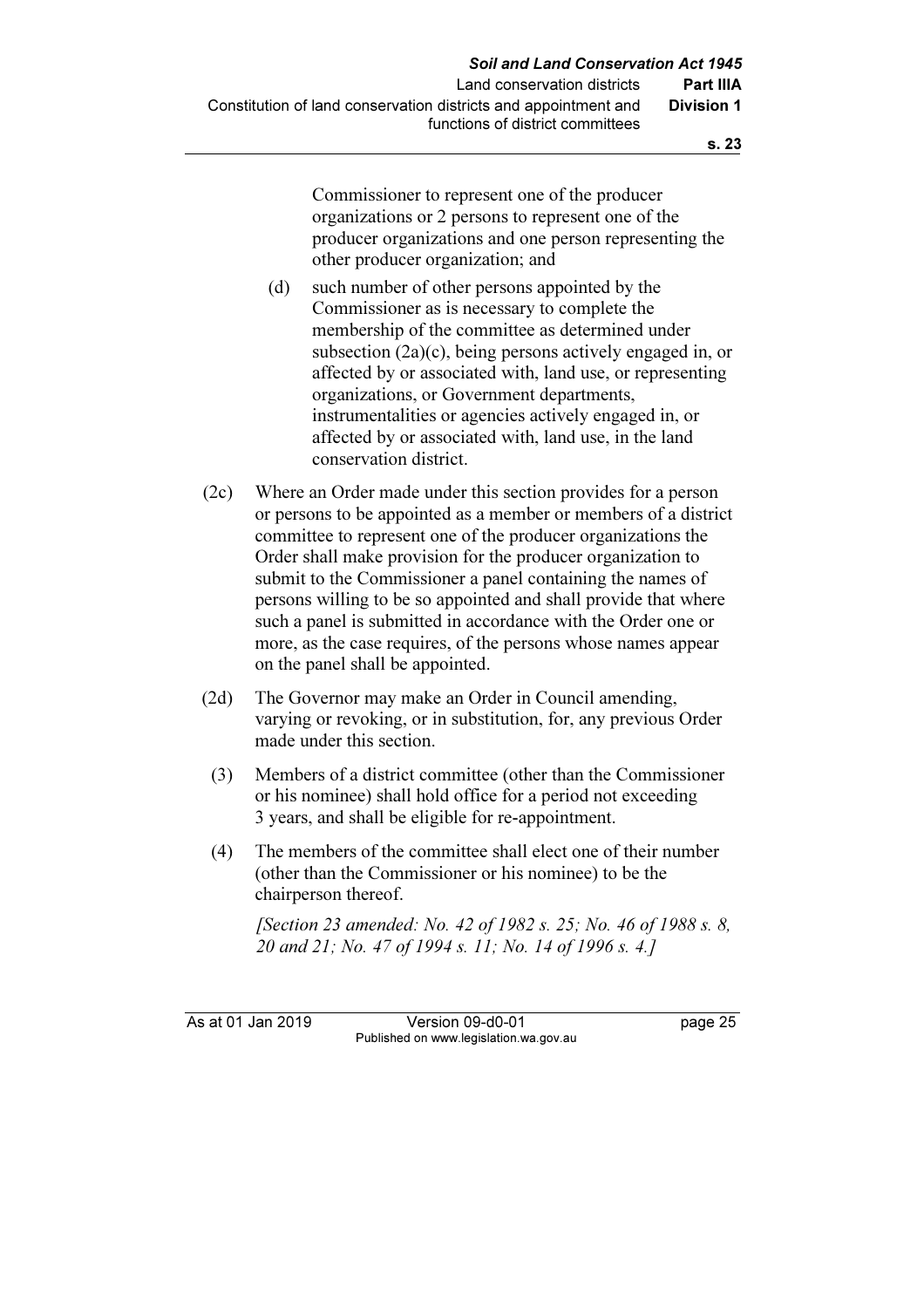| s. 24<br>24.<br>(1) | (a)<br>(i)<br>(ii)<br>(b) | <b>Functions of district committees</b><br>The functions of a district committee are -<br>on behalf of, and in accordance with any direction,<br>approval or authorisation given by, the Commissioner —<br>to manage projects; and<br>to carry out or cause to be carried out works or<br>practices,<br>for preventing, remedying or mitigating land<br>degradation and for promoting soil conservation and<br>reclamation; and |
|---------------------|---------------------------|---------------------------------------------------------------------------------------------------------------------------------------------------------------------------------------------------------------------------------------------------------------------------------------------------------------------------------------------------------------------------------------------------------------------------------|
|                     |                           |                                                                                                                                                                                                                                                                                                                                                                                                                                 |
|                     |                           |                                                                                                                                                                                                                                                                                                                                                                                                                                 |
|                     |                           |                                                                                                                                                                                                                                                                                                                                                                                                                                 |
|                     |                           |                                                                                                                                                                                                                                                                                                                                                                                                                                 |
|                     |                           |                                                                                                                                                                                                                                                                                                                                                                                                                                 |
|                     |                           |                                                                                                                                                                                                                                                                                                                                                                                                                                 |
|                     |                           |                                                                                                                                                                                                                                                                                                                                                                                                                                 |
|                     |                           | to review, assess and report to the Commissioner on the<br>effects of land use or land management on the condition<br>of the land within its land conservation district; and                                                                                                                                                                                                                                                    |
|                     | (c)                       | to develop, promote and, in accordance with any<br>direction, approval or authorisation given by the<br>Commissioner, implement programmes of soil and land<br>conservation within its land conservation district; and                                                                                                                                                                                                          |
|                     | (d)<br>and                | if any matter relating to land use, land degradation or<br>soil conservation is referred to it by the Minister or the<br>Commissioner, to consider and report on that matter to<br>the Commissioner or the Minister, as the case requires;                                                                                                                                                                                      |
|                     | (e)<br>district; and      | to make recommendations to, and to consult with, the<br>Commissioner concerning any works, research,<br>experimental or educational programmes which may be<br>necessary or desirable within its land conservation                                                                                                                                                                                                              |
|                     | (f)                       | to make recommendations to the Minister for the<br>purposes of section $25A(1)$ or $(1a)$ ; and                                                                                                                                                                                                                                                                                                                                 |
|                     | (g)                       | to make recommendations to the Minister or the<br>Commissioner, as the case requires, for the purposes of<br>section $25C(4)$ ; and                                                                                                                                                                                                                                                                                             |
|                     | (h)                       | to perform such functions relating to land degradation<br>and soil conservation as may be agreed between the<br>Council and the Commissioner.                                                                                                                                                                                                                                                                                   |
| page 26             |                           | As at 01 Jan 2019<br>Version 09-d0-01<br>Published on www.legislation.wa.gov.au                                                                                                                                                                                                                                                                                                                                                 |

Soil and Land Conservation Act 1945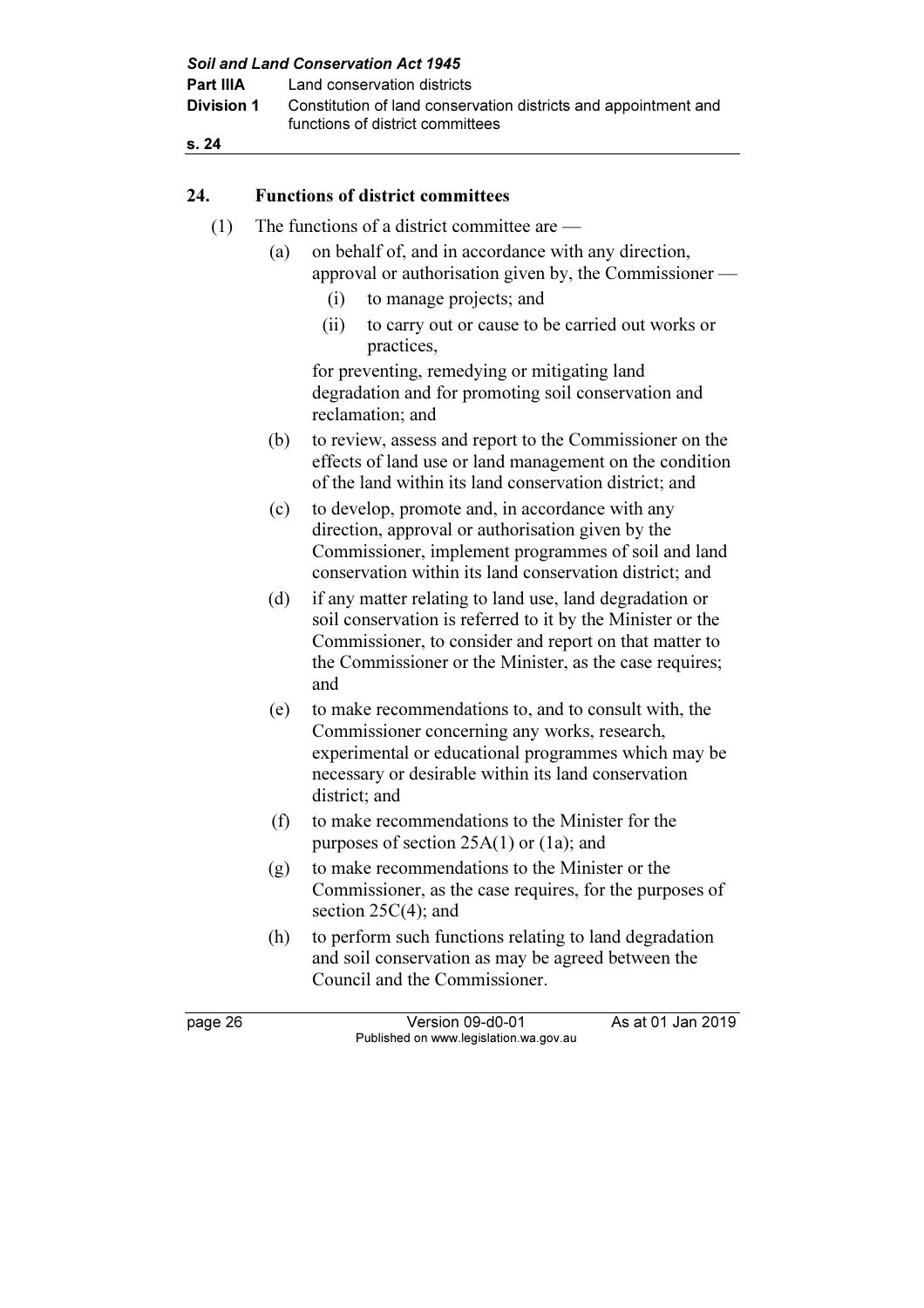(2) A district committee has all such powers as are reasonably necessary to enable it to perform the functions set out in subsection (1) including the power to employ persons to assist in the performance by that committee of those functions.

[Section 24 inserted: No. 46 of 1988 s. 9; amended: No. 91 of 1990 s. 16; No. 47 of 1994 s. 12; No. 4 of 1999 s. 6.]

## 25. Power to co-opt certain persons

 The Minister may, whenever he deems it necessary or expedient, invite any member of a district committee or any officer in any Government department or any other person to attend at any meeting of the Council and take part in any discussion on any particular matter before the Council.

 [Section 25 amended: No. 42 of 1982 s. 27; No. 46 of 1988 s. 10 and 20; No. 91 of 1990 s. 16.]

# Division 2 — Rating and finance

[Heading inserted: No. 42 of 1982 s. 28.]

# 25A. Imposition of rate or service charge

- (1) Subject to subsections (6) and (7) the Minister acting on the recommendation of the district committee for a land conservation district may, by notice published in the Gazette, impose a rate in respect of that district or such part of that district as is specified in the notice, and where a rate is so imposed rates shall be assessed, collected and paid on land in accordance with this Division at the rate so imposed.
- (1a) Subject to subsections (7) and (8) and to section 25AA the Minister, acting on the recommendation of the district committee for a land conservation district may, by notice published in the Gazette, impose a charge to meet the cost of a soil conservation service specified in the notice in respect of that district or such part of that district as is specified in the notice, and where a charge is so imposed the charge shall be collected and paid on land in accordance with this Division.

As at 01 Jan 2019 Version 09-d0-01 page 27 Published on www.legislation.wa.gov.au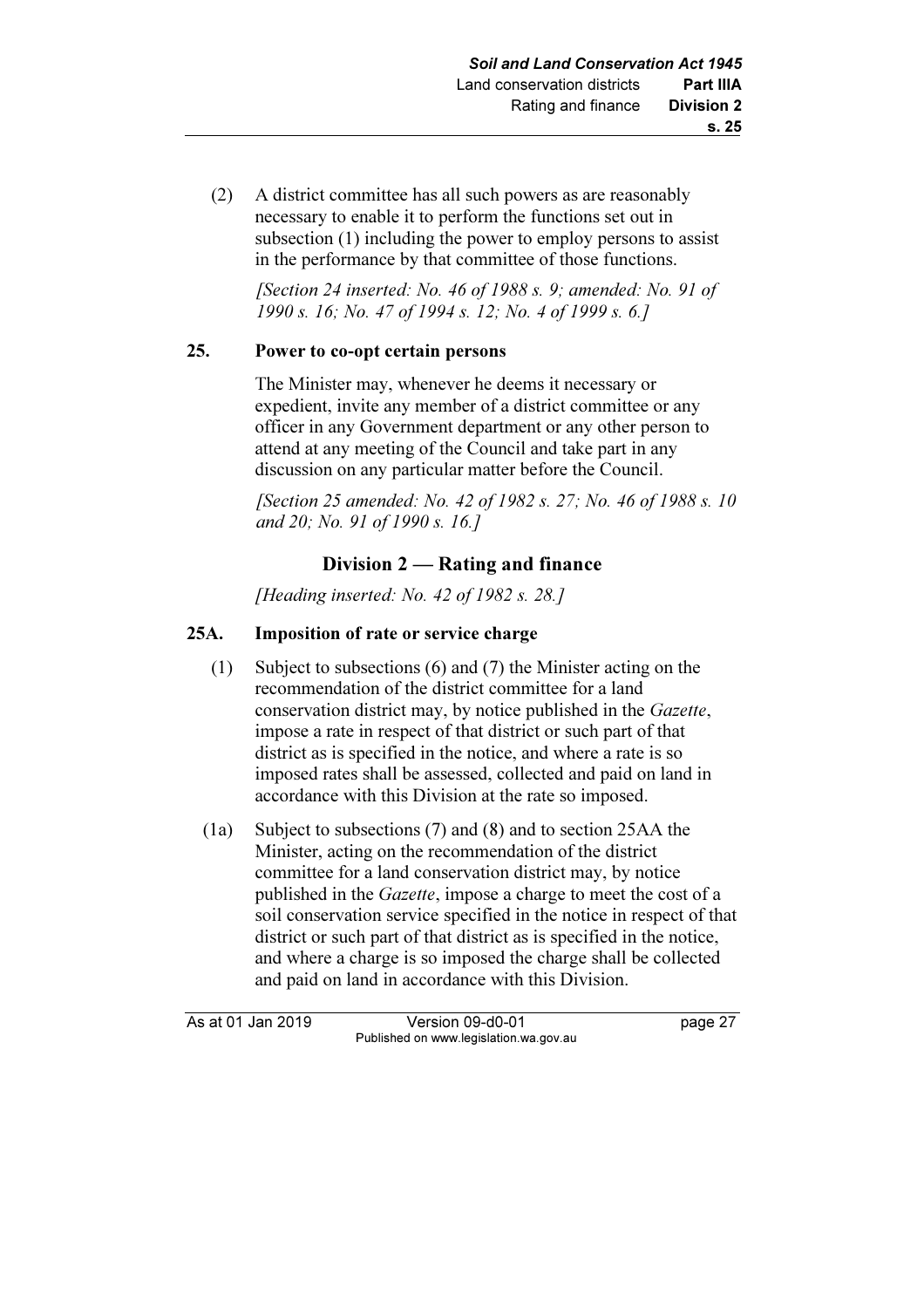- (2) Different rates or service charges may be imposed under subsection (1) or (1a) in respect of different parts of a district.
- (3) Subject to subsection (5) a rate imposed under subsection (1) applies to all land within the land conservation district or part of a land conservation district, as the case may be, that is at the time of the imposition of the rate rateable land in a local government district for the purposes of Part 6 of the Local Government Act 1995 and the amount payable by way of rates on any land —
	- (a) shall be assessed on the gross rental value of that land or unimproved value of that land, as the case may be, shown at that time in the rate record of the local government of that district; and
	- (b) is payable by the owner of that land as shown at that time in the rate record of the local government of that district.
- (3a) Subject to subsection (5), a service charge imposed under subsection  $(1a)$  —
	- (a) applies to all land within the land conservation district or part of a land conservation district, as the case may be, that is at the time of the imposition of the service charge rateable land in a local government district for the purposes of Part 6 of the Local Government Act 1995; and
	- (b) is payable by the owner of that land as shown at that time in the rate record of the local government of that district.
- (4) Subject to subsection (7) the Minister acting on the recommendation of the district committee for a land conservation district may, by notice published in the Gazette classify land within the district or a part of the district for the purposes of this Division and may, by notice so published, alter, vary, revoke or substitute any such notice.

page 28 Version 09-d0-01 As at 01 Jan 2019 Published on www.legislation.wa.gov.au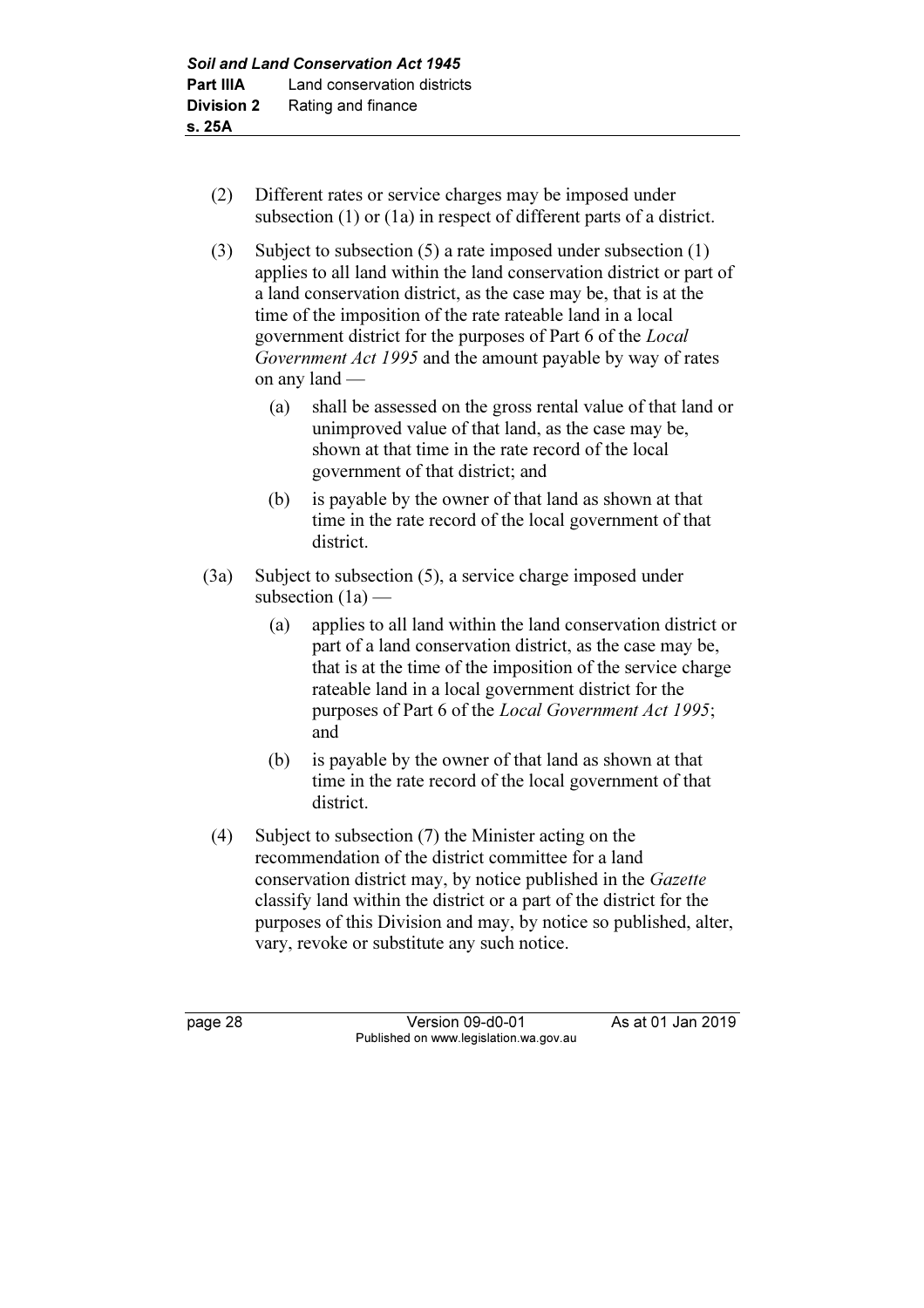- (5) Subject to subsection (7) where a classification has been made under subsection (4) the Minister acting on the recommendation of the district committee may, in the exercise of his powers under subsection  $(1)$  or  $(1a)$  -
	- (a) impose different rates or service charges in respect of different classes of land;
	- (b) exempt a class of land from the application of a rate or a service charge.
- (6) A rate imposed in respect of land under subsection (1) shall not itself exceed and shall not when aggregated with any other rate or rates imposed under that subsection in respect of the same land in the same financial year exceed —
	- (a) 6 cents in the dollar of the value of the land as referred to in subsection (3)(a) where that value is the gross rental value of the land;
	- (b) 2 cents in the dollar of the value of the land as referred to in subsection (3)(a) where that value is the unimproved value of the land.
- (7) Before exercising any power conferred on him by this section the Minister shall consult with the local government of each district that is wholly or in part comprised within the land conservation district, or part of a land conservation district, in respect of which the power is proposed to be exercised.
- (8) Before imposing a service charge the Minister is to ensure that the prescribed steps have been taken or will be taken by the district committee for the land conservation district in which it is proposed to impose the service charge.
- (9) The steps that are prescribed for the purposes of subsection (8) in relation to a proposed service charge are to include —
	- (a) the holding of one or more public meetings for the consideration of the service charge by persons who would be required to pay it and who attend such a meeting; and

As at 01 Jan 2019 Version 09-d0-01 page 29 Published on www.legislation.wa.gov.au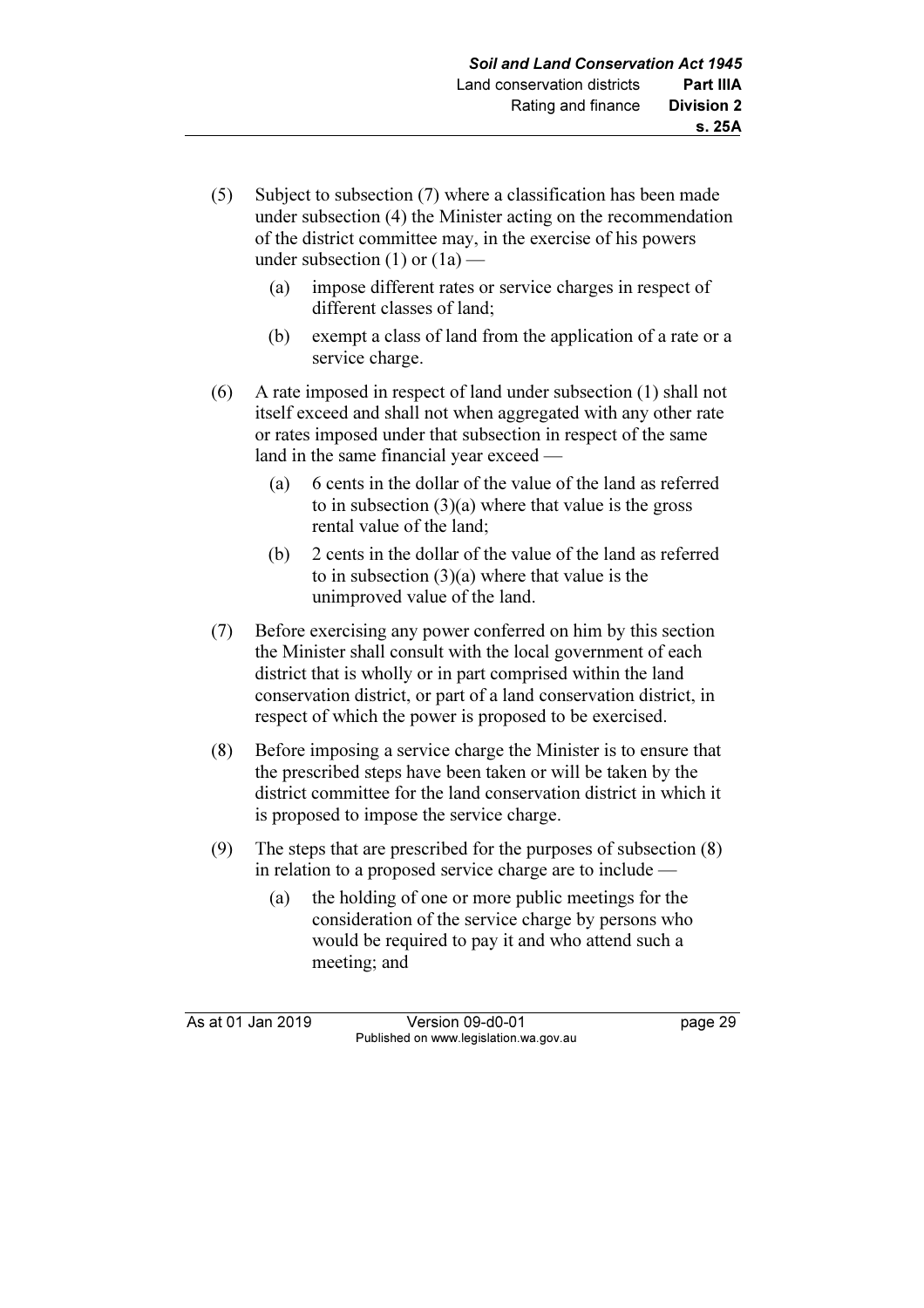- (b) the placing of prescribed information before any such public meeting; and
- (c) the giving of an opportunity to persons referred to in paragraph (a) to vote at a public meeting for or against the service charge or otherwise to express their views.
- (10) Regulations made as mentioned in subsection (9)(a) in relation to public meetings are to include —
	- (a) requirements to be observed in connection with the calling of any public meeting, including a requirement to give public notice of the meeting; and
	- (b) provision as to the chairperson; and
	- (c) provision for the procedures to be followed, including provisions for a quorum and in respect of voting.
- (11) The imposition of a service charge is of no effect if any prescribed step is not taken or is not taken in accordance with the regulations.

[Section 25A inserted: No. 42 of 1982 s. 28; amended: No. 46 of 1988 s. 20 and 21; No. 14 of 1996 s. 4; No. 4 of 1999 s. 7.]

# 25AA. Use of money raised by service charge

- (1) A service charge is only to be imposed for a soil conservation purpose specified in the notice under section 25A(1a) (the specified service).
- (2) Subject to section 25B(8), a district committee may only use the money raised from a service charge to meet the cost of providing the specified service.
- (3) If a district committee raises more money from a service charge than it requires for the specified service it shall refund to the owner of land on which the charge was imposed an amount that bears to the service charge paid the same proportion as the amount expended on the specified service bears to the total of the moneys raised by the district committee from the service charge.

page 30 Version 09-d0-01 As at 01 Jan 2019 Published on www.legislation.wa.gov.au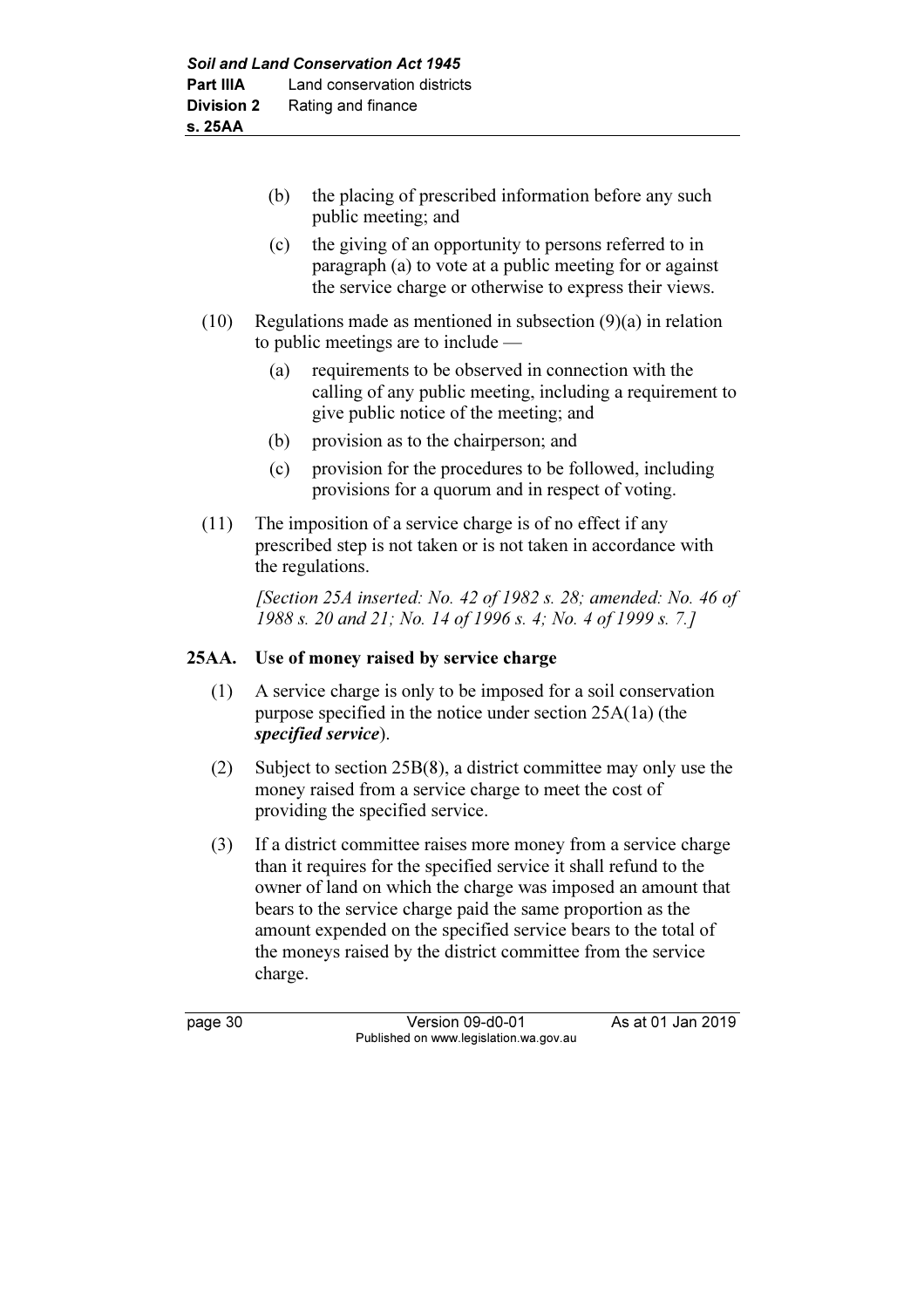[Section 25AA inserted: No. 4 of 1999 s. 8.]

## 25B. Assessment, collection and payment of rate or service charge

- (1) Where a rate imposed under section 25A(1) applies to any land the Minister shall cause the amount payable by way of rates under that section on and in relation to that land (in this section called *soil conservation rates*) to be assessed and, following that assessment, the chief executive officer shall —
	- (a) cause a notice of assessment of the soil conservation rates to be served on the person liable to pay the rates; or
	- (b) make arrangements with the local government of the district in which the land is situated for a notice of assessment of the soil conservation rates to be served by the local government.
- (1a) Where a service charge applies to any land the chief executive officer shall —
	- (a) cause a notice of assessment of the service charge to be served on the person liable to pay the charge; or
	- (b) make arrangements with the local government of the district in which the land is situated for a notice of assessment of the service charge to be served by the local government.
- (2) Soil conservation rates shall, subject to the Rates and Charges (Rebates and Deferments) Act 1992, be due and payable 30 days after the notice of assessment thereof is served.
- (2a) Service charges
	- (a) shall be due and payable 30 days after the notice of assessment of the service charge is served; and
	- (b) when payable are a debt due to the Crown payable
		- (i) to the chief executive officer; or
		- (ii) where pursuant to arrangements made under this section notice of assessment of the service charge

As at 01 Jan 2019 Version 09-d0-01 page 31 Published on www.legislation.wa.gov.au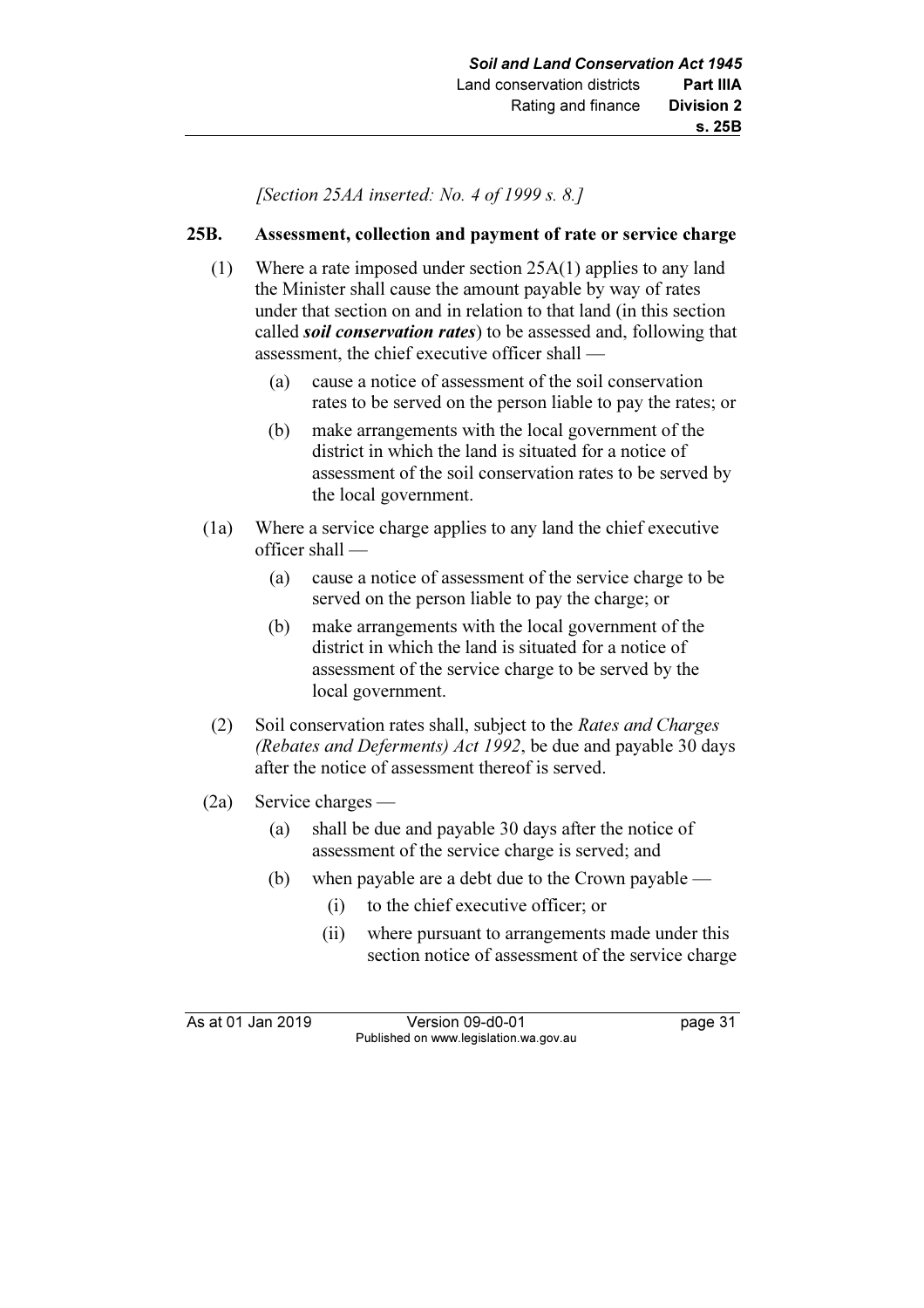is served by a local government, to the local government.

- (3) When soil conservation rates are due and payable
	- (a) they are a debt due to the Crown payable
		- (i) to the chief executive officer; or
		- (ii) where pursuant to arrangements made under this section notice of assessment thereof is served by a local government, to the local government;
	- (b) Part 6 Division 2 of the Taxation Administration Act 2003 applies to them as if —
		- (i) they were land tax imposed by the Land Tax Act 2002; and
		- (ii) references in that Division to the Commissioner of State Revenue were references to the chief executive officer.
- (4) The chief executive officer shall, as the case may require
	- (a) cause soil conservation rates to be reassessed;
	- (b) cause an amended notice of assessment of soil conservation rates to be served or make arrangements with the local government of the district in which the land is situated for an amended notice of assessment of soil conservation rates to be served by the local government;
	- (c) refund, wholly or in part, any amount paid by way of soil conservation rates,

when, in consequence of an objection under the *Local* Government Act 1995 or the Valuation of Land Act 1978 or a review by the State Administrative Tribunal, such action is appropriate.

 $(5)$  In this section *notice of assessment* includes an amended notice of assessment.

page 32 Version 09-d0-01 As at 01 Jan 2019 Published on www.legislation.wa.gov.au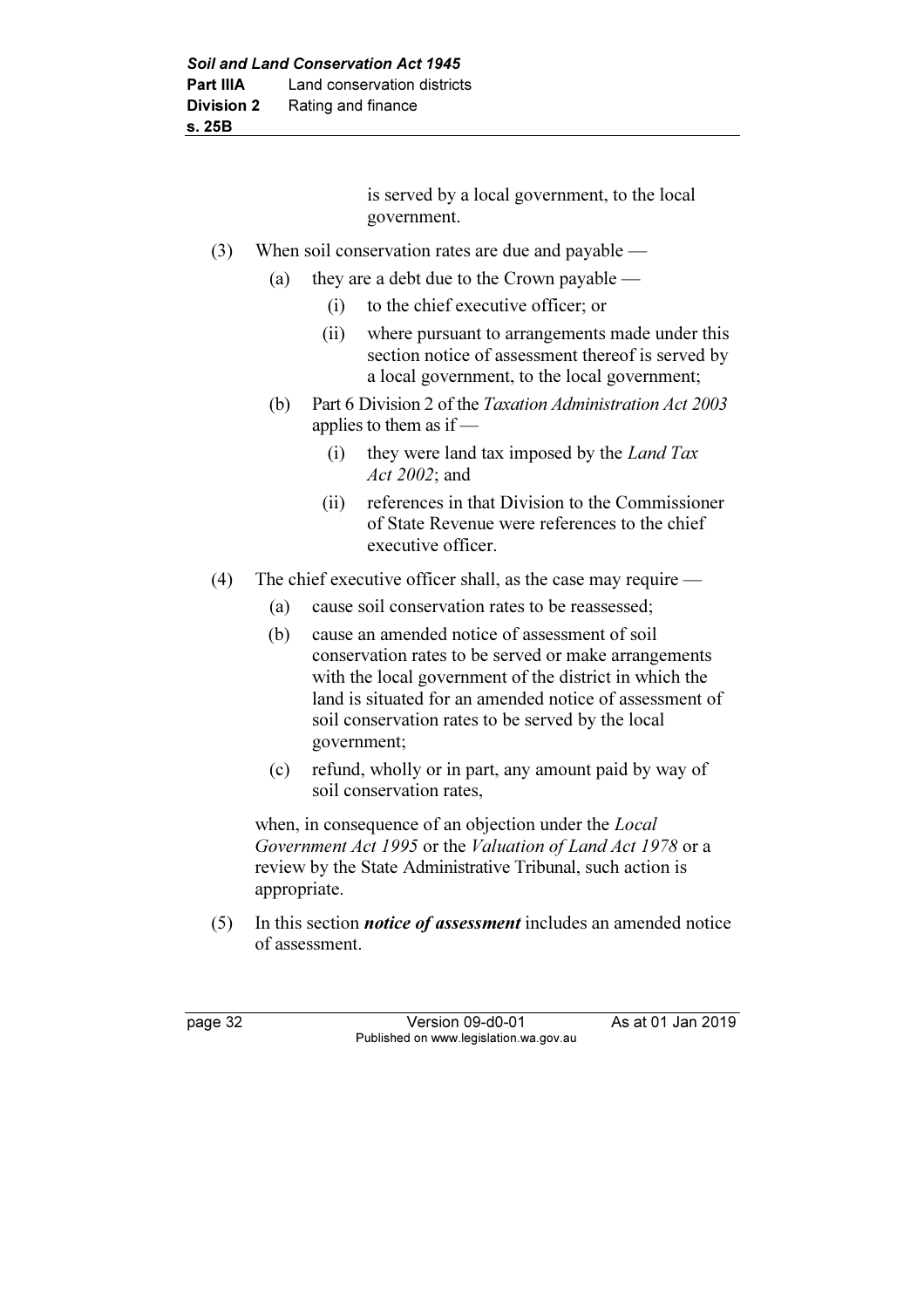- (6) A local government is hereby authorised to enter into arrangements with the chief executive officer under this section and, where such an arrangement has been entered into —
	- (a) notices of assessment of soil conservation rates or service charges may be served by the local government; and
	- (b) the local government, on behalf of the chief executive officer, may receive moneys paid by way of soil conservation rates or service charges and moneys so received shall be held in a trust fund of the local government kept under section 6.9 of the Local Government Act 1995 until such time as they are remitted to or to the order of the chief executive officer.
- (7) Where the district of a local government is wholly or partly comprised in a land conservation district —
	- (a) the Minister and any person authorised by him in writing; and
	- (ab) the chief executive officer; and
	- (b) any member of the district advisory committee for that district,

 may, for the purposes of this section or section 25A of this Act, inspect the rate record kept by the local government of the district under Part 6 of the Local Government Act 1995.

 (8) The administrative costs of imposing and collecting rates or service charges in a land conservation district are to be met from the rates or service charges imposed and collected in that district.

 [Section 25B inserted: No. 42 of 1982 s. 28; amended: No. 46 of 1988 s. 21; No. 31 of 1992 s. 52(2); No. 27 of 1994 s. 42; No. 47 of 1994 s. 13; No. 14 of 1996 s. 4; No. 4 of 1999 s. 9; No. 45 of 2002 s. 22; No. 55 of 2004 s. 1096.]

As at 01 Jan 2019 Version 09-d0-01 page 33 Published on www.legislation.wa.gov.au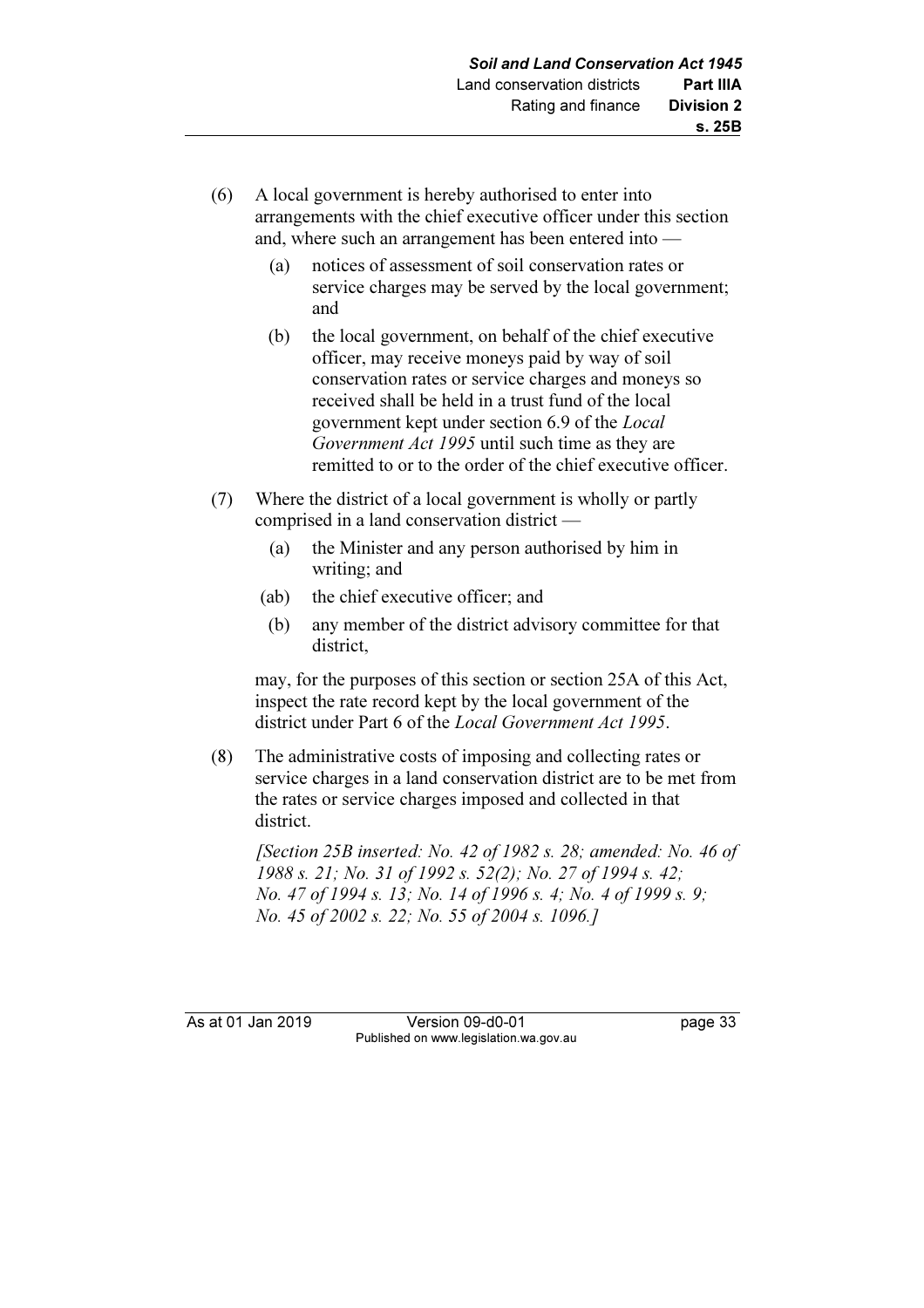## 25C. Land Conservation Districts Account

- (1) An account called the Land Conservation Districts Account is established under section 16 of the Financial Management Act 2006.
- $(2)$  deleted]
- (3) The following moneys shall be credited to the account maintained under subsection (1) —
	- (a) any moneys appropriated by Parliament for the purposes of a soil conservation programme in a district; and
	- (b) subject to section 25B(8), any rates or service charges collected under section 25B in respect of land in a district; and
	- (c) any moneys advanced by the Treasurer under section 25D to meet expenditure in a district; and
	- (d) any other moneys received pursuant to this Act in respect of land or works in a district.
- (3a) Any moneys for service charges credited to the Land Conservation Districts Account under subsection (3)(b) shall be separately accounted for according to the land conservation district to which they relate and the purpose for which the service charge was imposed.
- (4) Subject to subsection (4a), moneys standing to the credit of the account maintained under subsection (1) may be allocated by the chief executive officer, either at the direction of the Minister, on the recommendation of a district committee or on the chief executive officer's own initiative, to a district committee to be used for the purposes of this Act, including —
	- (a) the construction of soil conservation works to benefit the district;
	- (b) the payment to an owner or occupier of land in the district of a proportion of the cost of soil conservation works constructed by the owner or occupier on the land, having regard to the extent to which those works benefit

page 34 Version 09-d0-01 As at 01 Jan 2019 Published on www.legislation.wa.gov.au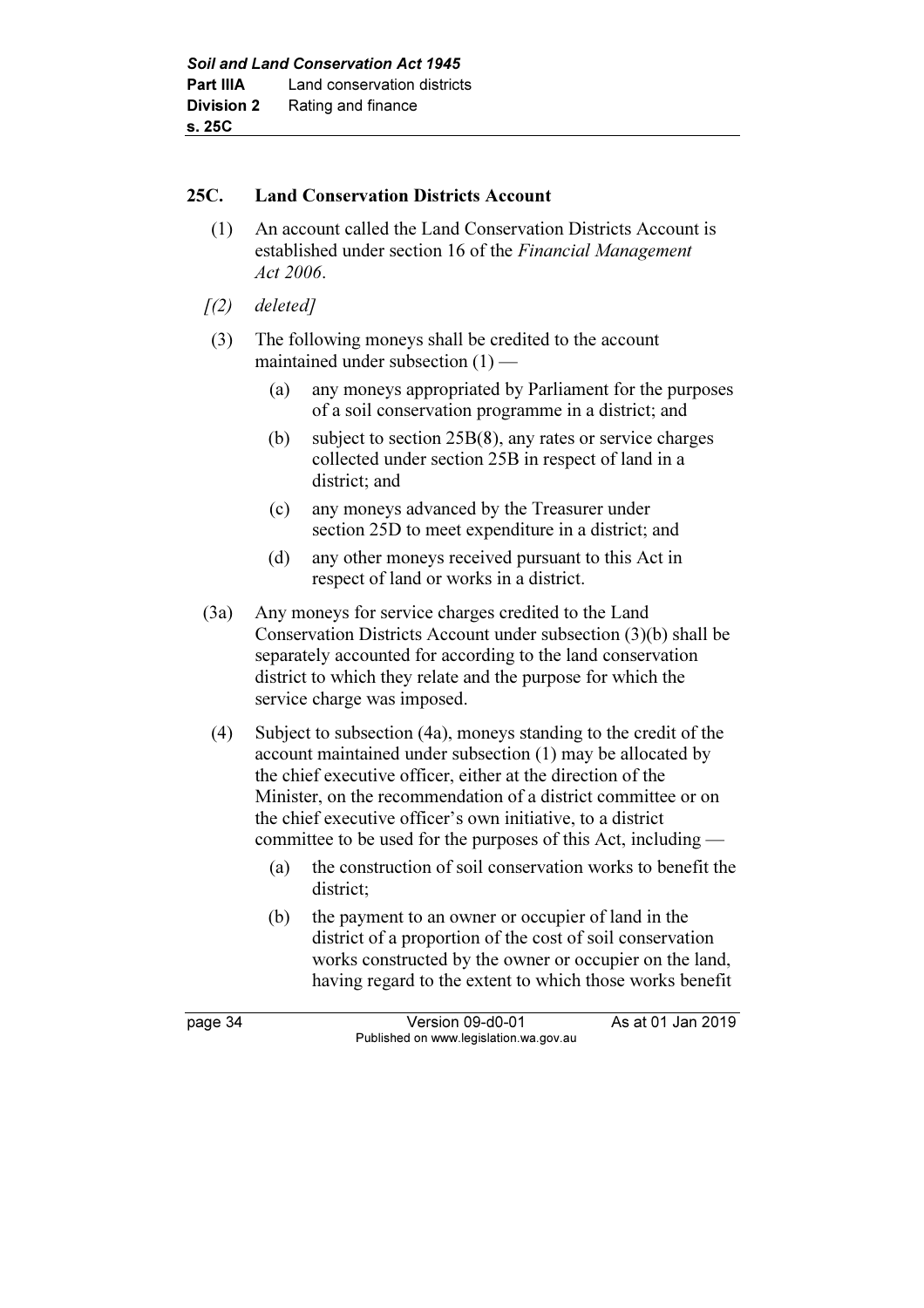the district generally rather than the land on which they are constructed;

- (c) the promotion of soil conservation in the district;
- (d) research into soil conservation measures and practices relevant to the district;
- (e) the demonstration in the district of soil conservation techniques:
- (f) the payment of interest on moneys advanced by the Treasurer under section 25D to meet expenditure in the district;
- (g) any remuneration payable as a consequence of employment of persons under section 24(2).
- (4a) Moneys for service charges standing to the credit of the account maintained under subsection (1) may be allocated by the chief executive officer, on the recommendation of a district committee, for the purpose for which the charge was imposed.
- (5) The chief executive officer may, at any time
	- (a) require a district committee to prepare a report showing the manner in which moneys allocated to it have been applied; or
	- (b) appoint an auditor to examine the records of a district committee to ensure that funds have been properly expended; or
	- (c) generally, attach conditions with respect to the allocations made to a district committee.

[Section 25C inserted: No. 42 of 1982 s. 28; amended: No. 98] of 1985 s. 3; No. 46 of 1988 s. 11, 20 and 21; No. 47 of 1994 s. 14; No. 49 of 1996 s. 64; No. 4 of 1999 s. 10; No. 28 of 2006 s. 27; No. 77 of 2006 Sch. 1 cl. 158(2) and (9).]

As at 01 Jan 2019 Version 09-d0-01 page 35 Published on www.legislation.wa.gov.au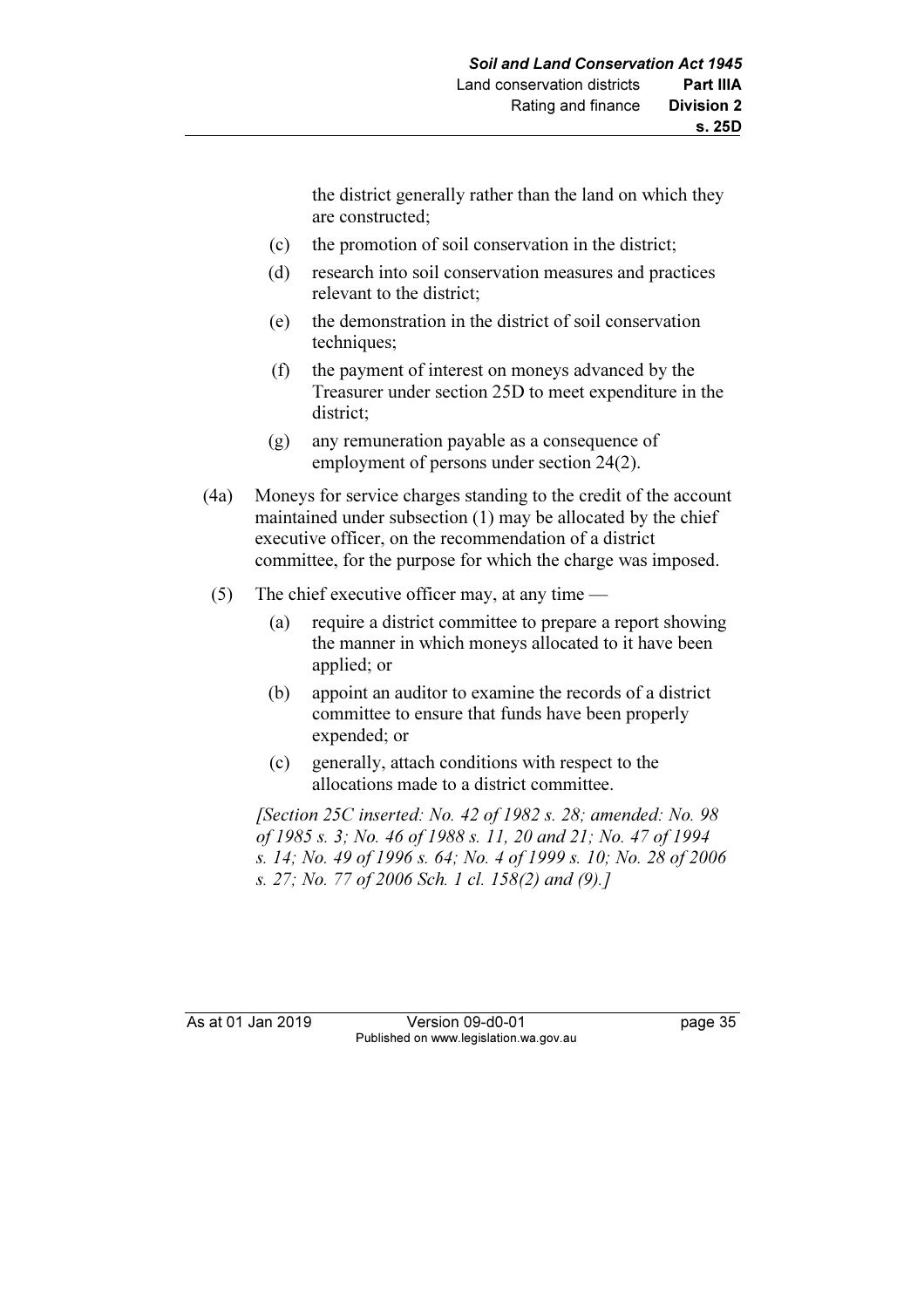#### 25D. Advances by Treasurer

- (1) Where at any time the moneys standing to the credit of the account maintained under section 25C(1) are not sufficient to meet allocations made or to be made under section 25C(4) the chief executive officer may borrow from the Treasurer to enable those allocations to be met.
- (2) Interest in respect of moneys advanced under subsection (1) shall be paid at such rate and at such times as the Treasurer determines.
- (3) Moneys advanced under subsection (1) and interest payable in respect thereof are charges upon the Land Conservation Districts Account.

 [Section 25D inserted: No. 42 of 1982 s. 28; amended: No. 98 of 1985 s. 3; No. 46 of 1988 s. 12 and 19; No. 47 of 1994 s. 15; No. 77 of 2006 Sch. 1 cl. 158(9).]

## 25E. Application of Financial Management Act 2006 and Auditor General Act 2006

- (1) The provisions of the Financial Management Act 2006 and the Auditor General Act 2006 regulating the financial administration, audit and reporting of departments apply to and in respect of the Department of Agriculture<sup>2</sup> and its operations under this Act.
- (2) The Department of Agriculture<sup>2</sup> shall
	- (a) include in its annual report the report required to be made to the accountable authority of that department by the Commissioner under section 25F; and
	- (ab) include in its annual report the text of any direction given by the Minister under section 25C(4); and
	- (b) include in its annual estimates the estimates required to be made to the accountable authority of that department by the Commissioner under section 25G.

 [Section 25E inserted: No. 98 of 1985 s. 3; amended: No. 47 of 1994 s. 16; No. 77 of 2006 s. 6 and Sch. 1 cl. 158(3).]

page 36 Version 09-d0-01 As at 01 Jan 2019 Published on www.legislation.wa.gov.au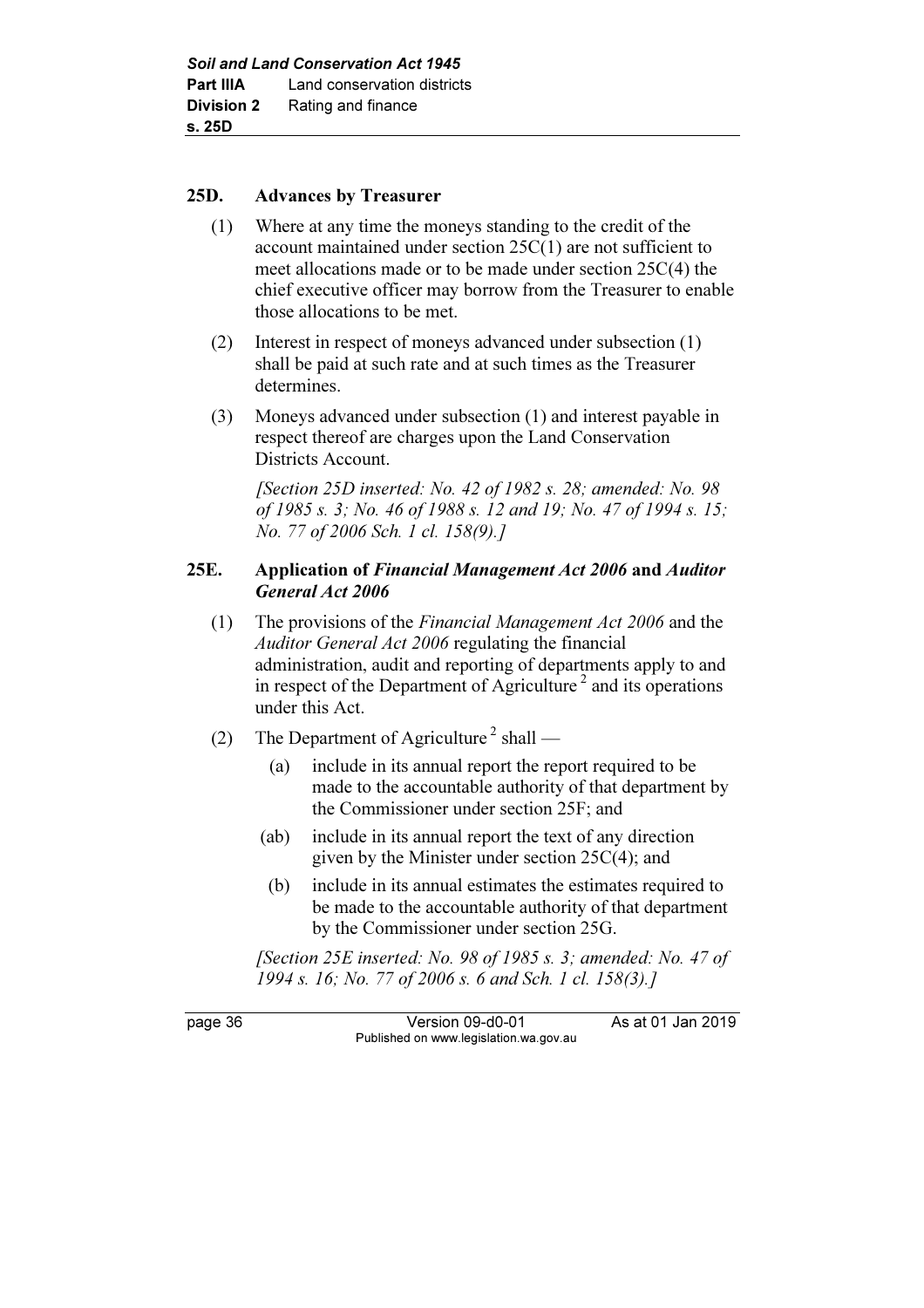#### 25F. Commissioner's report

 The Commissioner shall, by 15 August, prepare and forward to the accountable authority of the Department of Agriculture<sup>2</sup> a report on his operations during the preceding financial year.

[Section 25F inserted: No. 98 of 1985 s. 3; amended: No. 77 of 2006 s. 6.]

## 25G. Commissioner's annual estimates

 The Commissioner shall prepare and forward to the accountable authority of the Department of Agriculture<sup>2</sup>, by a date not later than a date specified by that authority, annual estimates of the proposed financial operations to be undertaken by the Commissioner under this Act.

[Section 25G inserted: No. 98 of 1985 s. 3; amended: No. 77 of 2006 s. 6 and Sch. 1 cl. 158(4).]

As at 01 Jan 2019 Version 09-d0-01 page 37 Published on www.legislation.wa.gov.au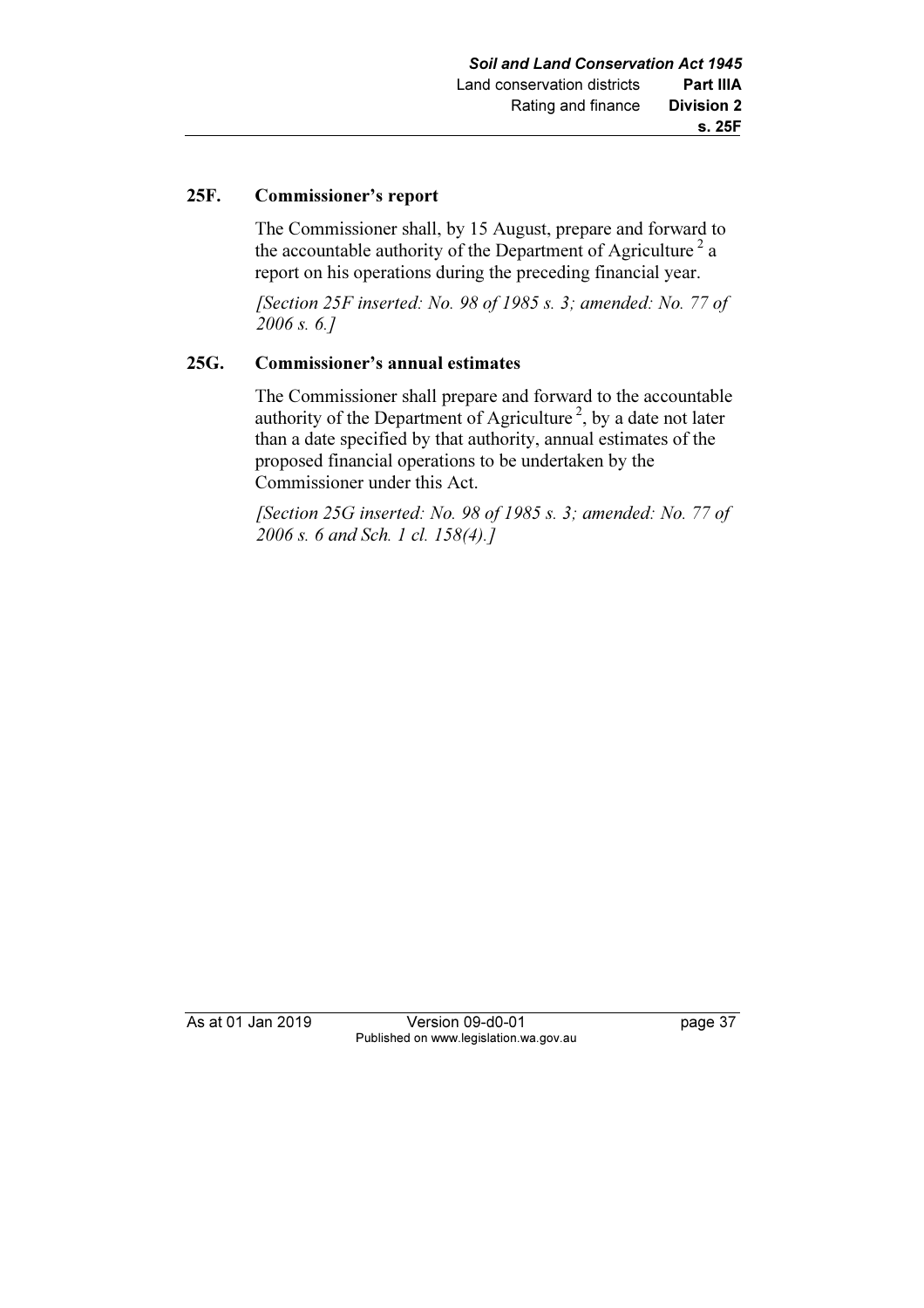# Part IV — Soil conservation reserves

## 26. Soil conservation reserves

- (1) The Commissioner may from time to time recommend to the Minister what lands (whether Crown or private), in the opinion of the Commissioner should be reserved as soil conservation reserves.
- (2) Where the land so recommended to be reserved is Crown land, the Governor may by Proclamation declare the same to be a soil conservation reserve under this Act.
- (3) Where the land is private land it may be taken as for a public work under Part 9 of the Land Administration Act 1997, and the provisions of that Act shall apply accordingly, and the land so taken shall be a soil conservation reserve under this Act.
- (4) The Governor may, on the recommendation of the Minister, by a subsequent Proclamation revoke any prior Proclamation whereby any land has been declared to be a soil conservation reserve, and thereupon such soil conservation reserve shall be abolished.
- (5) Where a soil conservation reserve is abolished as provided for in subsection (4) the lands comprised therein shall forthwith become Crown land within the meaning and for the purposes of the Land Administration Act 1997, and may be dealt with under that Act accordingly.
- (6) The expression *Crown land* as used in subsection (2) has the same meaning as in the Land Administration Act 1997, and the expression *private land* as used in subsection (3) means any land other than Crown land.

 [Section 26 amended: No. 31 of 1997 s. 81(4), (5), 141 and 142.]

page 38 Version 09-d0-01 As at 01 Jan 2019 Published on www.legislation.wa.gov.au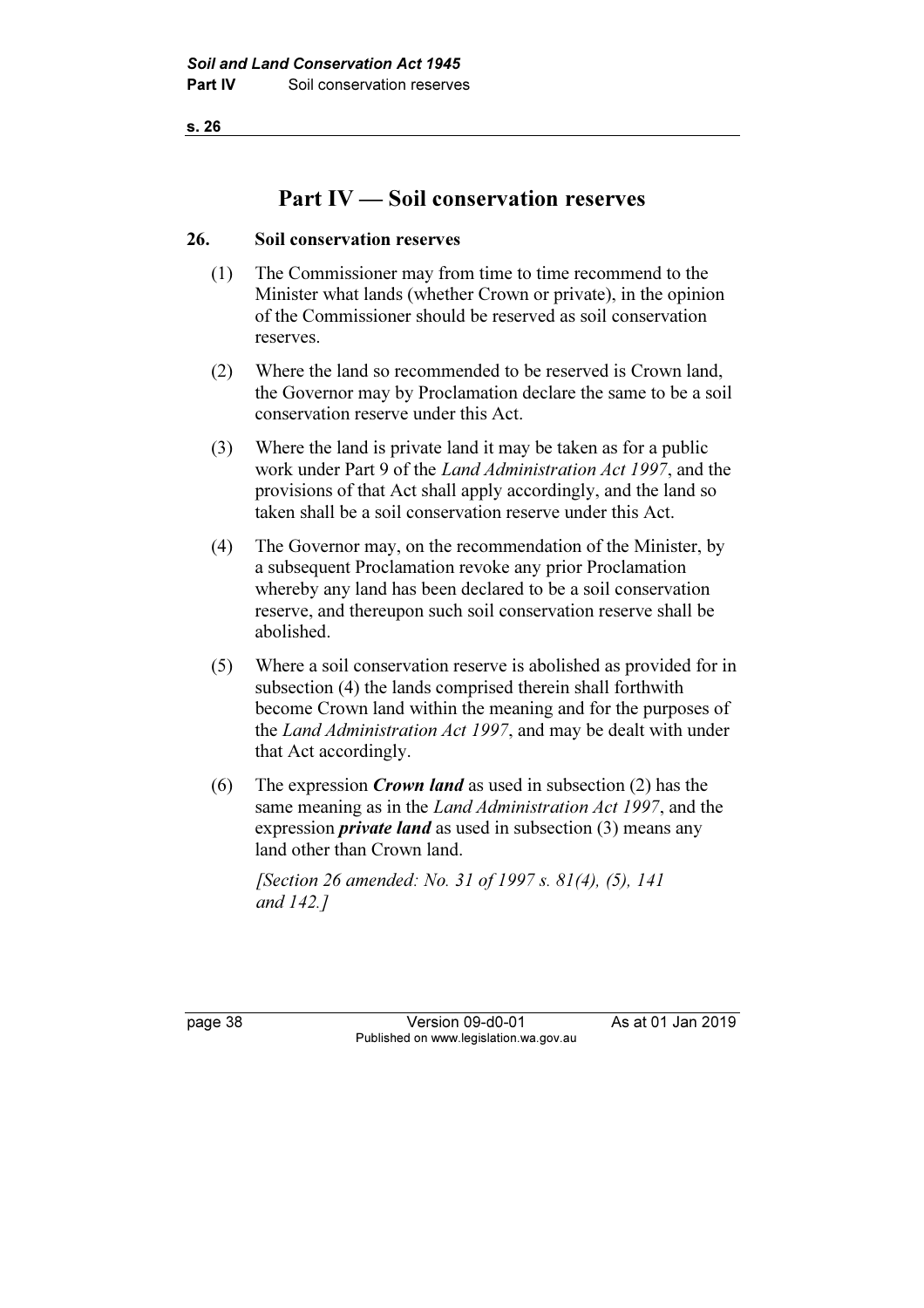## 27. Minister to manage soil conservation reserves

 Every soil conservation reserve shall be under the control and management of the Minister, and the Minister shall manage and control the reserve in such manner as in his opinion will best conserve the soil and land of the reserve and prevent injury to other land.

[Section 27 amended: No. 42 of 1982 s. 29.]

#### 28. Offences in relation to soil conservation reserves

- (1) Any person who, without the consent of the Minister
	- (a) lights any fire within a soil conservation reserve; or
	- (b) removes from any soil conservation reserve the whole or any part of any tree, shrub, grass or other plant whatever; or
	- (c) injures or destroys any tree, shrub, grass or other plant on any soil conservation reserve; or
	- (d) places any cattle, horses or other animals or causes or permits any cattle, horses or other animals to be on any soil conservation reserve, or permits any cattle, horses or other animals to trespass upon any soil conservation reserve; or
	- (e) in any way injuriously interferes with the land in any soil conservation reserve,

 shall be guilty of an offence against this Act. Penalty — \$2 000.

 (2) In addition to any penalty imposed under the last preceding subsection, there may be imposed a further penalty equal to the value of all damage done together with twice the full market value of any timber unlawfully cut and removed; and every such further penalty shall be recoverable as a fine.

 [Section 28 amended: No. 113 of 1965 s. 8; No. 42 of 1982 s. 30; No. 20 of 1989 s. 3.]

As at 01 Jan 2019 Version 09-d0-01 page 39 Published on www.legislation.wa.gov.au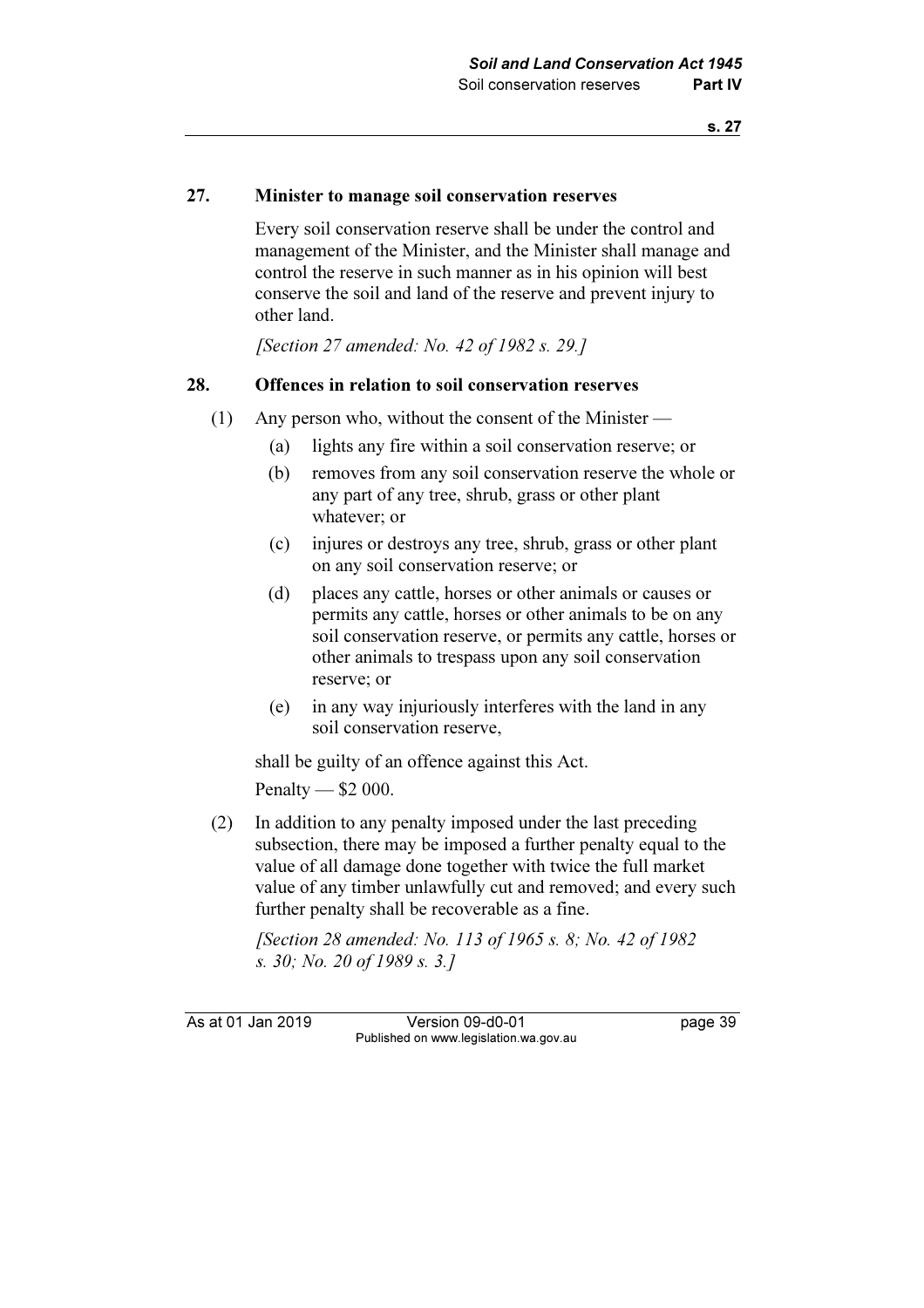## 29. Execution of works for land degradation

- (1) The Minister may, on the recommendation of the Commissioner on any land comprised in a soil conservation reserve cause to be constructed or executed any fences, contour banks, channels or other works or any act or thing to be done which the Minister is satisfied it is necessary or expedient to construct, execute or do for the purpose of conserving the soil of such land or for the purpose of conducting research into the causes and modes of prevention of land degradation.
- (2) All works undertaken or proposed to be undertaken under this section shall be deemed to be public works within the meaning of the Public Works Act 1902, and the provisions of that Act shall apply thereto accordingly.

[Section 29 amended: No. 42 of 1982 s. 42.]

## 29A. Vesting of works in public authority

- (1) On the completion of any work carried out in pursuance of this Act within a soil conservation reserve, the Governor, on the recommendation of the Minister, may by Order in Council vest in a public authority any work constructed for the purpose of soil conservation or land degradation mitigation.
- (2) The care, control and maintenance of such work shall then devolve on the public authority.
- (3) The Governor may, by the same or a subsequent Order in Council vest in the public authority the whole or any part of any land comprised in the soil conservation reserve which is the property of the Crown and is required for the purposes of the work so vested in the public authority.

[Section 29A inserted: No. 42 of 1982 s. 31.]

page 40 Version 09-d0-01 As at 01 Jan 2019 Published on www.legislation.wa.gov.au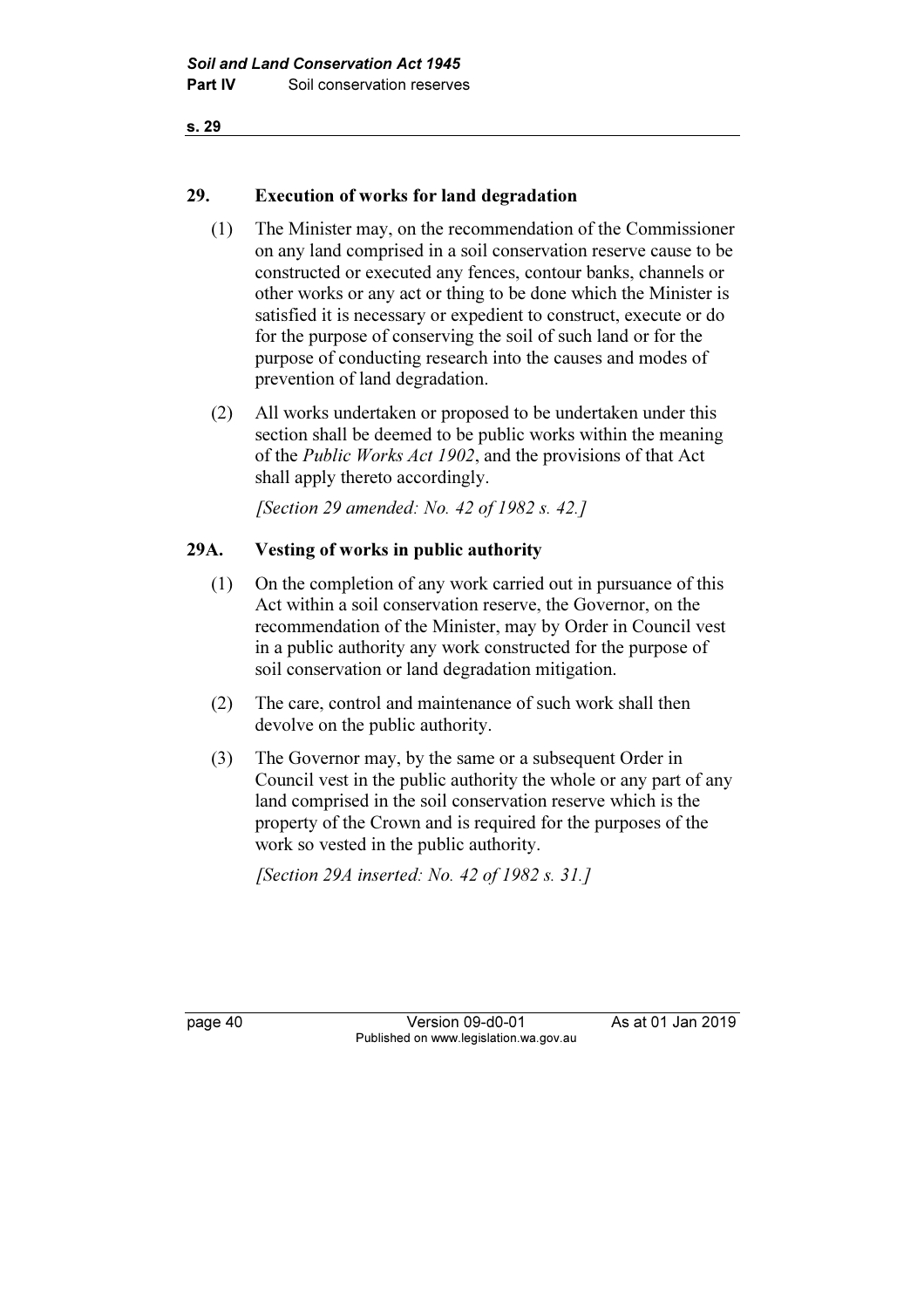#### 30. Leasing of land in soil conservation reserves

- (1) The Minister may grant leases of or licences to occupy any land comprised in any soil conservation reserve to any person for such terms, at such rents and subject to such covenants, conditions and agreements as the Minister may determine.
- (2) All revenue derived under any such leases or licences shall be credited to the Consolidated Account.

[Section 30 amended: No. 98 of 1985 s. 3; No. 6 of 1993 s. 11; No. 49 of 1996 s. 64; No. 77 of 2006 s. 4.]

As at 01 Jan 2019 Version 09-d0-01 page 41 Published on www.legislation.wa.gov.au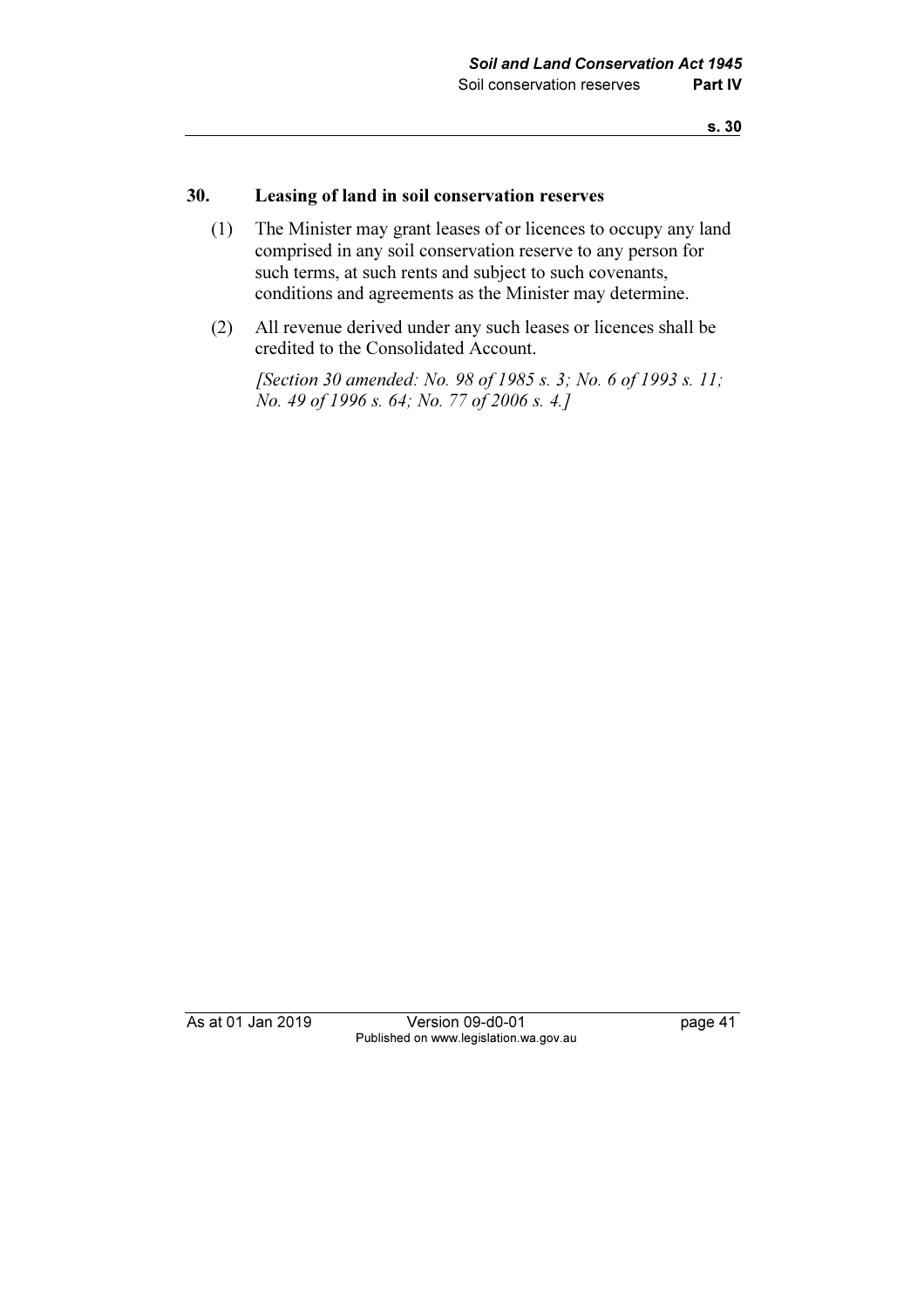s. 30A

# Part IVA — Conservation covenants and agreements to reserve

[Heading inserted: No. 91 of 1990 s. 9.]

#### 30A. Term used: covenant or agreement

In this Part *covenant or agreement* means a conservation covenant or an agreement to reserve, as referred to in section 30B(2).

[Section 30A inserted: No. 91 of 1990 s. 9.]

## 30B. Registration and form of covenant or agreement

- (1) Where, in accordance with this section, the owner of any land covenants with the Commissioner by instrument in writing to set that land aside for the protection and management of vegetation, the Commissioner may deliver a memorial of the instrument, in a form approved by the relevant land registration officer, to the relevant land registration officer who shall thereupon register the memorial and accordingly endorse or note the appropriate register or record in respect of the land to which the instrument relates.
- (2) An instrument under subsection  $(1)$ 
	- (a) may be expressed to have effect for a period of time specified in the covenant or in perpetuity;
	- (b) may be expressed to be irrevocable, in which case it shall be known as a *conservation covenant*, and if it is not expressed to be irrevocable shall be known as an agreement to reserve.
- (3) A covenant or agreement
	- (a) is required to be in a form approved by the Commissioner, identifying the land to which the covenant or agreement relates and each person who is an owner or occupier of that land; and

page 42 Version 09-d0-01 As at 01 Jan 2019 Published on www.legislation.wa.gov.au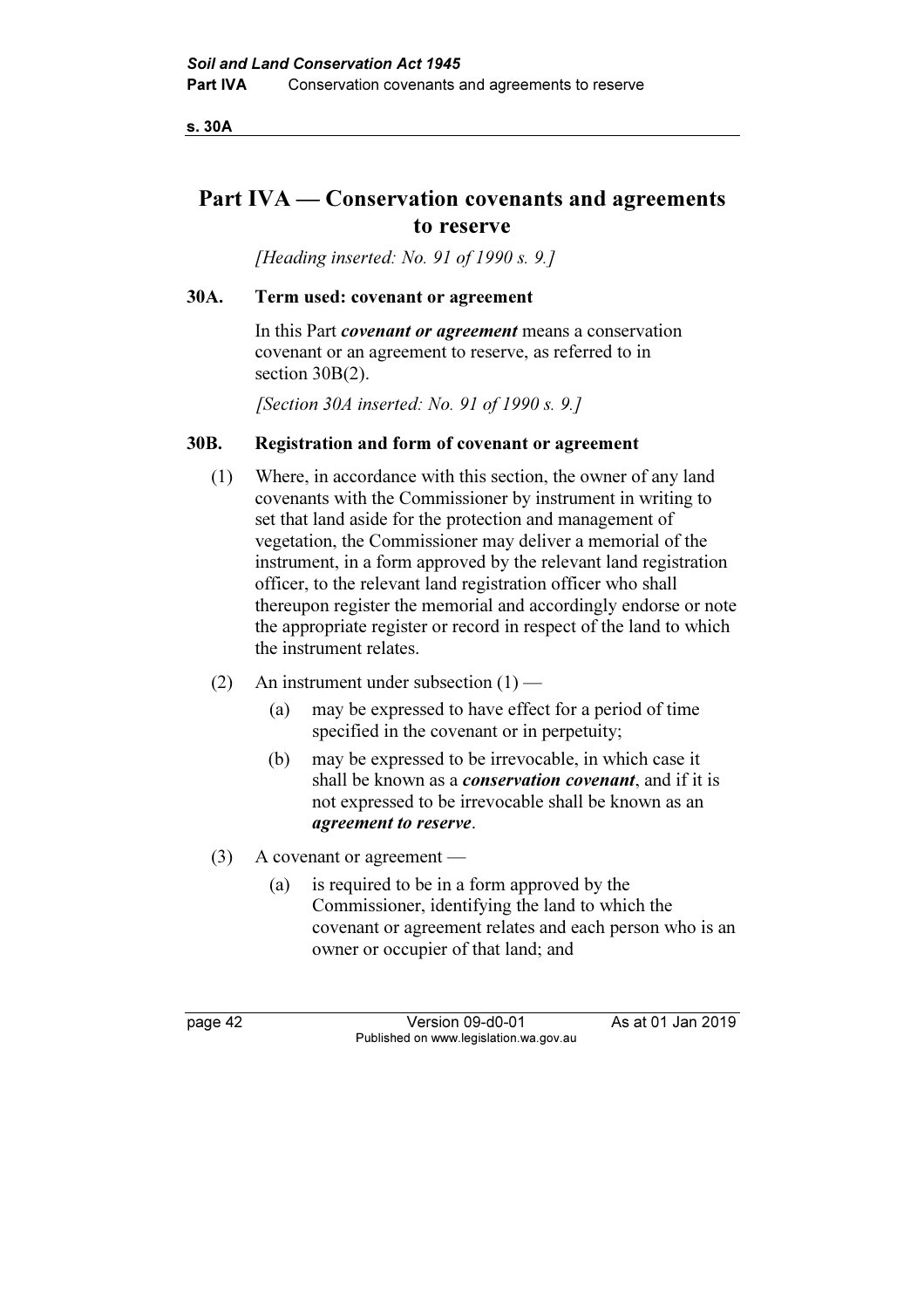(b) requires the consent in writing of each person who is an owner or occupier of the land to which the covenant or agreement relates.

 [Section 30B inserted: No. 91 of 1990 s. 9; amended: No. 47 of 1994 s. 17; No. 81 of 1996 s. 153(1).]

#### 30C. Effect of covenant or agreement

- (1) A covenant or agreement in relation to land
	- (a) binds the person by whom it was given and each person who consented in writing to the covenant or agreement for so long as the covenant or agreement subsists and that person continues to be an owner or occupier of the land; and
	- (b) while a memorial of the covenant or agreement remains registered under section 30B, binds each person successively becoming an owner or occupier of the land.
- (2) Sections 35, 36 and 37 apply in relation to a covenant or agreement as if references in those sections to a soil conservation notice were references to a covenant or agreement.

[Section 30C inserted: No. 91 of 1990 s. 9.]

#### 30D. Duties upon passing interests in affected land

 While a memorial of a covenant or agreement remains registered under section 30B, each owner and occupier of the land to which the covenant or agreement relates shall —

 (a) before agreeing with another person in writing that the other person will succeed him in the ownership or occupation or both, as the case requires, of that land notify the other person in writing of the content of the covenant or agreement and of the fact that the covenant or agreement will be binding on the other person if the other person succeeds him in that ownership or occupation or both; and

As at 01 Jan 2019 Version 09-d0-01 bag at 01 Jan 2019 Published on www.legislation.wa.gov.au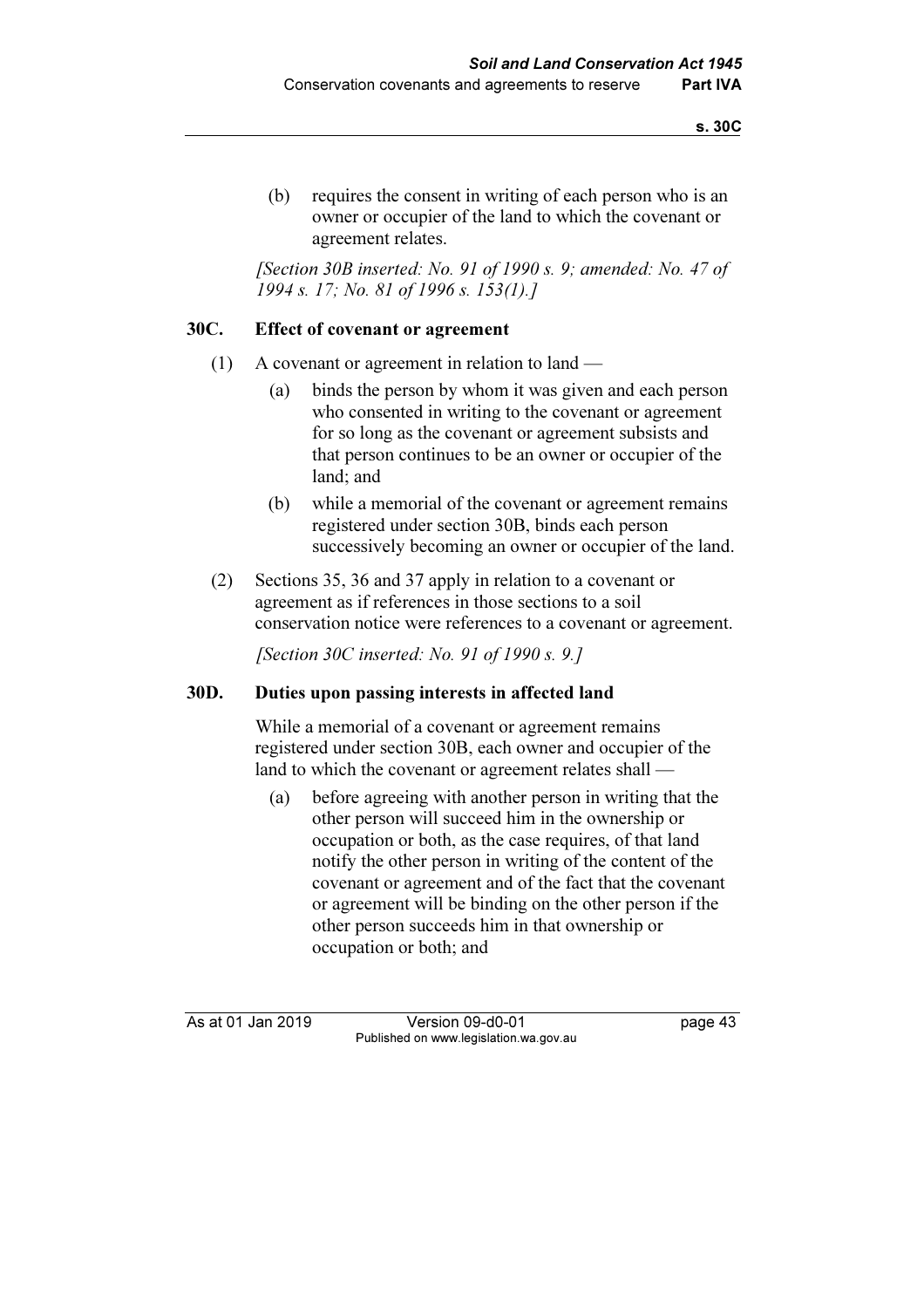s. 30E

 (b) within a period of 14 days after the day on which he ceases to be such an owner or occupier, notify the Commissioner in writing of that cessation and of the name and address of each person who succeeds him in the ownership or occupation or both, as the case requires, of that land.

Penalty — \$2 000.

[Section 30D inserted: No. 91 of 1990 s. 9.]

#### 30E. Discharge of agreement to reserve

- (1) A notice discharging an agreement to reserve may be served by the Commissioner under this section if the agreement to reserve is no longer necessary or any other just cause exists for discharging it.
- (2) A person who is bound by an agreement to reserve may from time to time apply in writing to the Commissioner to have the agreement to reserve discharged under subsection (1).
- (3) The Commissioner shall consider an application made under subsection (2) and notify the applicant of his decision.
- (4) Section 39 applies in relation to a refusal of the Commissioner to discharge an agreement to reserve under this section as if —
	- (a) a reference in that section to a soil conservation notice were a reference to an agreement to reserve; and
	- (b) a reference in that section to the discharge of a soil conservation notice pursuant to section 38 were a reference to the discharge of an agreement to reserve pursuant to this section.

[Section 30E inserted: No. 91 of 1990 s. 9.]

## 30F. Cancelling registration of memorial

 (1) Where an agreement to reserve of which a memorial is registered under section 30B is discharged under section 30E, or section 39 as applied by section 30E, the Commissioner shall

page 44 Version 09-d0-01 As at 01 Jan 2019 Published on www.legislation.wa.gov.au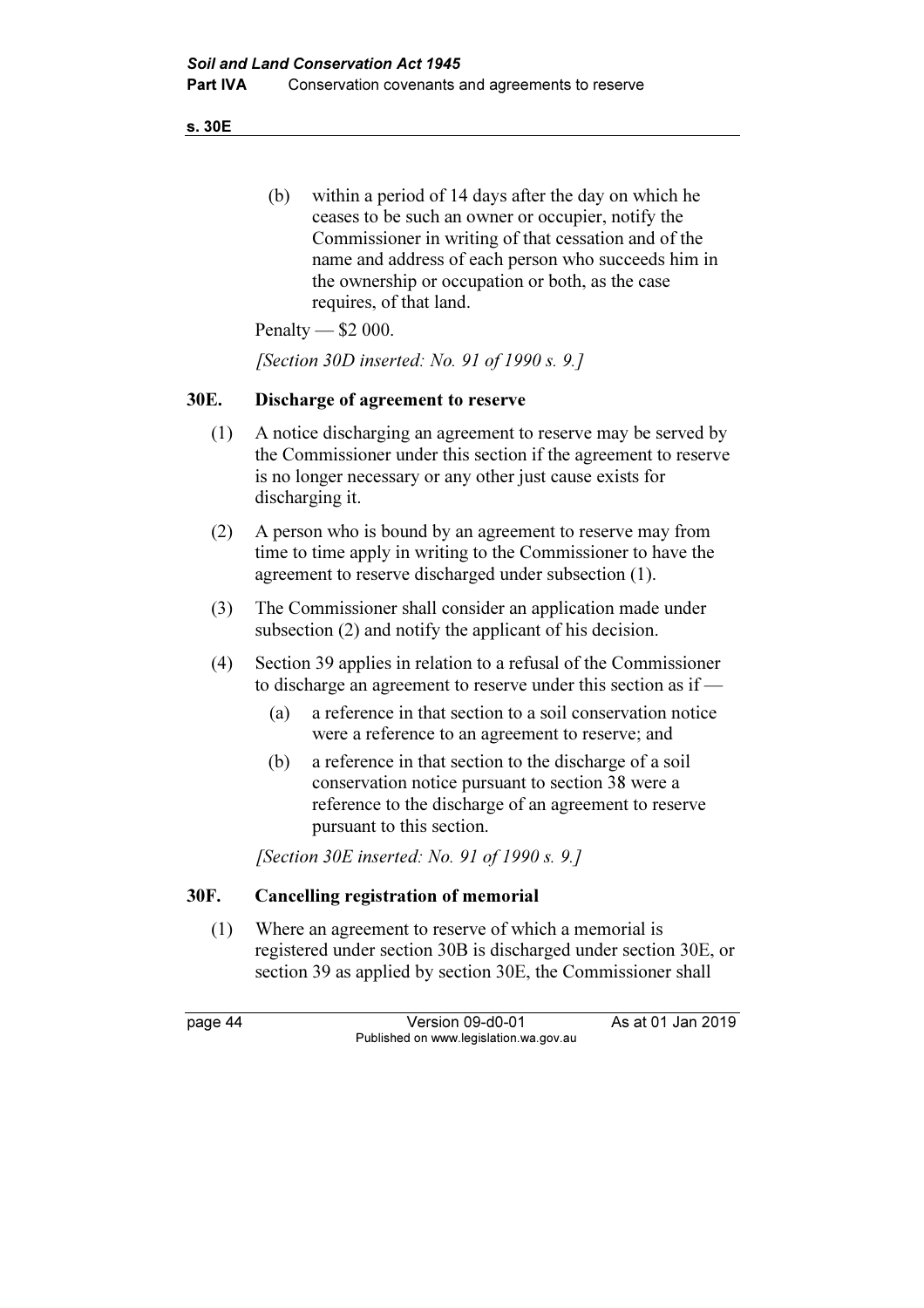deliver to the relevant land registration officer a certificate in a form approved by the relevant land registration officer and signed by the Commissioner certifying that the agreement to reserve was discharged on the date specified in the certificate.

- (2) The relevant land registration officer
	- (a) shall, on receiving a certificate delivered under subsection (1);
	- (b) may, in any other case where a covenant or agreement has ceased to have effect,

 cancel the registration of the memorial of the relevant covenant or agreement and accordingly endorse or note the appropriate register or record in respect of the land concerned.

 [Section 30F inserted: No. 91 of 1990 s. 9; amended: No. 81 of 1996 s. 153(1).]

As at 01 Jan 2019 Version 09-d0-01 page 45 Published on www.legislation.wa.gov.au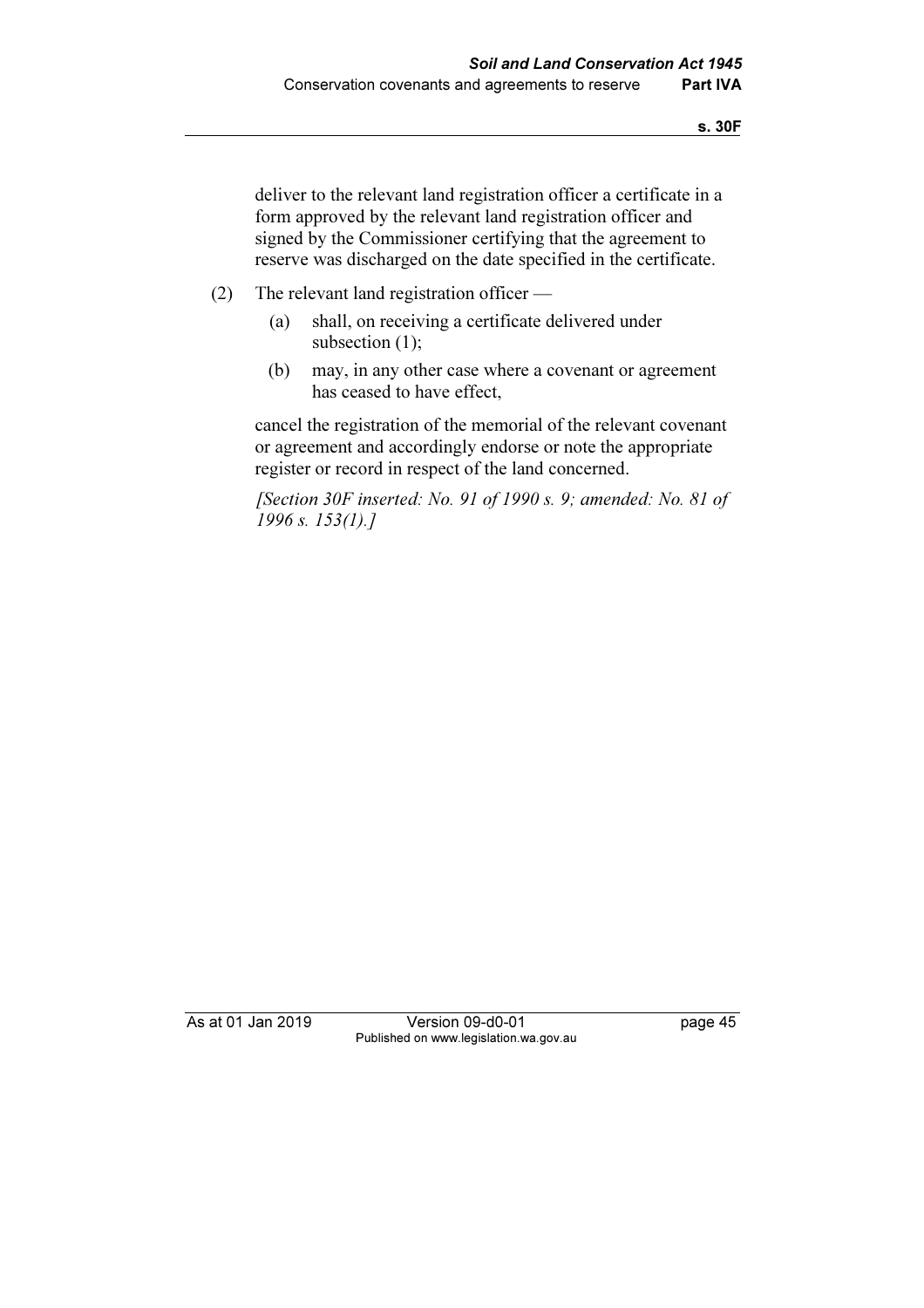# Part  $V -$  Soil conservation notices

[Heading amended: No. 42 of 1982 s. 32.]

## 31. Term used: soil conservation notice

In this Part *soil conservation notice* means a notice served in accordance with section 32(1) and in sections 35 and 39 includes a notice so served as varied by the Minister under this Part.

[Section 31 inserted: No. 42 of 1982 s. 33.]

## 32. Service, content and effect of notice

- (1) Whenever the Commissioner is of the opinion that as a result  $of -$ 
	- (a) any agricultural or pastoral practices or methods, which have been or are likely to be adopted; or
	- (b) clearing or intended clearing; or
	- (c) failure on the part of any person to take adequate precautions to prevent or control soil erosion, salinity or flooding; or
	- (d) the destruction, cutting down or injuring of any tree, shrub, grass or any other plant,

 on any land, land degradation is occurring or is liable or likely to become liable to occur on that land or elsewhere the Commissioner may —

- (e) by notice in writing served on each owner, and each occupier, of that land, or on any other person who, in the opinion of the Commissioner, is acting in a manner described in paragraph (a), (b), (c) or (d) which is directly associated with the actual or potential land degradation, direct that any or all of the things mentioned in subsection (2) be done on or in relation to that land;
- (f) by notice in writing served on each owner, and each occupier, of any land on which that land degradation is

page 46 Version 09-d0-01 As at 01 Jan 2019 Published on www.legislation.wa.gov.au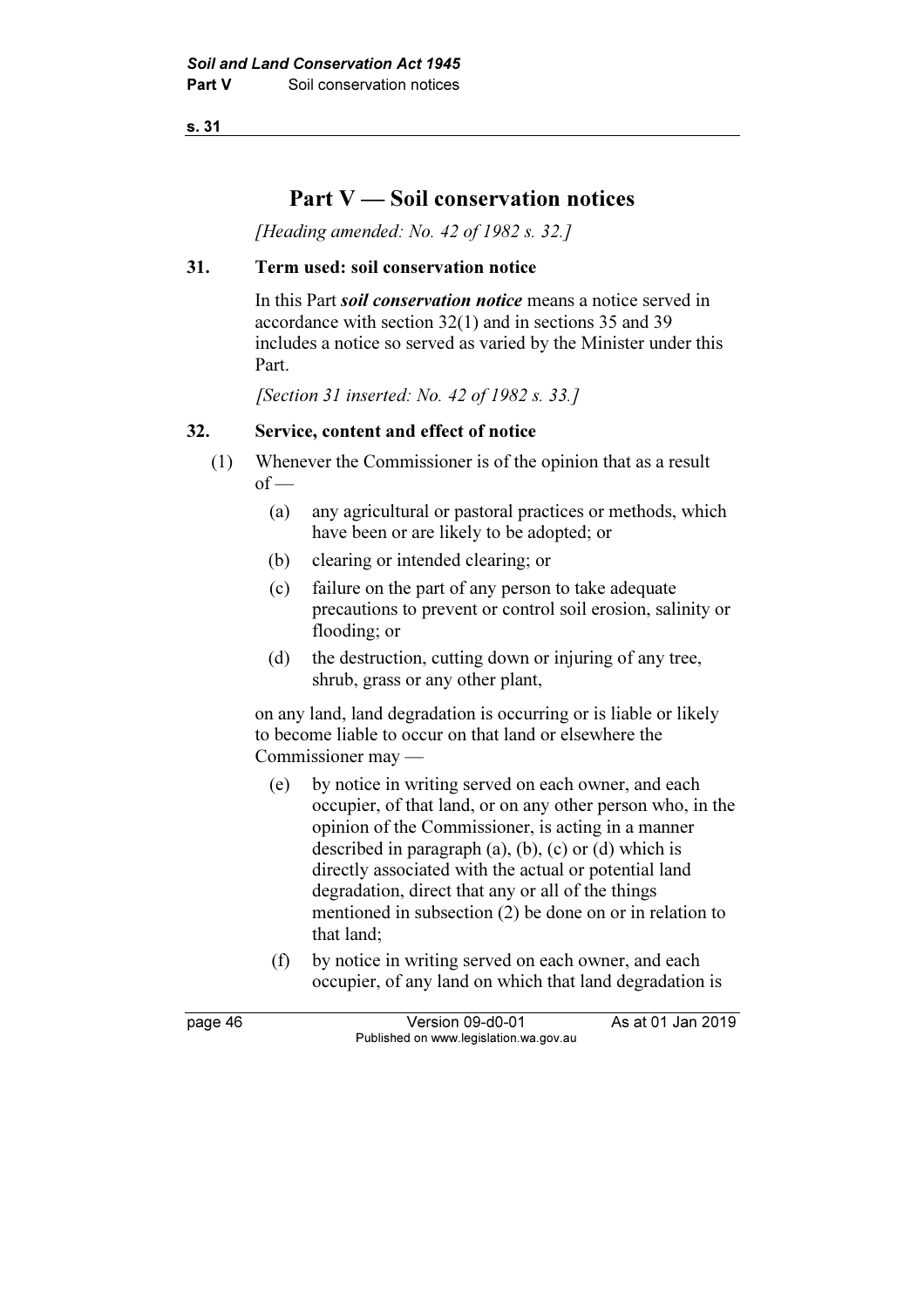so occurring or is liable or likely to become liable to so occur direct that any or all of the things mentioned in subsection (2) be done on or in relation to such land.

- (1a) In any proceedings, evidence proving that a notice was served in accordance with subsection (1) is sufficient evidence that the Commissioner was of an opinion required by subsection (1) for the serving of the notice.
- (2) A soil conservation notice may
	- (a) direct each or any one or more of the persons bound by the soil conservation notice to do all or any of the following things —
		- (i) adopt or refrain from adopting any agricultural or pastoral methods specified in the notice;
		- (ii) refrain from clearing any land specified in the notice;
		- (iii) refrain from destroying, cutting down or injuring any tree, shrub, grass or other plant on any land specified in the notice;
		- (iv) take such action as is specified in the notice for preventing the erosion, drift or movement of sand, soil, dust or water on or from any land specified in the notice;
		- (v) any other matter incidental to the foregoing; and
	- (b) specify a period within which or for the duration of which such things shall be done.
- (3) A soil conservation notice
	- (a) while it subsists, binds each person on whom it is served; and
	- (b) while a memorial of the soil conservation notice remains registered under section 34A, binds each successive owner, and each successive occupier, of the land to which the soil conservation notice relates.

As at 01 Jan 2019 Version 09-d0-01 page 47 Published on www.legislation.wa.gov.au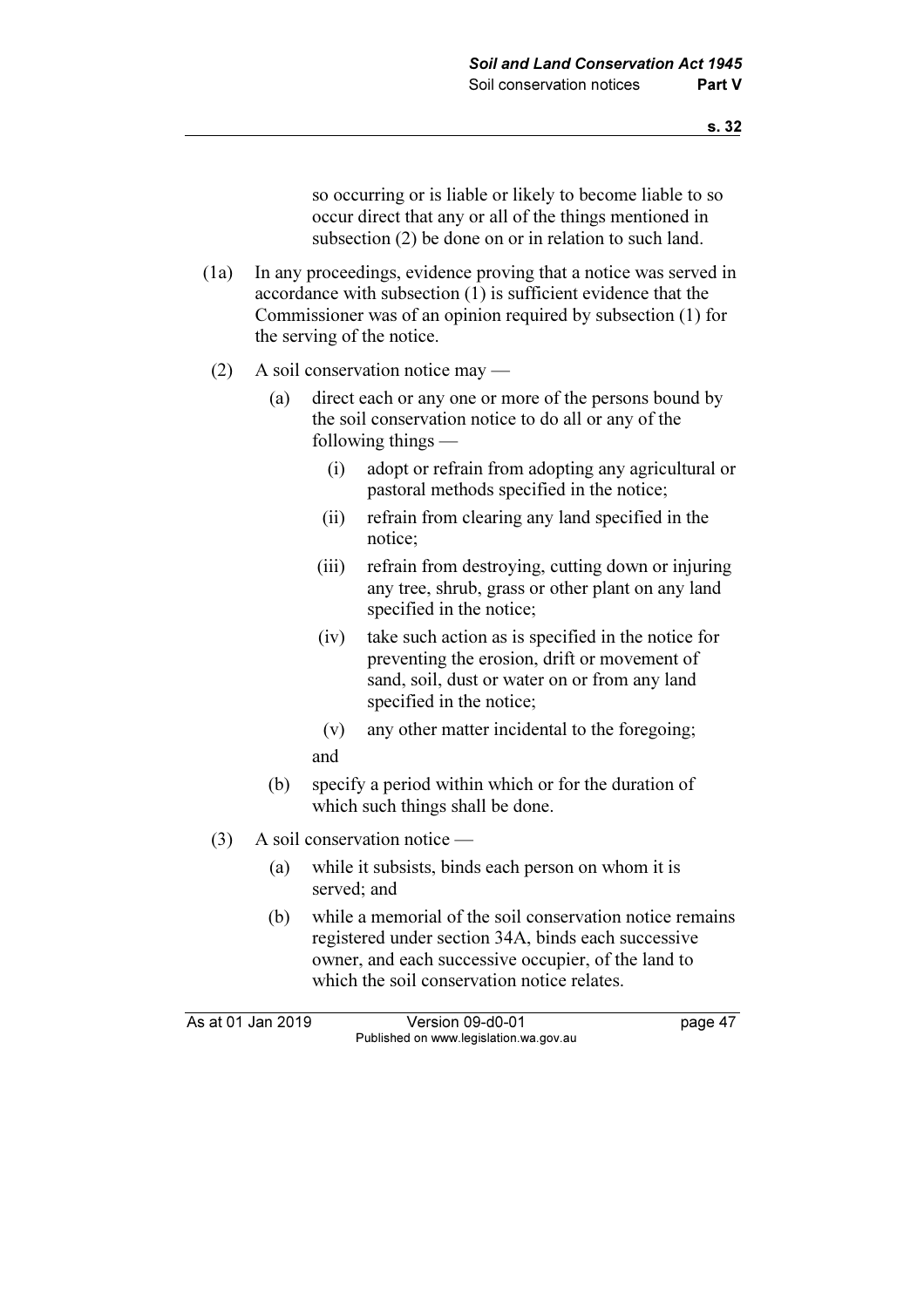(4) As soon as practicable after serving a soil conservation notice the Commissioner shall notify each of the other members of the Council, in writing, of the service of the notice and of the directions contained therein.

[Section 32 inserted: No. 42 of 1982 s. 33; amended: No. 46 of 1988 s. 13; No. 91 of 1990 s. 10 and 16; No. 47 of 1994 s. 18.]

[33. Deleted: No. 55 of 2004 s. 1097.]

## 34. Application to SAT for review of issue of notice

- (1) A person who objects to a soil conservation notice served upon him may apply to the State Administrative Tribunal for a review of the decision of the Commissioner to issue the notice.
- $(2), (3)$  deleted]
	- (4) Where a person is required by a soil conservation notice to refrain from doing anything upon land, the lodging of an application for review by that person under subsection (1) shall not suspend the obligation of that person to comply with that requirement pending the determination of the application; but in every other case the lodging of an application for review under subsection (1) shall suspend the obligation of the applicant to comply with the requirements of the notice to which the application for review relates.

 [Section 34 inserted: No. 42 of 1982 s. 33; amended: No. 47 of 1994 s. 19; No. 55 of 2004 s. 1098.]

## 34A. Registration of memorial of notice

- (1) Where a soil conservation notice is served under section 32, the Commissioner may, whenever he considers it desirable to do so, deliver a memorial of the soil conservation notice, in a form approved by the relevant land registration officer, to the relevant land registration officer.
- (2) On receiving a memorial of a soil conservation notice delivered under subsection (1), the relevant land registration officer shall

page 48 Version 09-d0-01 As at 01 Jan 2019 Published on www.legislation.wa.gov.au

s. 34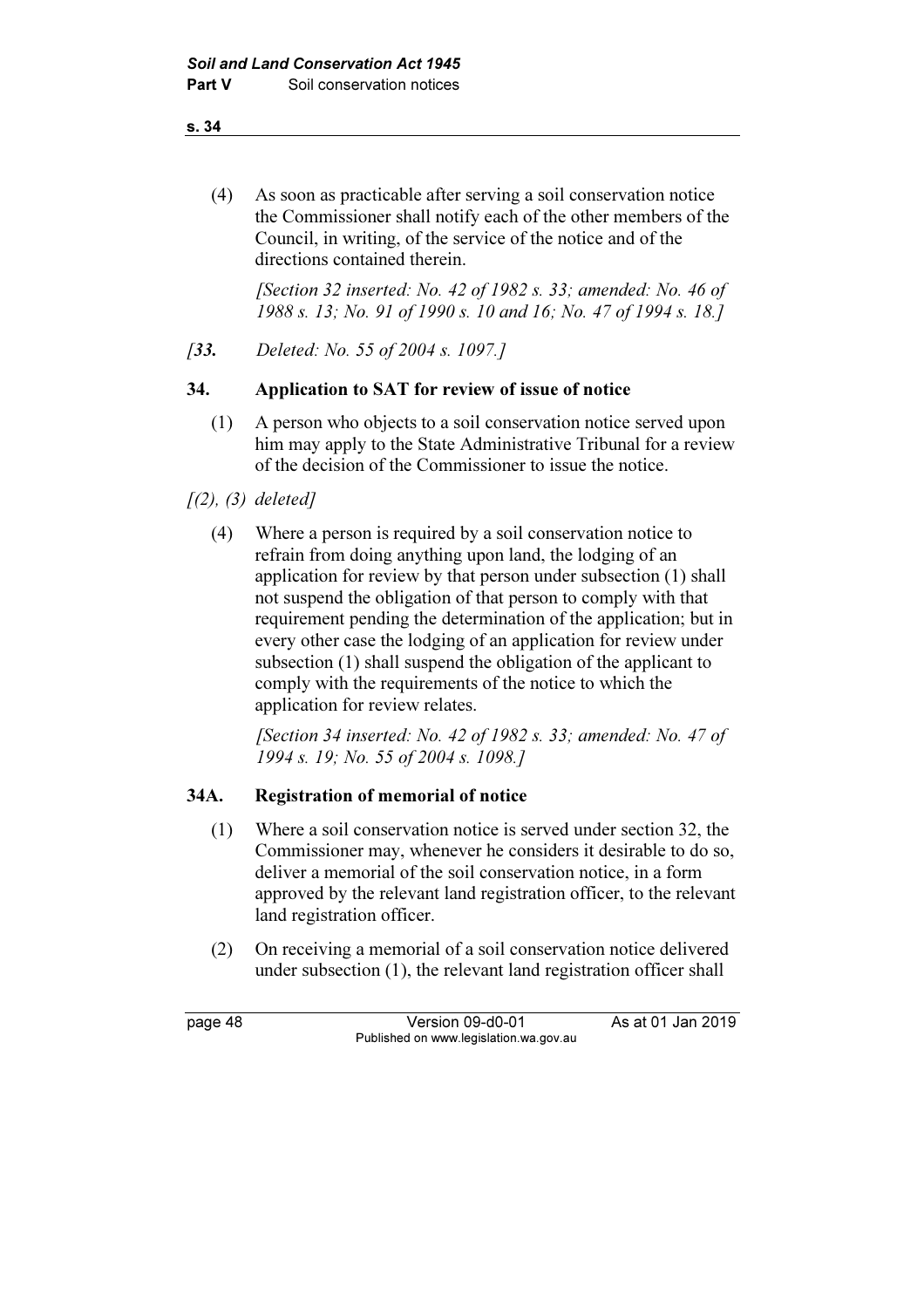register that memorial and accordingly endorse or note the appropriate register or record in respect of the land to which the soil conservation notice relates.

- (3) Where a soil conservation notice of which a memorial is registered under this section —
	- (a) is withdrawn as a result of an application under section 34; or
	- (b) is discharged under section 38,

 the Commissioner shall deliver to the relevant land registration officer a certificate in a form approved by the relevant land registration officer and signed by the Commissioner certifying that the soil conservation notice was quashed, withdrawn or discharged, as the case requires, on the date specified in the certificate.

 (4) On receiving a certificate delivered under subsection (3) the relevant land registration officer shall cancel the registration of the memorial of the relevant soil conservation notice and accordingly endorse or note the appropriate register or record in respect of the land concerned.

 [Section 34A inserted: No. 91 of 1990 s. 11; amended: No. 81 of 1996 s. 153(1); No. 55 of 2004 s. 1099.]

## 34B. Duties upon passing interests in affected land

 While a memorial of a soil conservation notice remains registered under section 34A, each owner and each occupier of the land to which the soil conservation notice relates shall —

 (a) before agreeing with another person in writing that the other person will succeed him in the ownership or occupation or both, as the case requires, of that land notify in writing the other person of the content of the soil conservation notice and of the fact that the soil conservation notice will be binding on the other person if the other person succeeds him in that ownership or occupation or both; and

As at 01 Jan 2019 Version 09-d0-01 bag at 01 Jan 2019 Published on www.legislation.wa.gov.au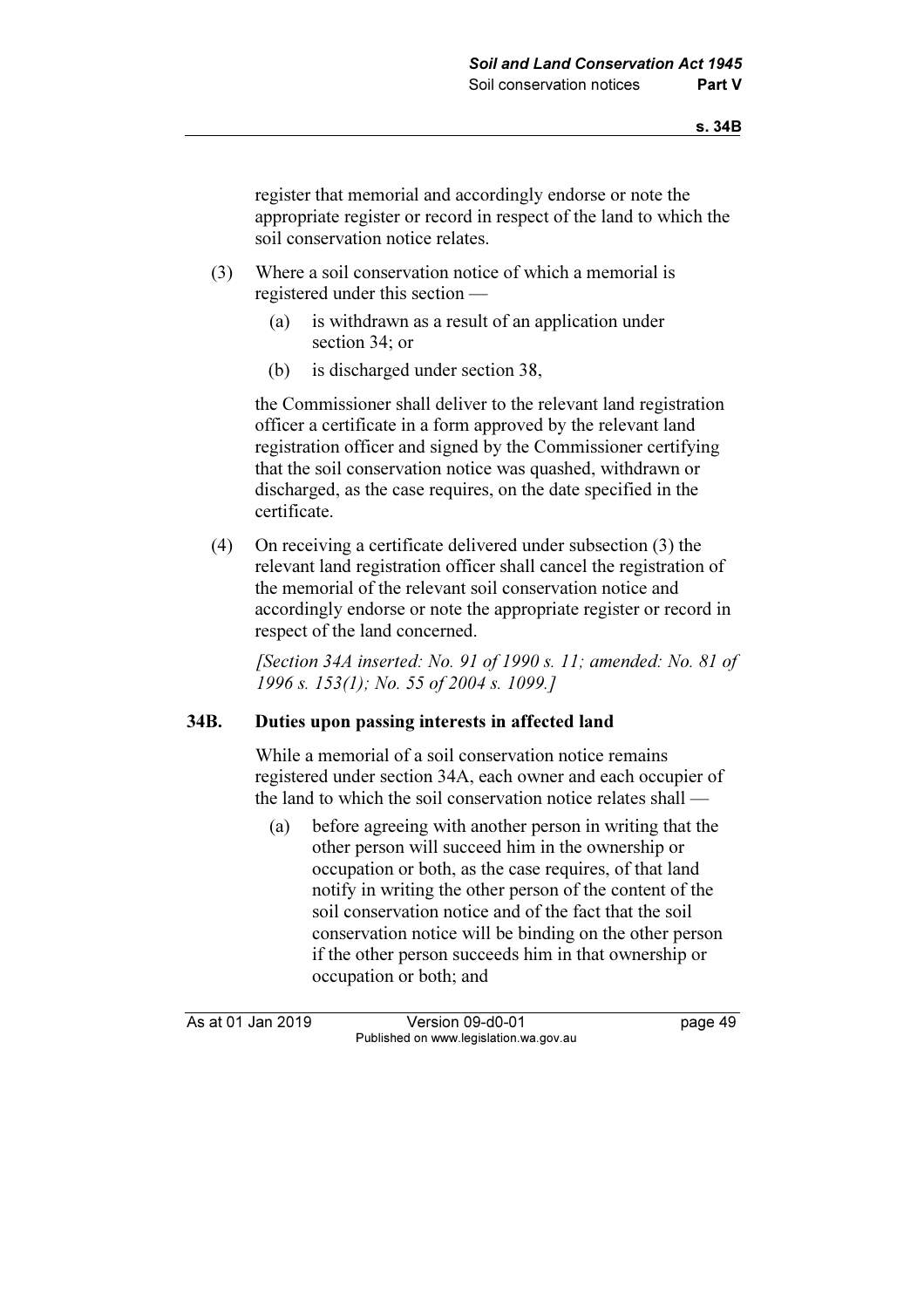(b) within a period of 14 days after the day on which he ceases to be such an owner or occupier, notify in writing the Commissioner of that cessation and of the name and address of each person who succeeds him in the ownership or occupation or both, as the case requires, of that land.

Penalty — \$2 000.

[Section 34B inserted: No. 46 of 1988 s. 14.]

## 35. Enforcement of notice

- (1) A reference in this section to the clearing of land includes a reference to the destruction, cutting down or injuring of any tree, shrub, grass or other plant on the land.
- (2) If a person bound by a soil conservation notice contravenes or fails to comply with the notice he commits an offence.
- (2a) A person who commits an offence against subsection (2) is liable to a penalty not exceeding \$3 000; and if the offence of which he is convicted is continued after the conviction he commits a further offence against that subsection.
- (2b) Where, in proceedings for an offence against subsection (2), it is proved that land has been cleared, the person who was, at the time the land was cleared —
	- (a) the occupier of the land is, in the absence of evidence to the contrary, deemed to have so cleared the land; and
	- (b) the owner of the land is unless the contrary is proved, deemed to have permitted the land to be so cleared.
	- (3) If a person bound by a soil conservation notice fails to do any thing which the notice requires him to do, any person authorised by the Commissioner, with or without assistants —
		- (a) may do that thing and all things incidental thereto;
		- (b) for the purpose of doing those things may, with or without plant and equipment, enter, remain upon, and pass and repass over, any land.

page 50 Version 09-d0-01 As at 01 Jan 2019 Published on www.legislation.wa.gov.au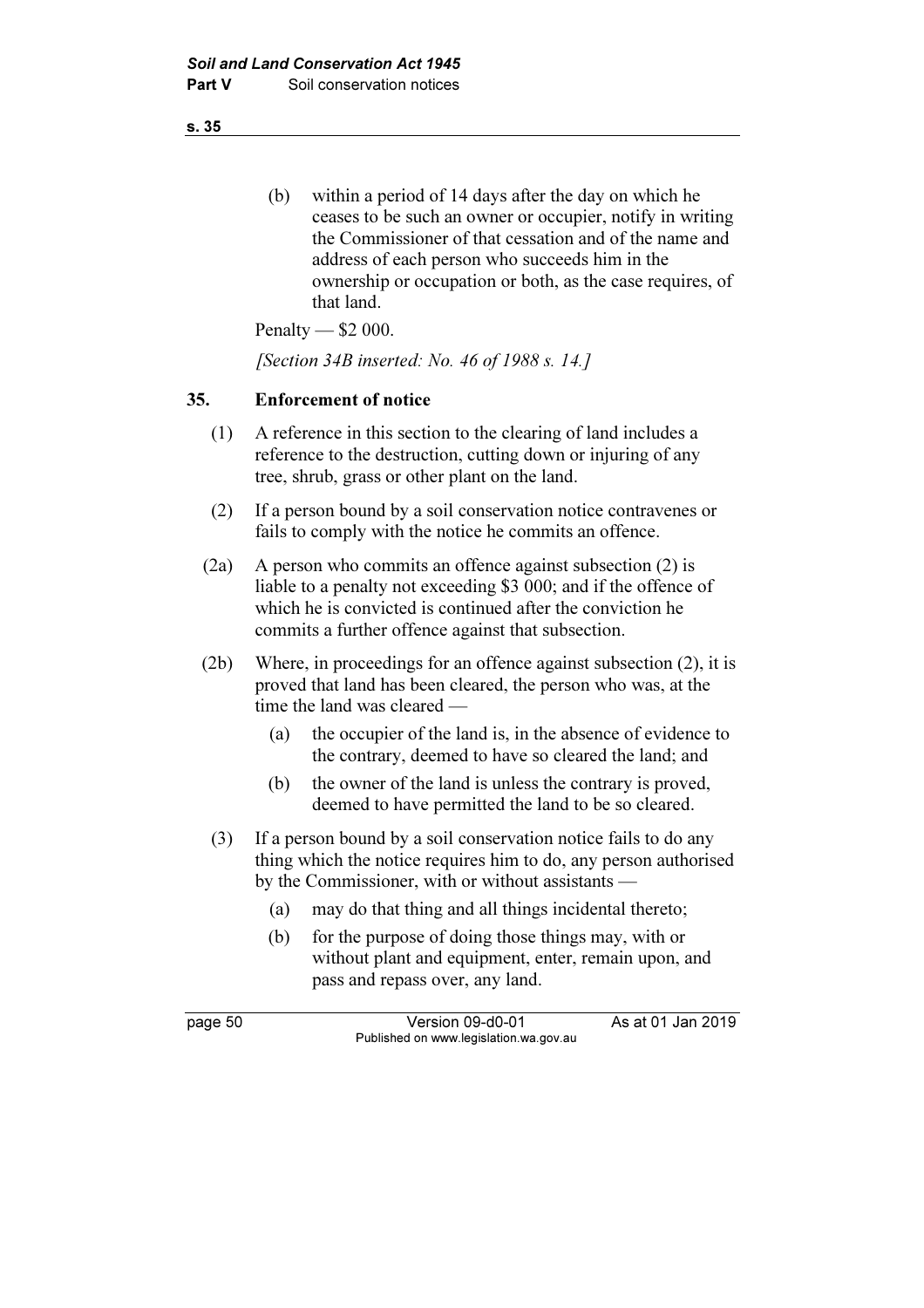- (4) If a person bound by a soil conservation notice obstructs or hinders the Commissioner or his assistants in exercising the powers conferred by subsection (3), he commits an offence. Penalty — \$2 000.
- (5) Expense incurred by the Commissioner in exercising his powers under this section —
	- (a) is a debt due to the Crown by any person required by the notice to do anything done by the Commissioner, and may be recovered by the Attorney General by action in any court of competent jurisdiction; and
	- (b) shall be deemed to be incurred in respect of the whole of the farm, pastoral holding, or other area of land, on which the thing in respect of which the expense is incurred, is done.
- (6) If a person bound by a soil conservation notice fails to comply therewith, and damage is caused to the land of any other person which would not have been caused if the notice had been complied with, the owner or occupier of the land so damaged has a right of action against that person for the damage.
- (7) In any proceedings in which a question arises as to whether or not a person has contravened or failed to comply with a soil conservation notice, a document purporting to be —
	- (a) a true copy of an aerial photograph marked so as to identify, and show the boundaries of, land according to official survey; and
	- (b) signed and certified by an authorised land officer within the meaning of the Land Administration Act 1997 as being a true copy of a photograph taken under the authority of an authorised land officer within the meaning of the Land Administration Act 1997 on the date specified in the certificate and as correctly identifying, and showing the boundaries of, the land according to official survey,

As at 01 Jan 2019 Version 09-d0-01 page 51 Published on www.legislation.wa.gov.au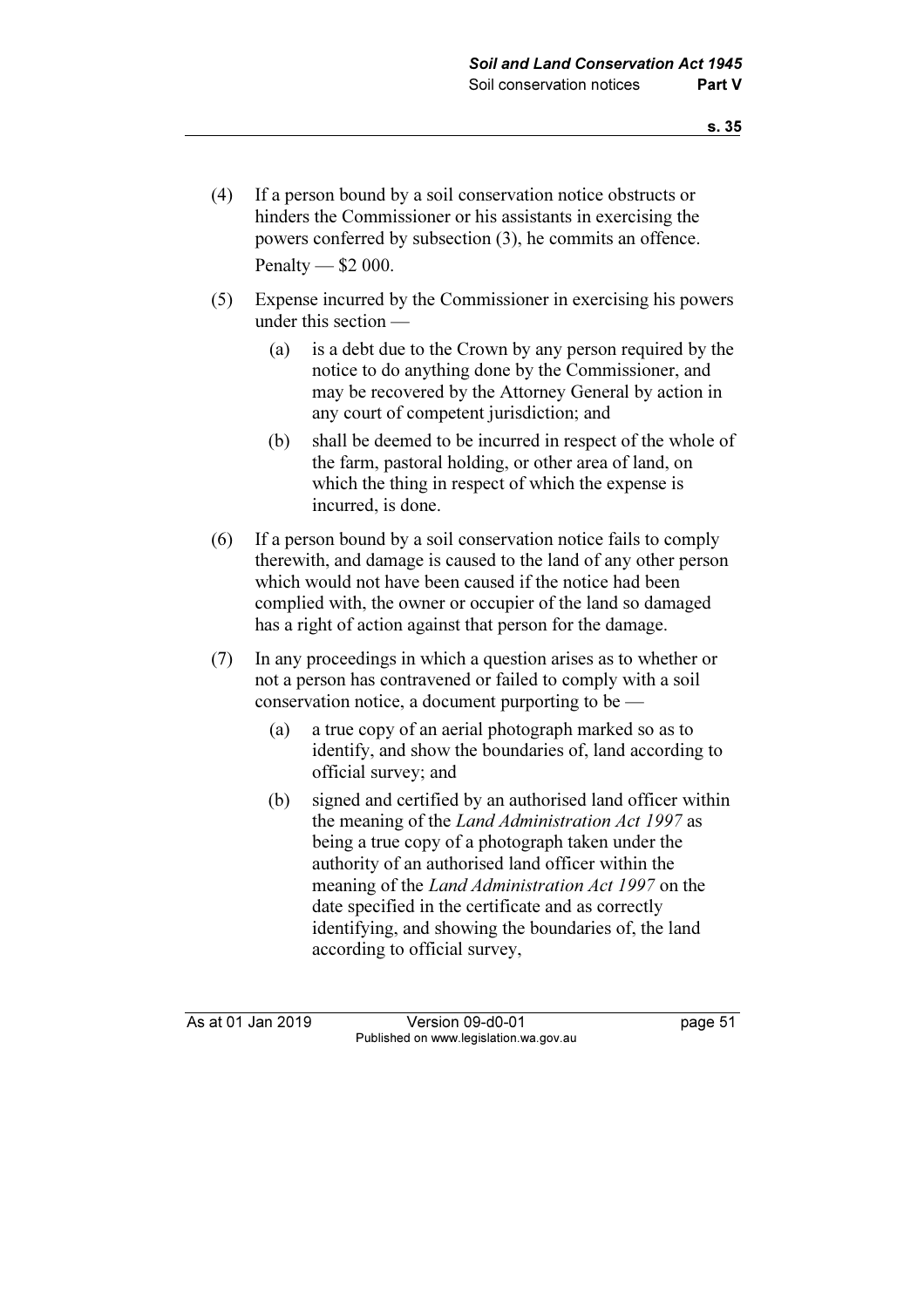is, without proof of the signature of the authorised land officer first mentioned in paragraph (b), admissible as evidence of the matters so certified and of the condition, on the date so specified, of the land and the vegetation on the land so identified.

- (8) A document shall not be admitted pursuant to subsection (7) as evidence that the land has been cleared contrary to a soil conservation notice unless the court is satisfied that the Commissioner or a person acting with his authority has entered upon and inspected the land for the purpose of ascertaining whether the land has been so cleared.
- (9) In any proceedings for an offence under subsection (2), a document purporting to be signed and certified by an authorised land officer within the meaning of the *Land Administration* Act 1997 stating that a particular geographic location is the area to which the notice relates is, without proof of the signature of that officer, admissible as evidence of the matter so certified.

[Section 35 inserted: No. 32 of 1955 s. 8; amended: No. 113 of 1965 s. 8; No. 42 of 1982 s. 34; No. 46 of 1988 s. 15; No. 20 of 1989 s. 3; No. 47 of 1994 s. 20; No. 31 of 1997 s. 141.]

## 36. Expense to be charge on land

- (1A) Where land in respect of which expense is incurred under section 35 of this Act is under the operation of the *Transfer of* Land Act 1893 or is the subject of a lease or licence under the Land Administration Act 1997, the Commissioner may give to the Registrar of Titles notice that expense has been so incurred and that so much of the expense as is specified in the notice is owing in respect of the land, specifying it, and upon receipt of the notice the Registrar of Titles is authorised to register it by making a memorandum of the notice in the Register.
- (1B) Where land in respect of which expense is incurred under section 35 of this Act is alienated from the Crown but is not under the *Transfer of Land Act 1893*, the Commissioner may register under the Registration of Deeds Act 1856, a memorial that expense has been so incurred and that so much of the

page 52 Version 09-d0-01 As at 01 Jan 2019 Published on www.legislation.wa.gov.au

s. 36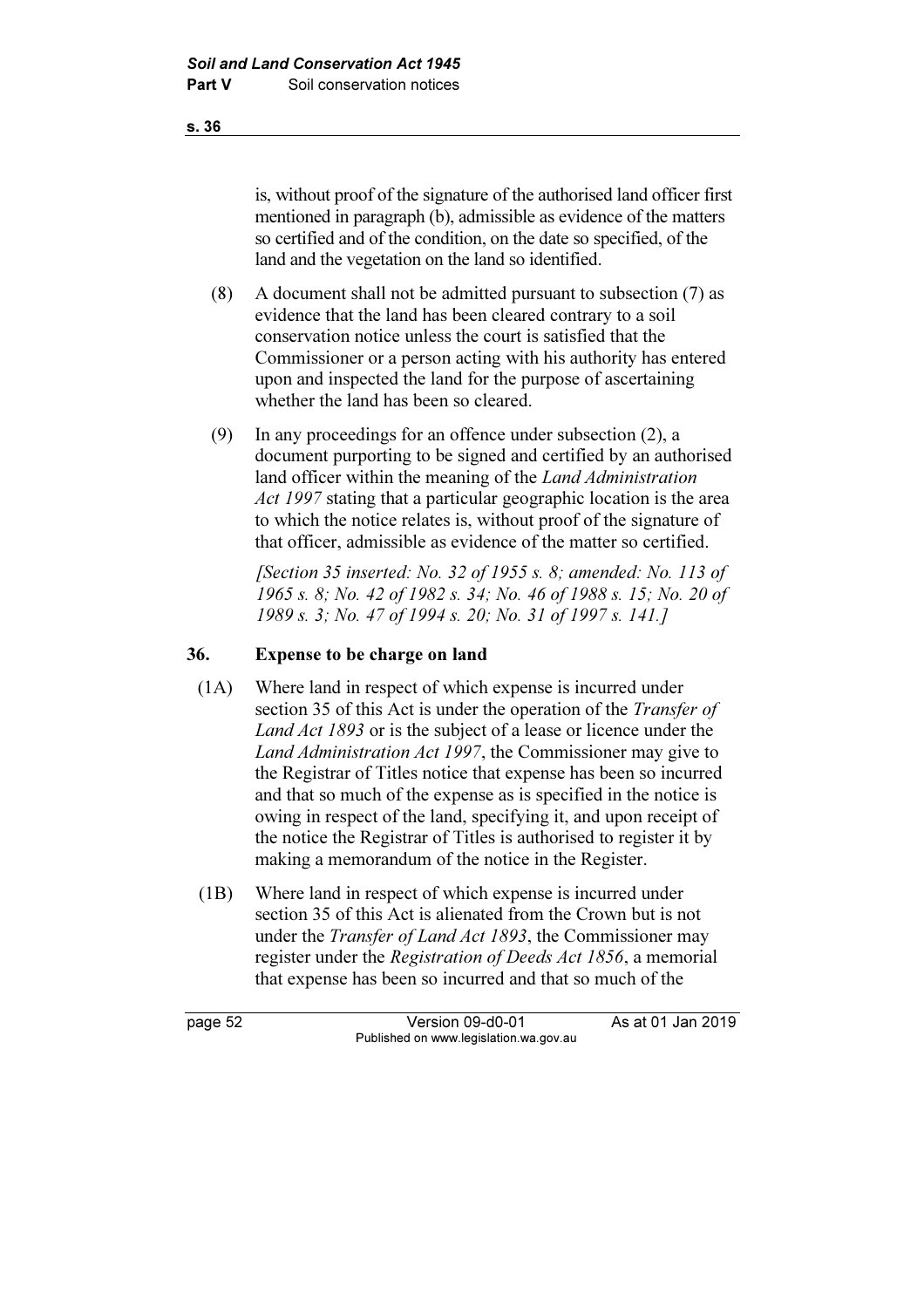expense as is specified in the memorial is owing in respect of the land, specifying it.

- (1D) Where a notice or memorial is so registered, the amount of the expense specified in the notice or memorial together with interest on that amount or the balance thereof owing for the time being at such rate not exceeding 4% per annum, as the Commissioner fixes with the approval of the Minister, becomes on registration a first charge on the land mentioned therein and ranks in priority to all other mortgages, charges and encumbrances on that land except mortgages and charges created in favour of the Crown before the registration of the notice or memorial.
	- (2) Where default is made in the payment of any amount in respect of which a notice or memorial is so registered or the interest on that amount, the Commissioner —
		- (a) has and may exercise in respect of the land specified in the notice if it is land under the operation of the Transfer of Land Act 1893, the powers conferred by that Act upon a mortgagee under a mortgage in respect of which default has been made in payment; and
		- (b) has and may exercise in respect of land specified in the memorial if it is land alienated from the Crown but not under the operation of that Act, those powers but with such adaptations and modifications as are necessary because the land is not under the operation of that Act; and
		- (c) has and may exercise in respect of land specified in the memorial if it is land the subject of a lease or licence under the Land Administration Act 1997, the powers conferred by the Land Administration Act 1997, upon a mortgagee under a mortgage in respect of which default has been made in payment.
	- (3) When the amount for which a notice or memorial is so registered is fully paid the Commissioner —

As at 01 Jan 2019 Version 09-d0-01 page 53 Published on www.legislation.wa.gov.au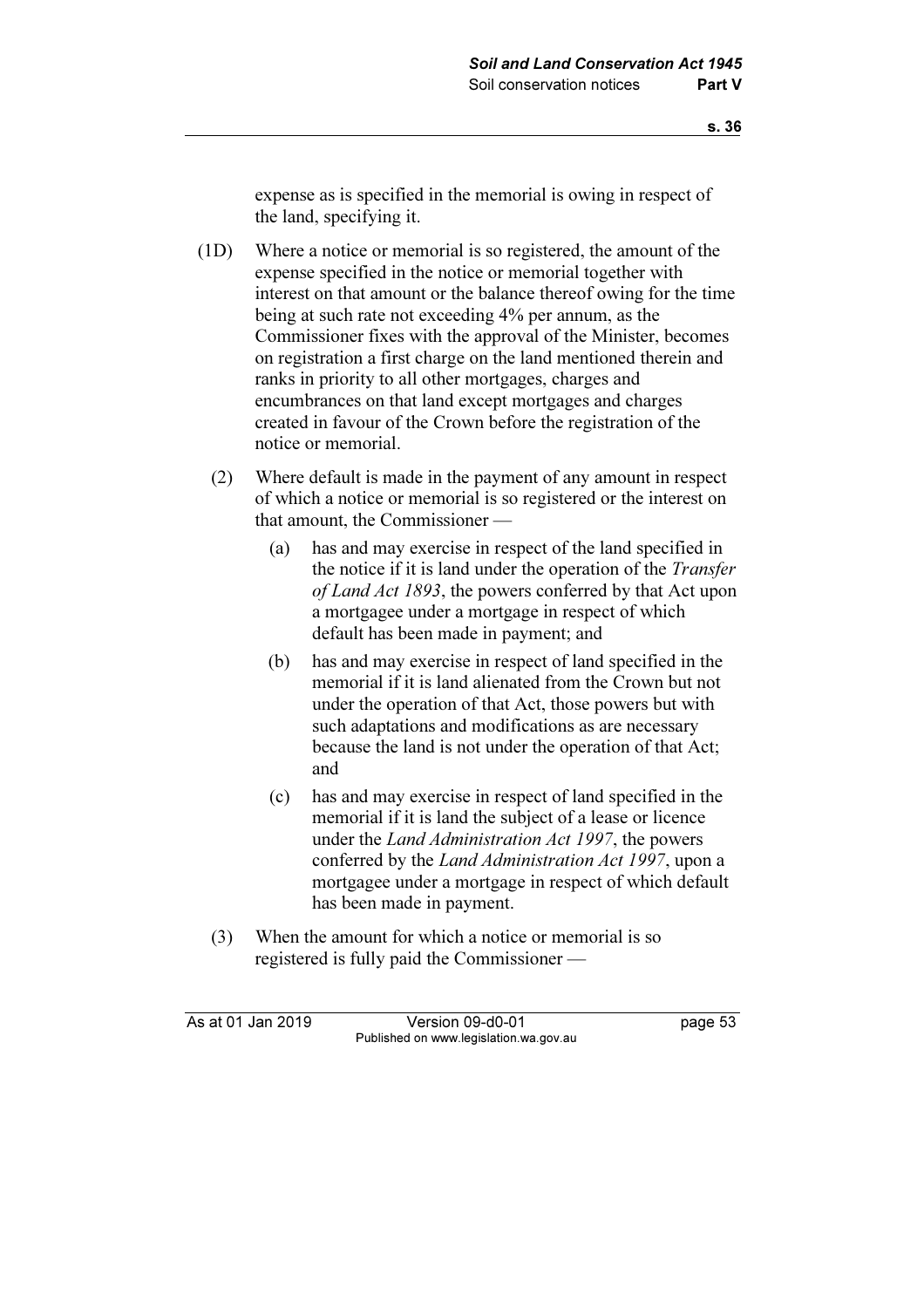(a) shall, if the land in respect of which the notice is registered is under the operation of the Transfer of Land Act 1893 or is the subject of a lease or licence under the Land Administration Act 1997, give notice in writing of the payment in full of the amount to the Registrar of Titles who is authorised thereupon to register it in the Register; or

 (b) shall, if the land in respect of which the memorial is registered is alienated from the Crown, but is not under the operation of that Act, register a memorial under the Registration of Deeds Act 1856, of the payment in full of the amount,

 and upon registration of the notice or the memorial, as the case may be, the land ceases to be subject to the charge.

 (4) Notices, memorials, and registrations under this section are exempt from duty under the *Duties Act 2008* and registration fees.

[Section 36 inserted: No. 32 of 1958 s. 8; amended: No. 46 of 1988 s. 16; No. 6 of 1994 s. 13; No. 14 of 1995 s. 44; No. 81 of 1996 s. 153(1); No. 31 of 1997 s. 81(6), (7) and 141; No. 12 of 2008 Sch. 1 cl. 35; No. 19 of 2010 s. 51.]

## 37. Right of mortgagee to add expense to mortgage

- (1) If a person who is liable to pay the Commissioner the amount of any expense incurred under section 35 fails to pay that amount upon demand made by or on behalf of the Commissioner, any mortgagee of the land in respect of which the expense was incurred, may pay to the Commissioner the amount of that expense and thereupon that amount is by operation of this section added to and forms part of the principal sum secured by the mortgage of that mortgagee.
- (2) If a mortgagee incurs expense in complying with any obligations imposed on him by a soil conservation notice, the

page 54 Version 09-d0-01 As at 01 Jan 2019 Published on www.legislation.wa.gov.au

s. 37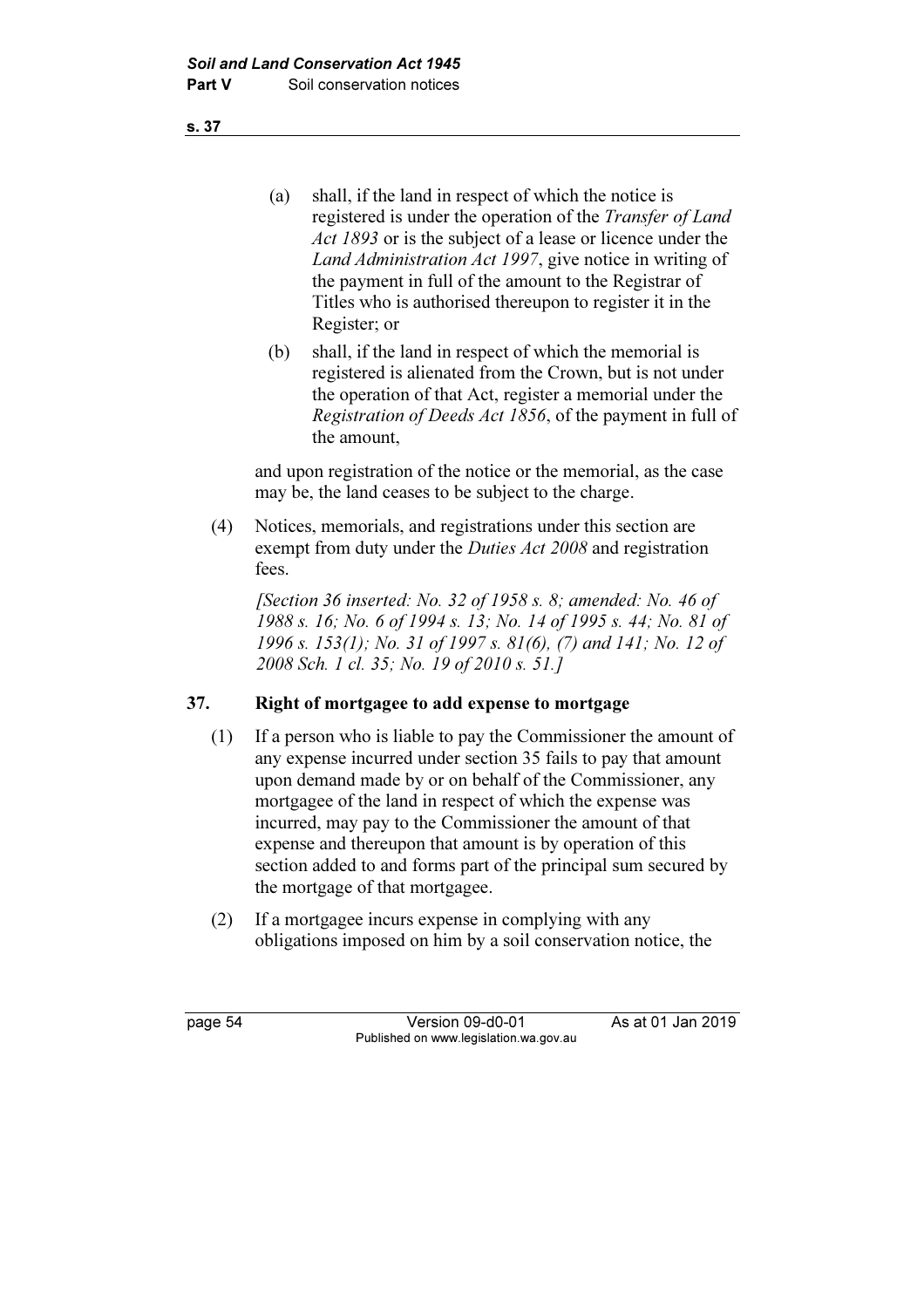amount of that expense is by operation of this section added to and forms part of the principal sum secured by the mortgage.

- (3) Where the whole of the principal sum secured by a mortgage is payable on a fixed date any amount added to that sum by this section is payable on that date; and where a principal sum is payable by instalments each instalment is by operation of this section increased by such amount as the mortgagee determines so as to spread the payment of the amount added over the outstanding term of the mortgage.
- (4) Where an amount is added to a principal sum by this section that amount, by operation of this section, bears interest at the same rate as that principal sum.

[Section 37 inserted: No. 32 of 1958 s. 8; amended: No. 42 of 1982 s. 35.]

## 38. Discharge of notice

- (1) A notice discharging a soil conservation notice may be served by the Commissioner under this section if the soil conservation notice has been fully complied with or is no longer necessary, or any other just cause exists for discharging it.
- (2) A person who is bound by a soil conservation notice may from time to time apply in writing to the Commissioner to have the notice discharged pursuant to subsection (1).
- (3) The Commissioner shall consider an application made under subsection (2) and notify the applicant of his decision.

[Section 38 inserted: No. 42 of 1982 s. 36; amended: No. 47 of 1994 s. 21.]

#### 39. Application to SAT for review of refusal to discharge notices

 (1) A person who is aggrieved by the refusal of the Commissioner to discharge a soil conservation notice pursuant to section 38 may apply to the State Administrative Tribunal for a review of the refusal.

As at 01 Jan 2019 Version 09-d0-01 bag page 55 Published on www.legislation.wa.gov.au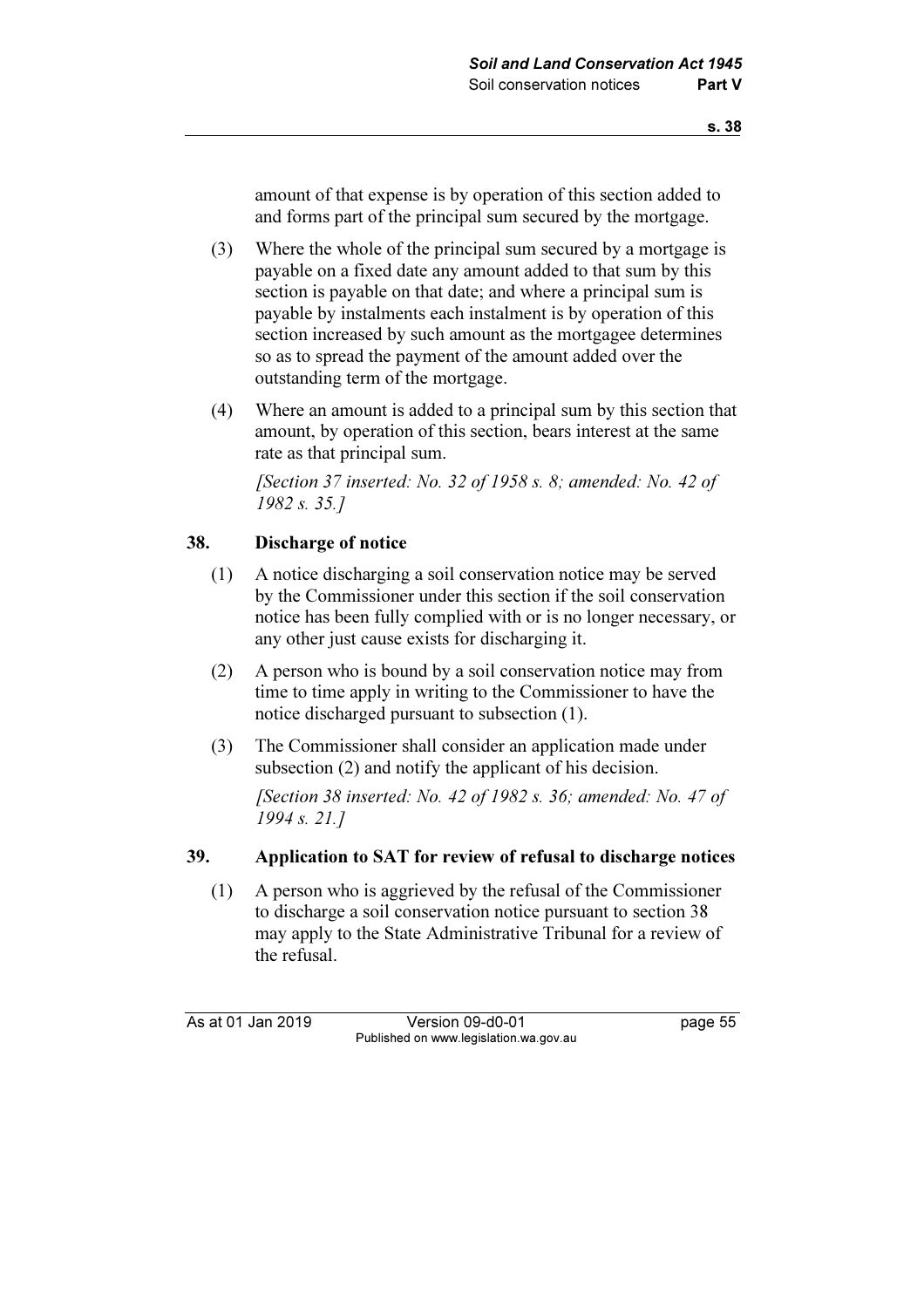$(2)$  deleted]

 [Section 39 inserted: No. 42 of 1982 s. 36; amended: No. 46 of 1988 s. 17; No. 47 of 1994 s. 22; No. 55 of 2004 s. 1100.]

[39A. Deleted: No. 55 of 2004 s. 1101.]

page 56 Version 09-d0-01 As at 01 Jan 2019 Published on www.legislation.wa.gov.au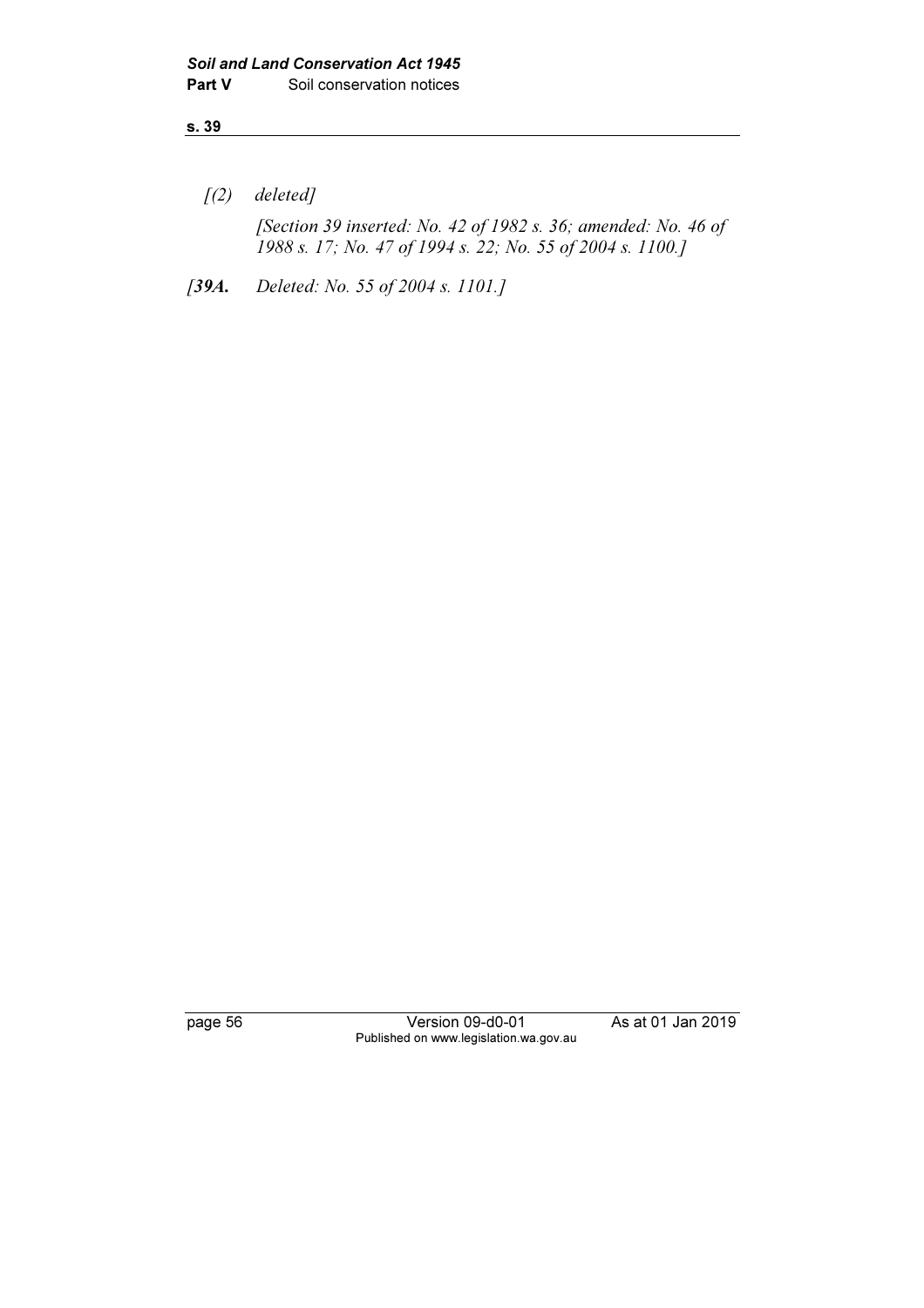# Part VA — Landcare Trust

[Heading inserted: No. 91 of 1990 s. 12.]

#### 40. Landcare Trust established

- (1) There is established a body corporate to be called the Landcare Trust.
- $(2)$  The Trust
	- (a) has perpetual succession and a common seal; and
	- (b) is capable of suing and being sued and doing and suffering such acts and things as bodies corporate may lawfully do and suffer.
- (3) The Trust is an agent of the Crown in right of the State.

[Section 40 inserted: No. 91 of 1990 s. 12.]

## 41. Membership of Trust

- (1) The Trust shall have 5 members of whom
	- (a) one shall be a member of the Council appointed by the Minister; and
	- (b) one shall be the Commissioner; and
	- (c) 3 shall be persons appointed by the Minister, at least one of whom shall have experience in accounting.
- (2) The Minister shall appoint a member of the Trust to be chairman and another to be deputy chairman of the Trust.
- (3) A member of the Trust shall be paid from moneys appropriated by Parliament such remuneration and travelling and other allowances as are determined in his case by the Minister on the recommendation of the Public Sector Commissioner.
- (4) A member of the Trust is not personally liable for any act done or omitted to be done in good faith by the Trust or by him in the performance of any function under this Part.

As at 01 Jan 2019 Version 09-d0-01 page 57 Published on www.legislation.wa.gov.au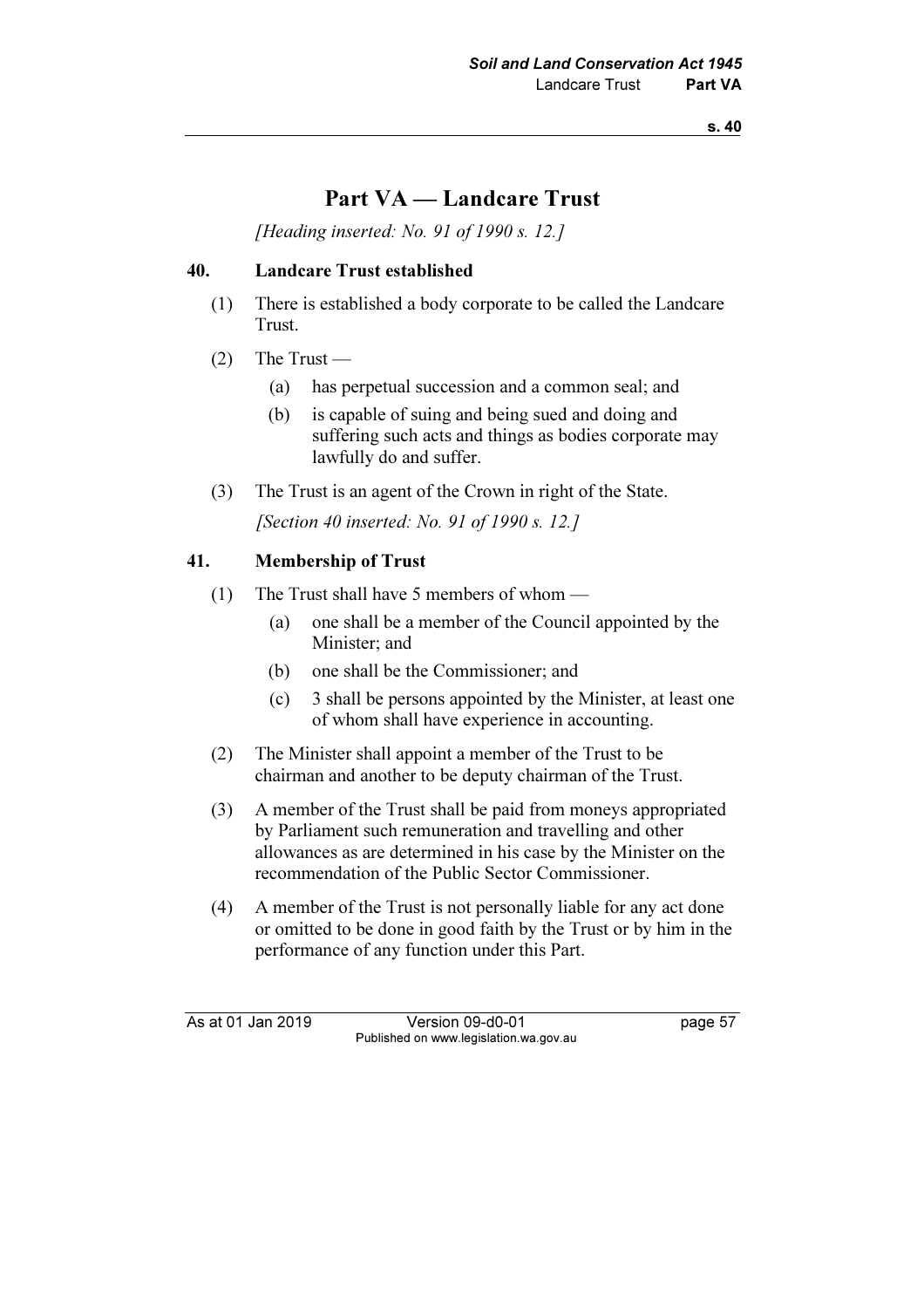- (5) An appointed member of the Trust holds office for such term not exceeding 3 years as is specified in the instrument of the member's appointment, but may from time to time be re-appointed.
- (6) Except as provided in this section
	- (a) the constitution and proceedings of the Trust; and
	- (b) the terms and conditions of appointment of members of the Trust; and
	- (c) the grounds on which an appointed member may be removed from office,

 are as prescribed by regulations and, subject to this Part and any such regulations, the Trust may regulate its own procedure.

- (7) At any meeting of the Trust at which the Commissioner is not present, the Deputy Commissioner of Soil and Land Conservation may attend in place of the Commissioner and —
	- (a) when so attending, has the same functions; and
	- (b) in respect of such attendance, has the same entitlements and protection,

as if he were the Commissioner.

[Section 41 inserted: No. 91 of 1990 s. 12; amended: No. 39 of 2010 s. 89.]

## 41A. Functions of Trust

- (1) The functions of the Trust are
	- (a) to seek and encourage the making of donations and testamentary gifts to the Trust for the purposes of funding soil and land conservation projects of a public scientific or public educational nature in the State, or for promoting soil and land conservation in the State, or for either of those purposes; and
	- (b) to control, manage and apply the Trust Account for the purposes referred to in paragraph (a).

page 58 Version 09-d0-01 As at 01 Jan 2019 Published on www.legislation.wa.gov.au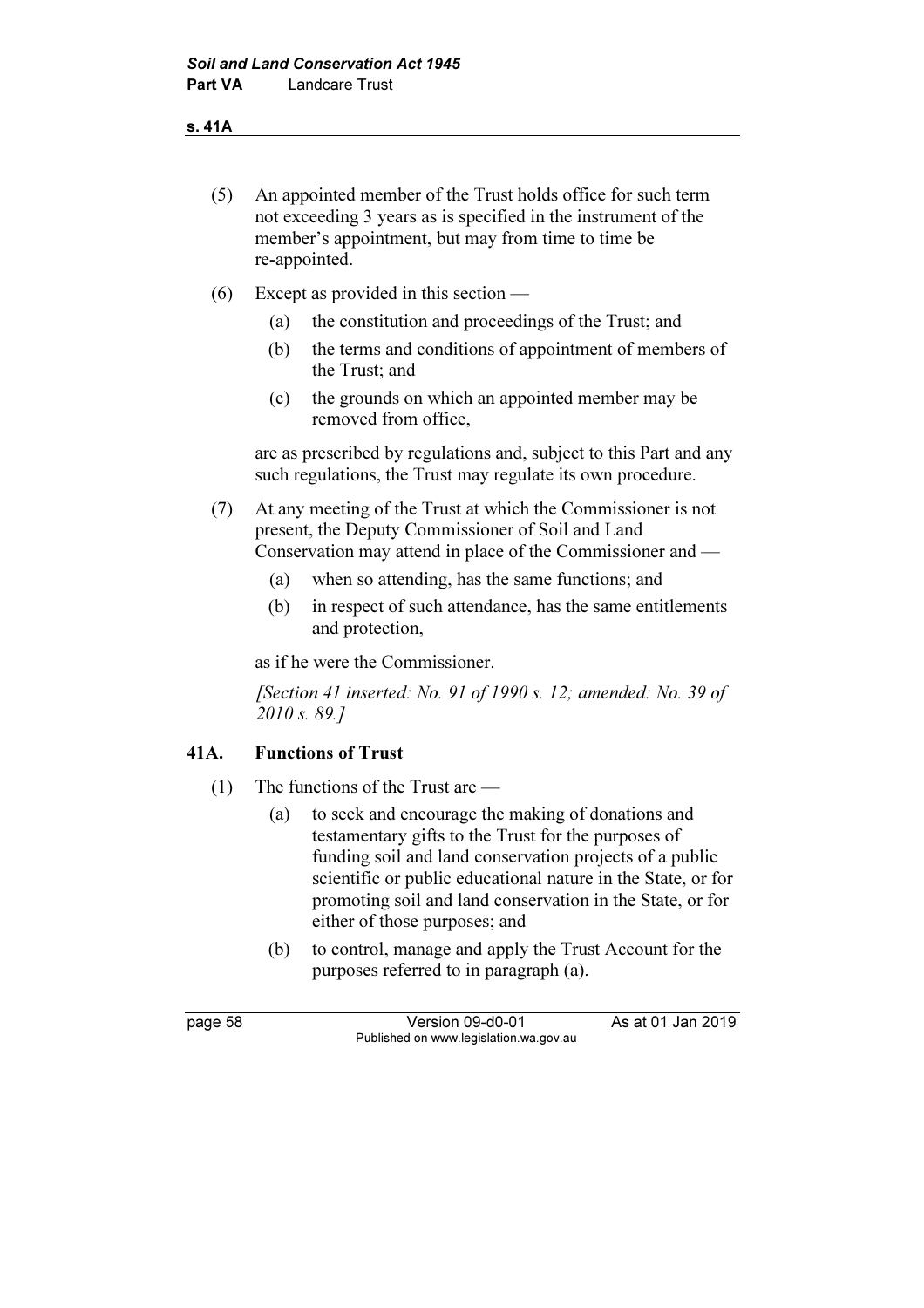(2) The Trust may do all things that are necessary or convenient to be done for or in connection with the performance of its functions.

[Section 41A inserted: No. 91 of 1990 s. 12; amended: No. 77 of 2006 Sch. 1 cl. 158(9).]

## 41B. Trust Account

- (1) An agency special purpose account called the Landcare Trust Account is established under section 16 of the *Financial* Management Act 2006 to which the moneys received by the Trust for the purposes referred to in section 41A(1)(a) are to be credited.
- (2) All expenditure incurred by the Trust for the purpose of performing its functions shall be paid from the Trust Account.
- (3) Moneys standing to the credit of the Trust Account are subject to the directions of the Trust and may be transferred to the Trust for the purposes of carrying this Part into effect or otherwise applied for the purposes of the Trust.
- (4) Notwithstanding section 39 of the Financial Management Act 2006, all interest or other revenue derived from the investment of moneys standing to the credit of the Trust Account shall be paid to the credit of the Trust Account.

 [Section 41B inserted: No. 91 of 1990 s. 12; amended: No. 77 of 2006 Sch. 1 cl. 158(5), (6) and (9).]

## 41C. Ministerial directions

- (1) The Minister may give directions in writing to the Trust with respect to the performance of its functions, either generally or in relation to a particular matter, and the Trust shall give effect to any such direction.
- (2) The text of any direction given under subsection (1) shall be included in the annual report submitted by the accountable

As at 01 Jan 2019 Version 09-d0-01 page 59 Published on www.legislation.wa.gov.au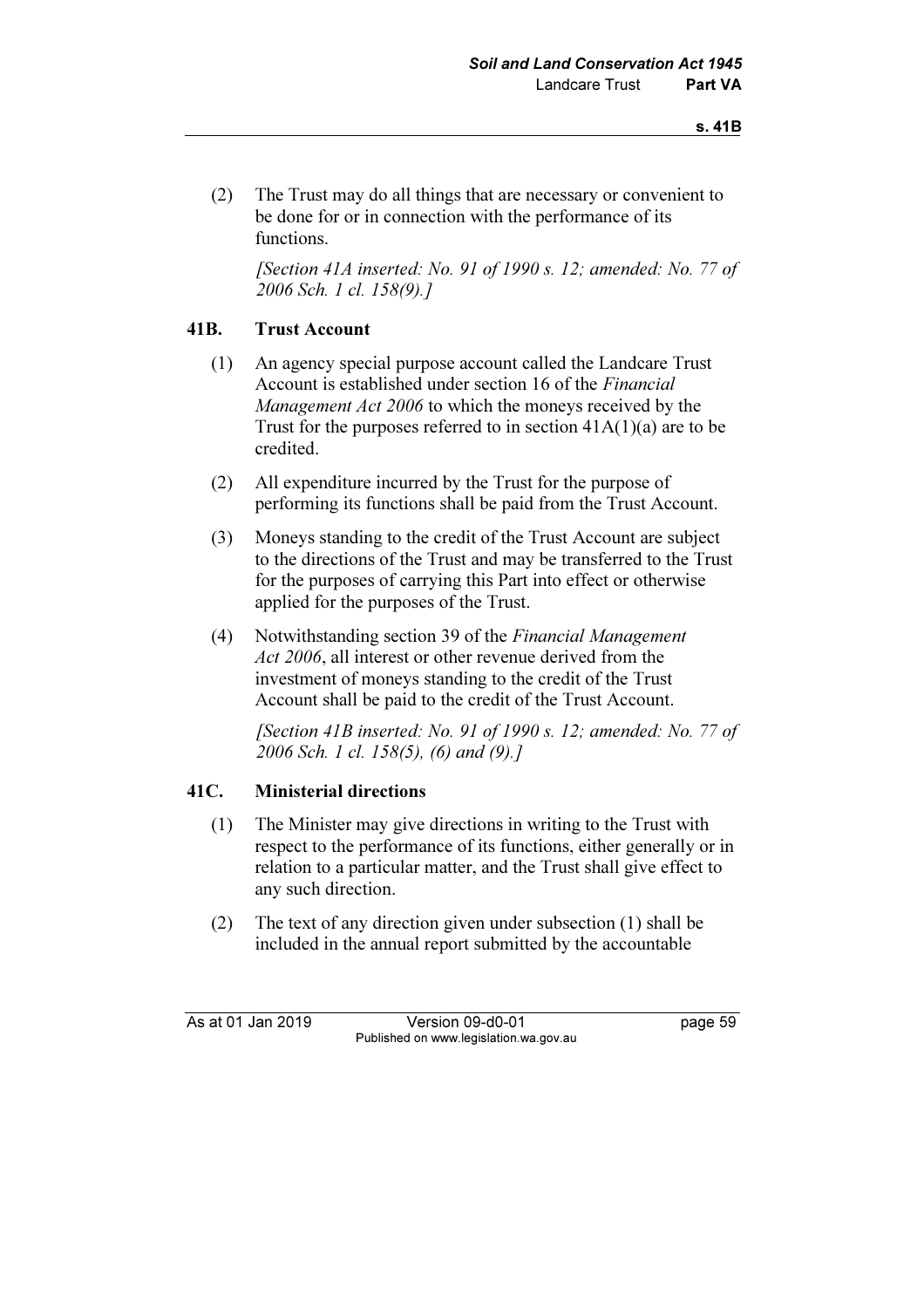#### s. 41D

authority of the Trust under Part 5 of the Financial Management Act 2006.

[Section 41C inserted: No. 91 of 1990 s. 12; amended: No. 77 of 2006 Sch. 1 cl. 158(7).]

## 41D. Minister to have access to information

- (1) For parliamentary purposes or for the proper conduct of the Minister's public business, the Minister is entitled to have information in the possession of the Trust and to have and retain copies of documents.
- (2) For the purposes of subsection (1) the Minister may
	- (a) request the Trust to furnish information to the Minister;
	- (b) request the Trust to give the Minister access to information;
	- (c) for the purposes of paragraph (b) make use of the staff available to the Trust to obtain the information and furnish it to the Minister.
- (3) The Trust shall comply with a request under subsection (2) and make the necessary staff and facilities available to the Minister for the purposes of paragraph (c) of that subsection.
- (4) In this section —

document includes any data that is recorded or stored mechanically, photographically, or electronically and any tape, disc or other device or medium on which it is recorded or stored;

information means documents or other information relating to the functions of the Trust being information, as so defined, specified, or of a description specified, by the Minister;

*parliamentary purposes* means the purpose of  $-$ 

(a) answering a question asked in a House of Parliament; or

page 60 **Version 09-d0-01** As at 01 Jan 2019 Published on www.legislation.wa.gov.au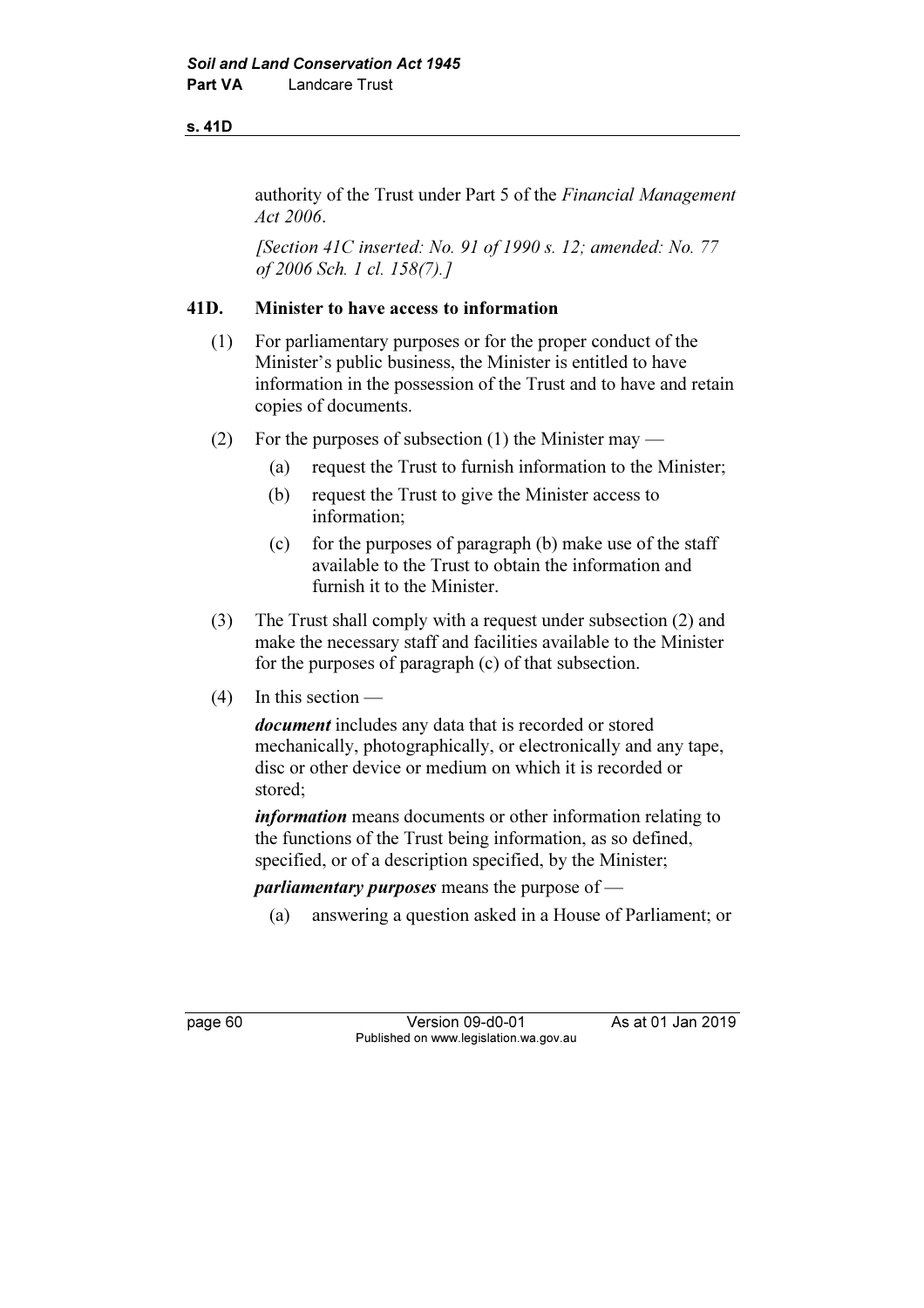(b) complying with a written law, or an order or resolution of a House of Parliament, that requires information to be furnished to a House of Parliament.

[Section 41D inserted: No. 91 of 1990 s. 12.]

## 41E. Staff and support

 The chief executive officer shall provide the Trust with the services of such officers and with such facilities and support as the Trust may reasonably require to perform its functions.

[Section 41E inserted: No. 91 of 1990 s. 12.]

## 41F. Execution of documents by Trust

- (1) A document is duly executed by the Trust if  $-$ 
	- (a) the common seal of the Trust is affixed to it in accordance with subsections (2) and (3); or
	- (b) it is signed on behalf of the Trust by the member or members or officer or officers of the Trust authorised by the Trust to do so.
- (2) The common seal of the Trust shall not be affixed to any document except by resolution of the Trust.
- (3) The common seal of the Trust shall be affixed to a document in the presence of not less than 2 members.
- (4) A document purporting to be executed in accordance with this section shall be presumed to be duly executed until the contrary is shown.
- (5) When a document is produced bearing a seal purporting to be the common seal of the Trust, it shall be presumed that that seal is the common seal of the Trust until the contrary is shown.
- (6) All courts and persons acting judicially shall take notice of the common seal of the Trust.

[Section 41F inserted: No. 91 of 1990 s. 12.]

As at 01 Jan 2019 Version 09-d0-01 page 61 Published on www.legislation.wa.gov.au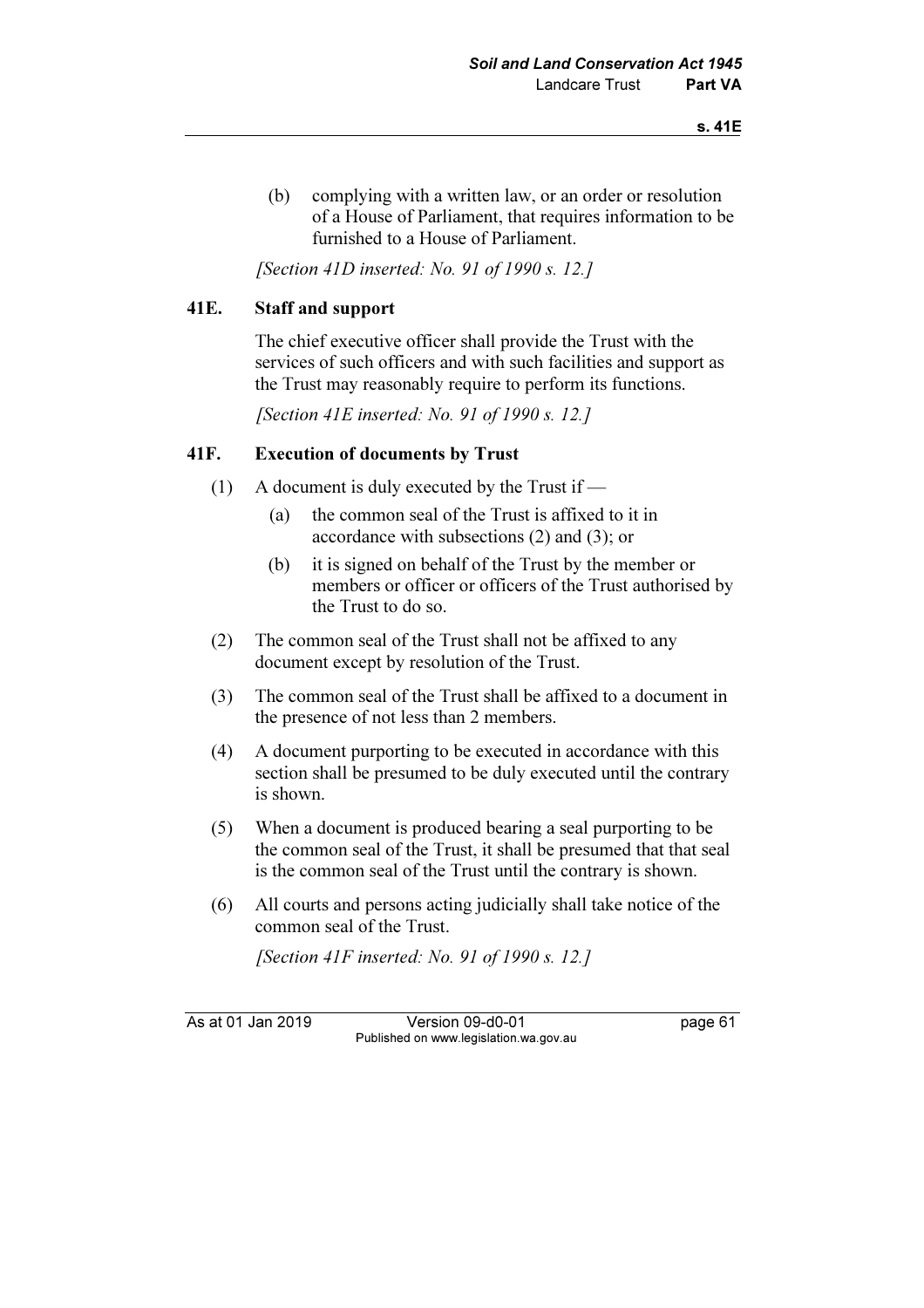#### s. 41G

## 41G. Application of Financial Management Act 2006 and Auditor General Act 2006

Subject to this Act, the provisions of the Financial Management Act 2006 and the Auditor General Act 2006 regulating the financial administration, audit and reporting of statutory authorities apply to and in respect of the Trust and its operations.

[Section 41G inserted: No. 91 of 1990 s. 12; amended: No. 77 of 2006 Sch. 1 cl. 158(8).]

## 41H. Review

- (1) The Minister shall carry out a review of the operations and the effectiveness of the Trust as soon as is practicable after the expiry of 5 years from its establishment and in the course of that review the Minister shall consider and have regard to —
	- (a) the desirability of the continuation of the functions of the Trust; and
	- (b) such other matters as appear to the Minister to be relevant to the operations and effectiveness of the Trust.
- (2) The Minister shall prepare a report based on the review carried out under subsection (1) and shall, as soon as practicable, cause that report to be laid before each House of Parliament.

[Section 41H inserted: No. 91 of 1990 s. 12.]

page 62 Version 09-d0-01 As at 01 Jan 2019 Published on www.legislation.wa.gov.au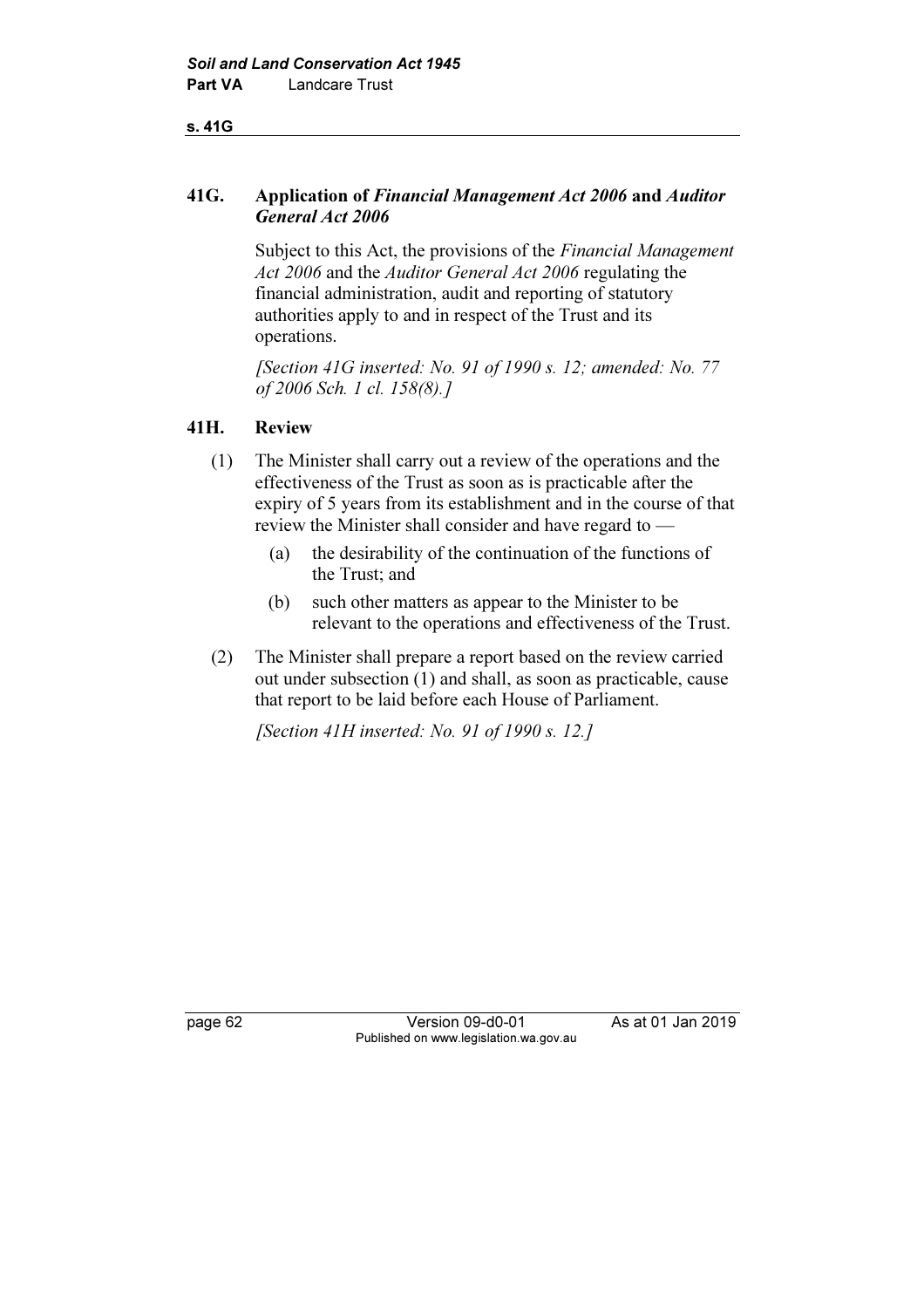# Part VI — Miscellaneous

## 42. Interferences with or damage to works etc.

 (1) Any person who except under the authority of the Commissioner, interferes with or does any act which damages or tends to damage any structure, plantation, breakwind or vegetable cover placed or planted on any land as part of or in connection with any work which is being or has been carried out in pursuance of this Act shall be guilty of an offence. Penalty — \$1 000.

- (2) In addition the offender shall be liable for any loss or damage caused by the offence.
- (3) Such loss or damage may be awarded by the court imposing the penalty and may be recovered in the same manner as the penalty.

 [Section 42 amended: No. 113 of 1965 s. 8; No. 42 of 1982 s. 38; No. 2 of 1989 s. 3; No. 73 of 1994 s. 4.]

[43. Deleted: No. 42 of 1982 s. 39.]

#### 44. Penalties and proceedings for offences

- (1) Any person who contravenes or fails to comply with any provision of this Act shall, where no other penalty is expressly provided, be liable to a penalty not exceeding \$2 000.
- $(2)$  deleted]
- (3) Proceedings for an offence against this Act or the regulations may be commenced at any time within 2 years after the offence was committed but not afterwards.
- (4) In any proceedings for offences against this Act or the regulations in which a question arises as to whether land degradation was liable or likely to become liable to occur, or did

As at 01 Jan 2019 Version 09-d0-01 page 63 Published on www.legislation.wa.gov.au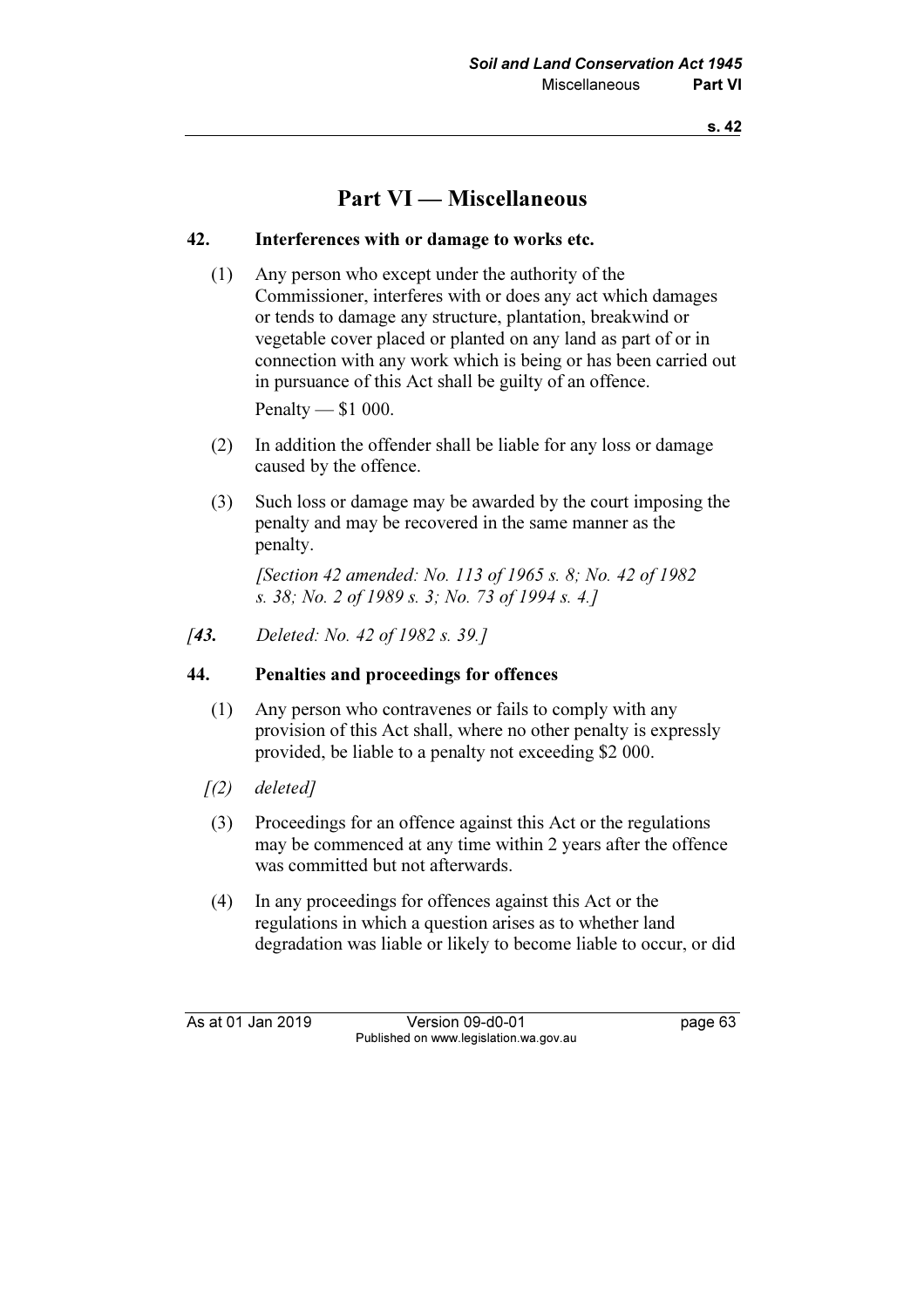occur, as a result of the actions of the owner or occupier of any  $land$ 

- (a) the occupier of the land is, in the absence of evidence to the contrary, deemed to have taken the action; and
- (b) the owner of the land is, unless the contrary is proved, deemed to have permitted the action to be taken.

 [Section 44 amended: No. 113 of 1965 s. 8; No. 42 of 1982 s. 40; No. 20 of 1989 s. 3; No. 91 of 1990 s. 13; No. 47 of 1994 s. 24; No. 59 of 2004 s. 141.]

#### 45. Commencing proceedings

- (1) Any prosecution or other proceeding under this Act or the regulations may be commenced either by the Minister or by the Commissioner, or by any officer under the Commissioner duly authorised by the Commissioner in that behalf either generally or in any particular case.
- (2) The production of a certificate that the person named therein is an officer authorised by the Commissioner under this section, either generally or specially, shall be prima facie evidence that the person named therein is an officer and of the extent of the authorisation under which he acts.

 [Section 45 amended: No. 91 of 1990 s. 14; No. 84 of 2004 s. 80.]

#### 46. Protection of Minister, Commissioner, officers etc.

 No act, matter or thing done by the Minister or the Commissioner or by any officer, employee or person acting under the direction or authority of the Minister or the Commissioner, and no decision, determination, recommendation, advice or report of the Council shall, if the act, matter or thing was done, or the decision, determination, recommendation, advice or report was made or given bona fide for the purpose of carrying out or giving effect to this Act,

page 64 Version 09-d0-01 As at 01 Jan 2019 Published on www.legislation.wa.gov.au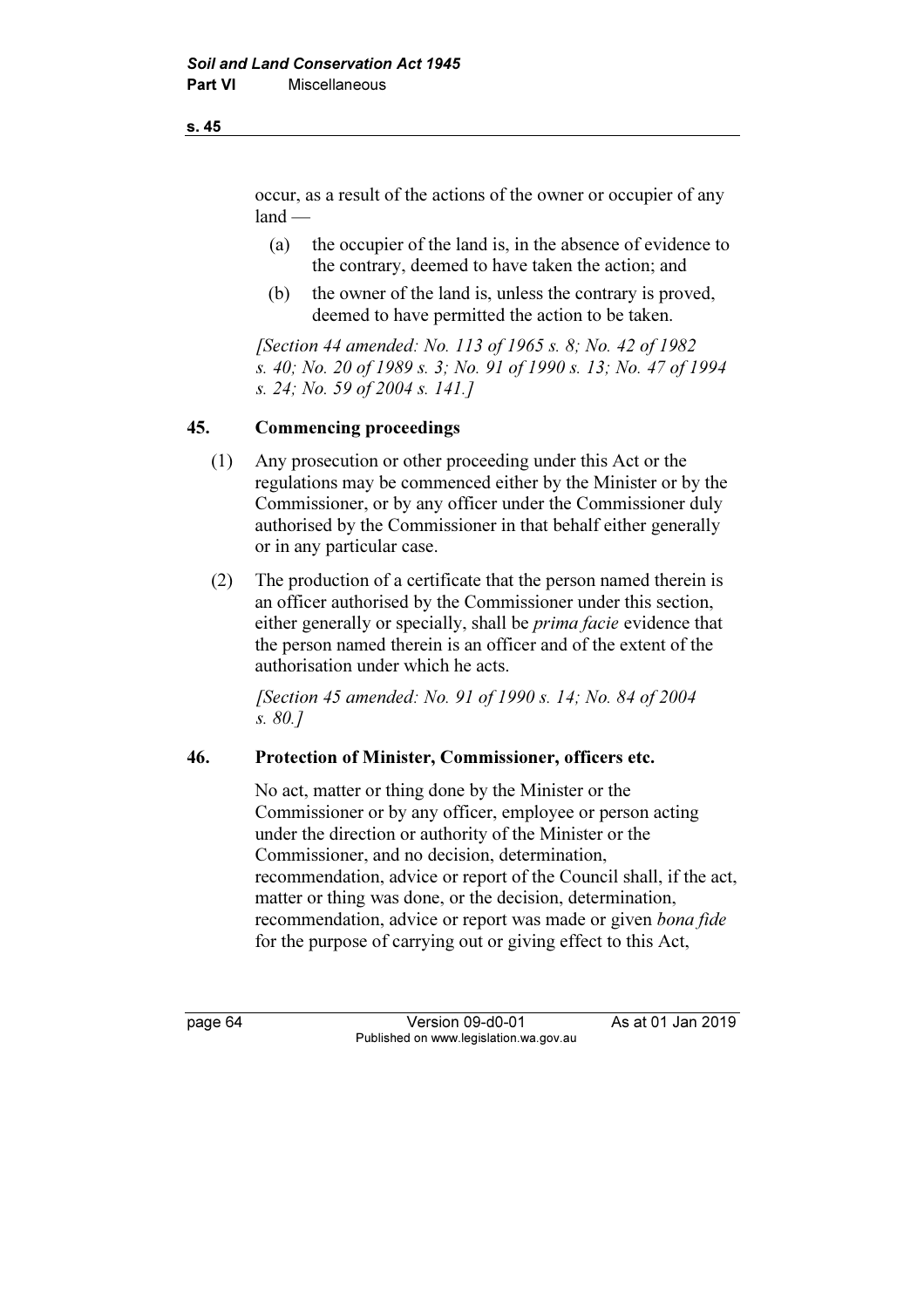subject them or any of them personally to any action, liability, claim or demand whatsoever.

[Section 46 amended: No. 91 of 1990 s. 16; No. 47 of 1994] s. 25.]

[47. Deleted: No. 98 of 1985 s. 3.]

## 48. Regulations

- (1) The Governor may, in addition to the regulations provided for in section 22, make regulations for or with respect to any matters or things which are by this Act authorised or permitted to be prescribed or which are necessary or expedient to be prescribed in order to carry the objects and purposes of this Act into effect.
- (2) Without in any way affecting or limiting the generality of subsection (1) the Governor may make regulations particularly in relation to any of the following matters —
	- (a) the qualifications and duties of officers appointed under or for the purposes of this Act;
	- (b) the carrying out of surveys and investigations to ascertain the nature and extent of land degradation;
	- (c) the carrying out of experiments and demonstrations in soil conservation and reclamation, and for the recording and publication of information resulting therefrom;
	- (d) the measures to be taken for preventing and mitigating land degradation;
	- (e) the instruction and supervision of land holders in matters pertaining to soil conservation and reclamation;
	- (f) the procedure for obtaining assistance by persons whose land has been affected by erosion, eutrophication, salinity or flooding, and the terms and conditions under which such assistance shall be given;

As at 01 Jan 2019 Version 09-d0-01 bag page 65 Published on www.legislation.wa.gov.au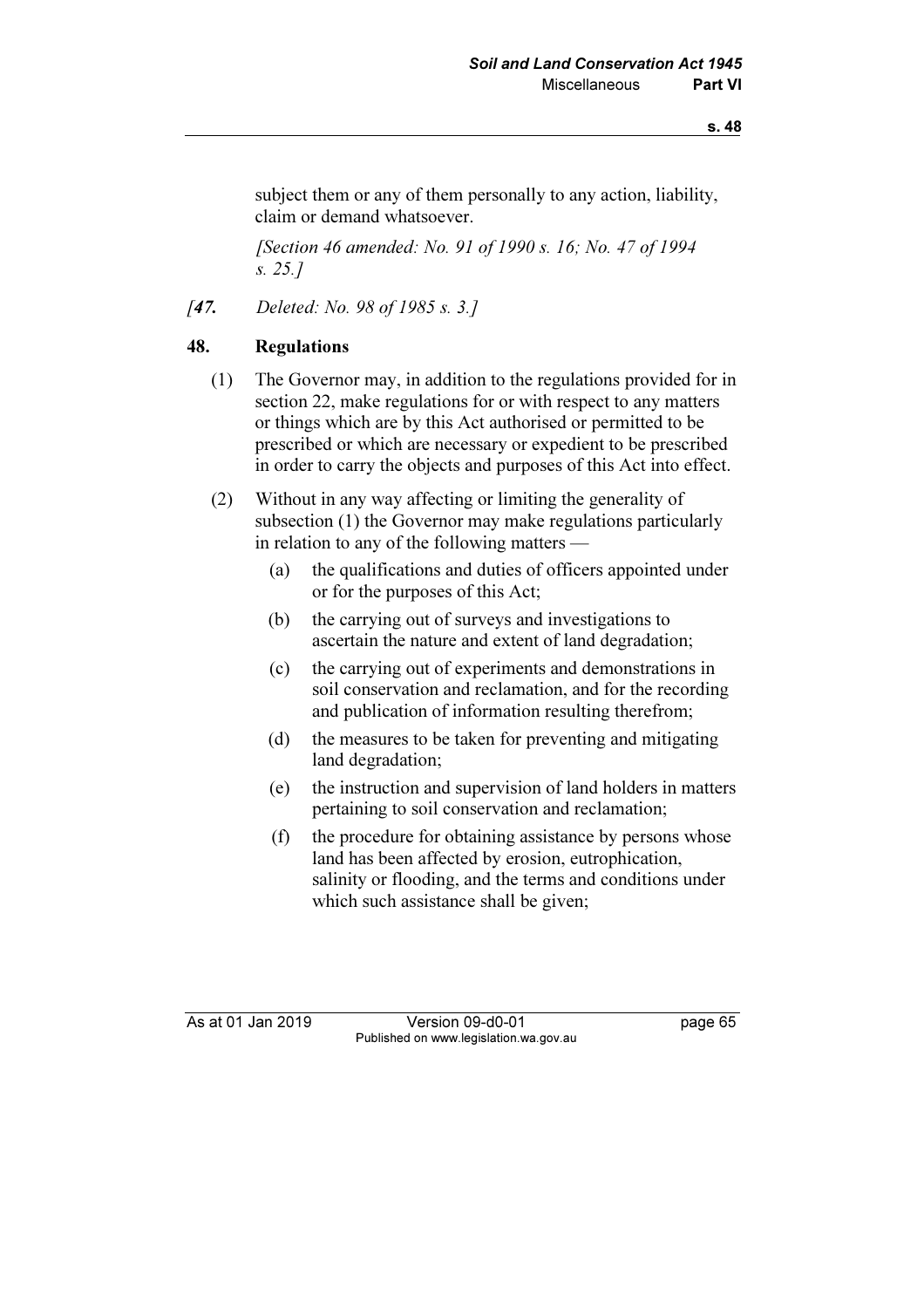| (g)                          | subject to section $25A(9)$ and (10), the procedure to be<br>followed before recommending that a service charge be<br>imposed, including $-$                                                                                              |
|------------------------------|-------------------------------------------------------------------------------------------------------------------------------------------------------------------------------------------------------------------------------------------|
|                              | (i)<br>the forward planning, costing and consultation to<br>be undertaken; and                                                                                                                                                            |
|                              | the public meetings to be held; and<br>(ii)                                                                                                                                                                                               |
|                              | (iii)<br>the notifications to be given; and                                                                                                                                                                                               |
|                              | the reports to be given to the Minister;<br>(iv)                                                                                                                                                                                          |
| (ga)                         | the practices to be applied in the control and<br>management of, and accounting for, service charges;                                                                                                                                     |
| (h)                          | the form of notices, orders, certificates, authorities and<br>other documents;                                                                                                                                                            |
| $\int(i)$ , $(j)$            | deleted]                                                                                                                                                                                                                                  |
| (k)                          | appointing times and places for the doing of acts,<br>matters and things;                                                                                                                                                                 |
| $\left( \frac{1}{2} \right)$ | the management and control of soil conservation<br>reserves;                                                                                                                                                                              |
| (m)                          | the leasing of land vested in Her Majesty under this Act,<br>and the rents or fees, the terms, and covenants and<br>conditions to be reserved by or fixed and included in any<br>such leases;                                             |
| (n)                          | subject to the provisions of the <i>Forests Act 1918</i> <sup>4</sup> , the<br>regulation or prohibition of the destruction of or<br>interference with timber or scrub on land held under any<br>form of lease or licence from the Crown; |
| $\circ$                      | the prohibition of the lighting of fires in the open air in<br>any area of land degradation hazard except under such<br>circumstances and subject to such limitations, conditions<br>and restrictions as may be prescribed;               |
| (p)                          | the prohibition or regulation of depasturing of livestock<br>on a soil conservation reserve or on an area of land<br>degradation hazard or on any specified portion of such<br>reserve or hazard;                                         |
| page 66                      | As at 01 Jan 2019<br>Version 09-d0-01<br>Published on www.legislation.wa.gov.au                                                                                                                                                           |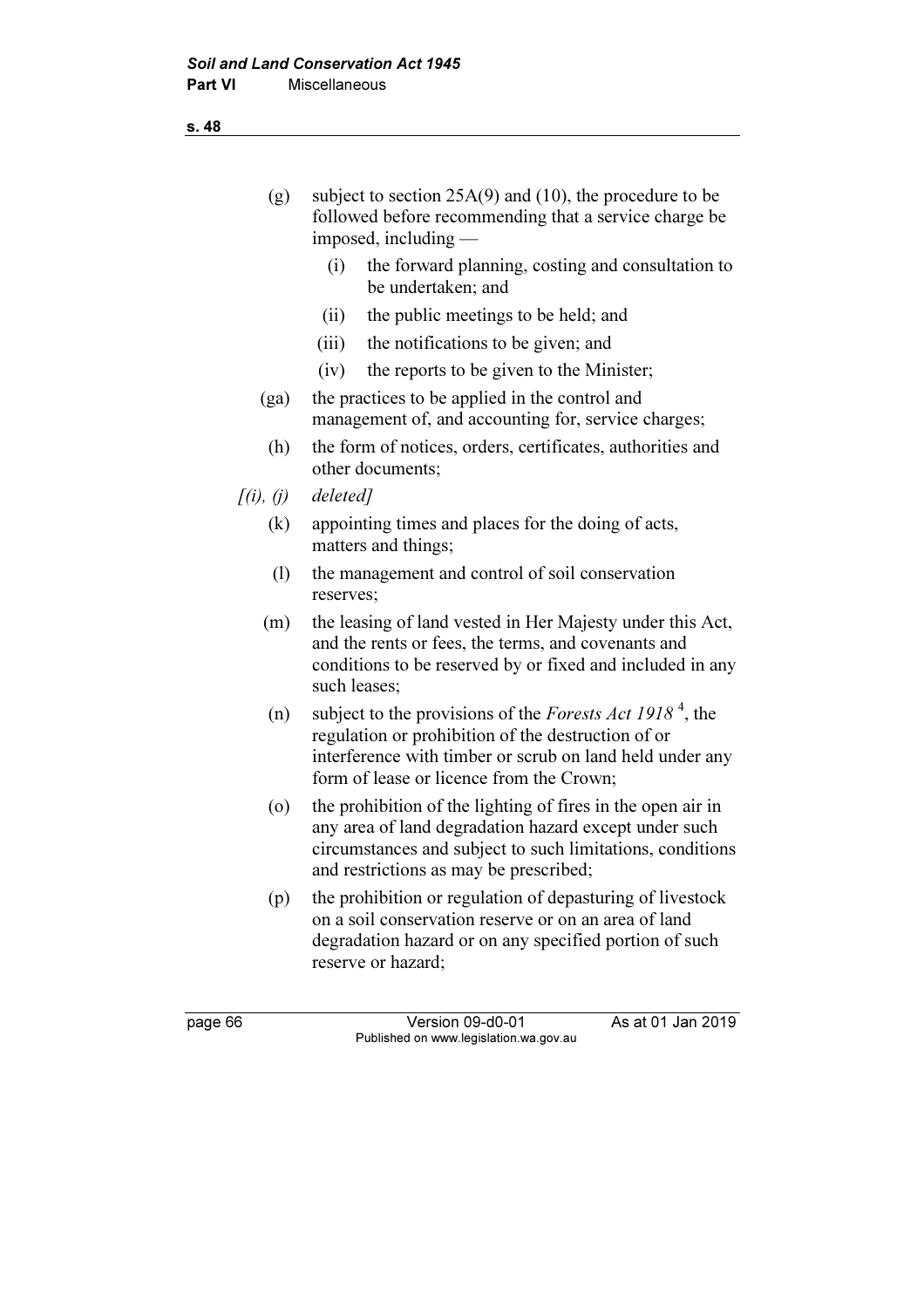- (q) requiring the owner or occupier of land to give prior notification to the Commissioner of his intent to cut down, clear, destroy or otherwise damage trees, shrubs, grass or any other plants on any land.
- (3) Any regulation made under this section may
	- (a) authorise any matter or thing to be from time to time determined, applied or regulated by the Minister or the Commissioner;
	- (b) impose a penalty not exceeding \$2 000 for a breach of any regulation.
- (4) Regulations may be made under this section
	- (a) so as to apply
		- (i) generally or in a particular class of case or in particular classes of cases; and
		- (ii) at all times or at a specified time or at specified times; and
		- (iii) throughout the State or in a specified part or specified parts of the State;

and

- (b) so as to provide for the exemption of persons or things from the provisions of the regulations, or any of them, and for the imposition of conditions on any such exemption.
- (5) In subsection (4)(a) *specified* means specified in the regulations.

 [Section 48 amended: No. 32 of 1955 s. 11; No. 113 of 1965 s. 8; No. 42 of 1982 s. 41 and 42; No. 20 of 1989 s. 3; No. 47 of 1994 s. 26; No. 4 of 1999 s. 11; No. 55 of 2004 s. 1102.]

As at 01 Jan 2019 Version 09-d0-01 page 67 Published on www.legislation.wa.gov.au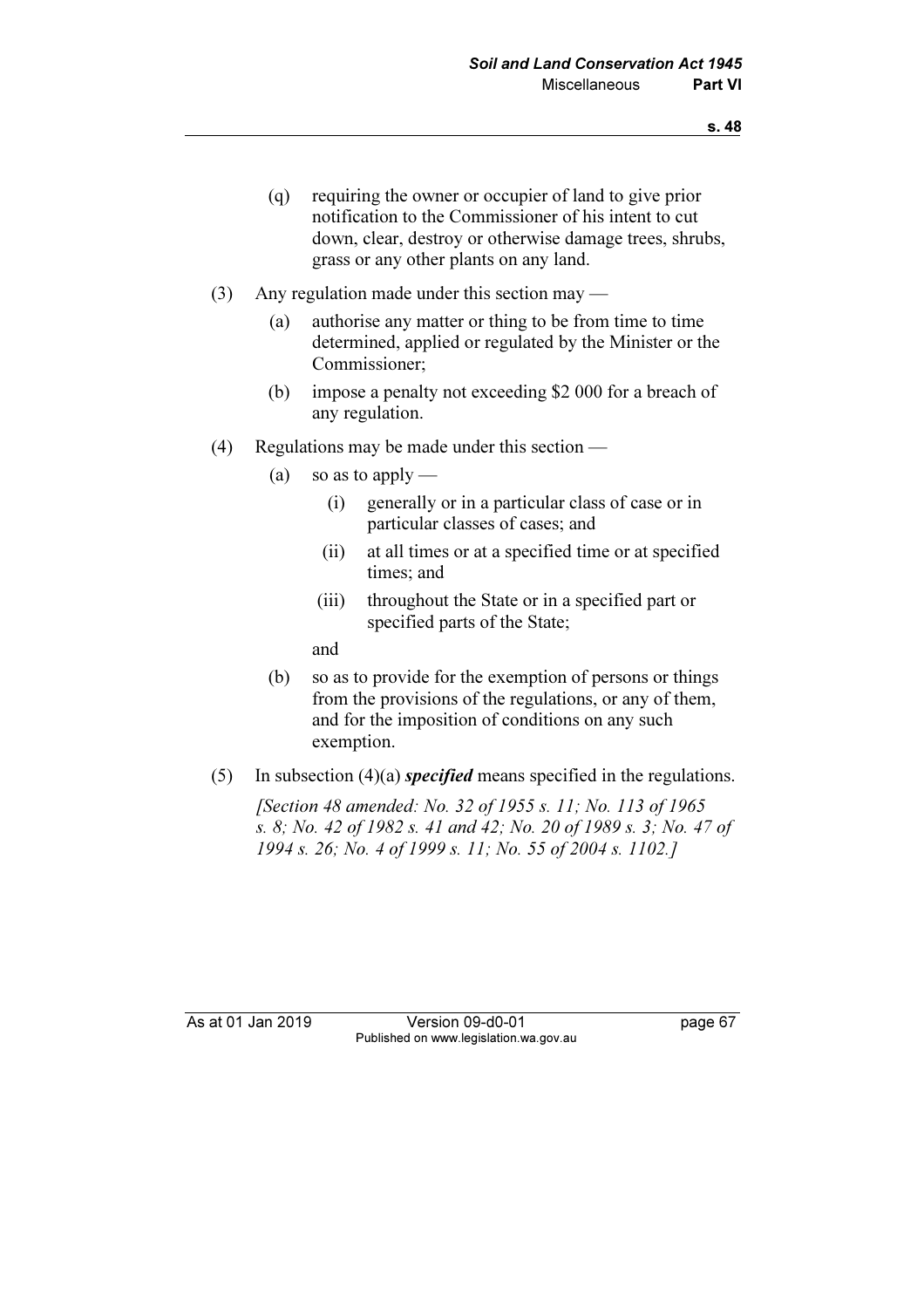# Schedule — Acts to which this Act is supplementary

[s. 3]

[Heading amended: No. 19 of 2010 s. 4.]

Biodiversity Conservation Act 2016

Building Act 2011

Bush Fires Act 1954

Closer Settlement Act 1927 <sup>5</sup>

Country Areas Water Supply Act 1947

Environmental Protection Act 1971 <sup>6</sup>

Forests Act 1918<sup>4</sup>

Land Administration Act 1997

Local Government Act 1995

Main Roads Act 1930

Mining Act 1978

Petroleum and Geothermal Energy Resources Act 1967

Planning and Development Act 2005

Rights in Water and Irrigation Act 1914

Water Services Act 2012

 [Schedule inserted: No. 42 of 1982 s. 43; amended: No. 46 of 1994 s. 40; No. 14 of 1996 s. 4; No. 31 of 1997 s. 141; No. 38 of 2005 s. 15; No. 35 of 2007 s. 105; No. 24 of 2007 s. 80; No. 24 of 2011 s. 173; No. 25 of 2012 s. 229; No. 24 of 2016 s. 320.]

page 68 Version 09-d0-01 As at 01 Jan 2019 Published on www.legislation.wa.gov.au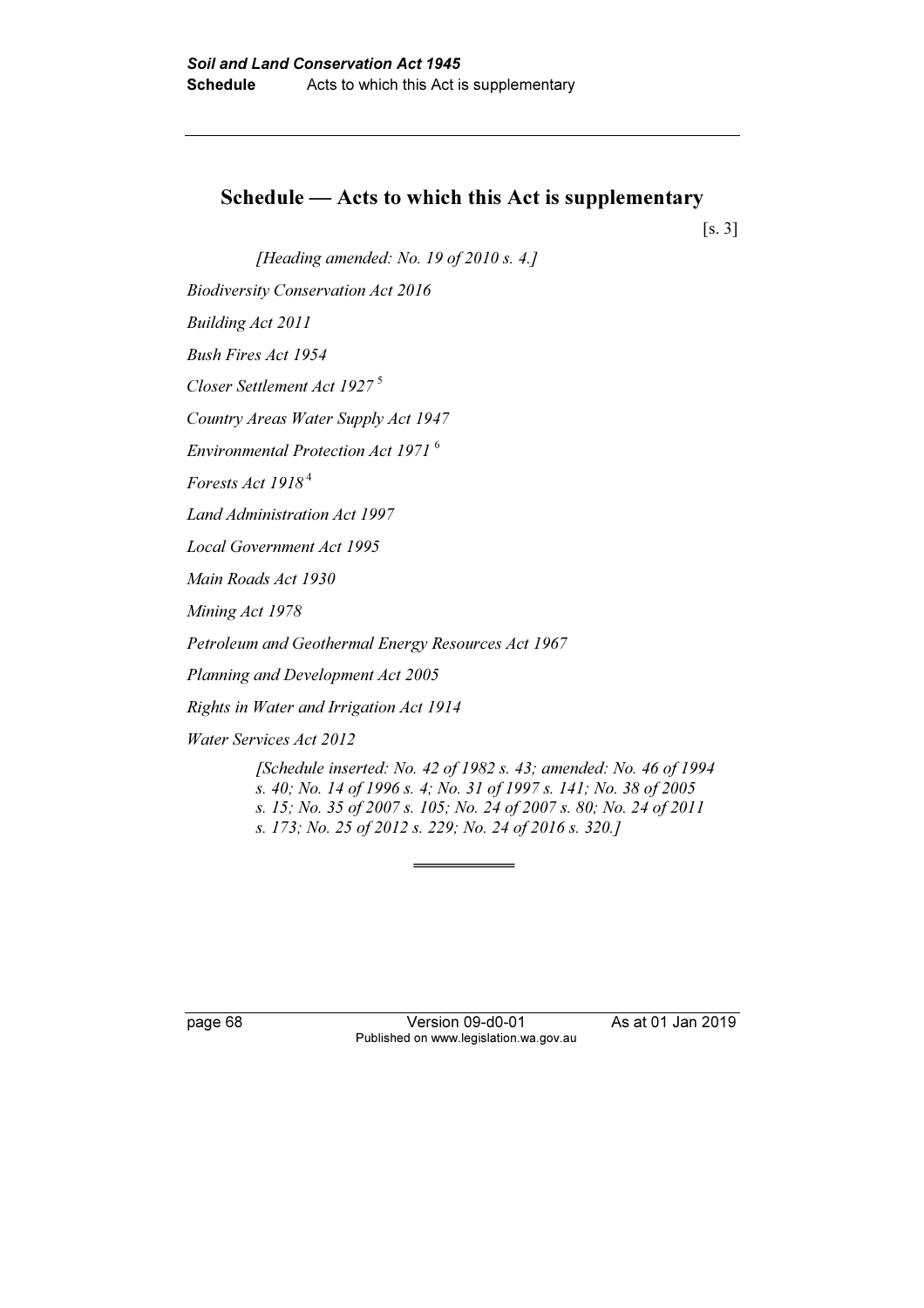## **Notes**

1 This is a compilation of the Soil and Land Conservation Act 1945 and includes the amendments made by the other written laws referred to in the following table <sup>1a</sup>. The table also contains information about any reprint.

### Compilation table

| <b>Short title</b>                                 | Number<br>and year                                        | Assent                  | Commencement                                                   |
|----------------------------------------------------|-----------------------------------------------------------|-------------------------|----------------------------------------------------------------|
| <b>Soil Conservation</b><br>Act $1945^7$           | 15 of 1945<br>$(9 \text{ and } 10)$<br>Geo. VI<br>No. 15) | 9 Jan 1946              | 1 Jul 1946 (see s. 1 and <i>Gazette</i><br>28 Jun 1946 p. 789) |
| <b>Soil Conservation Act</b><br>Amendment Act 1955 | 32 of 1955<br>(4 Eliz. II<br>No. 32)                      | 24 Nov 1955 24 Nov 1955 |                                                                |

#### Reprint of the Soil Conservation Act 1945 approved 22 Oct 1959 in Vol. 14 of Reprinted Acts (includes amendments listed above)

| Decimal Currency Act 1965 113 of 1965 21 Dec 1965                          |                                                      |             | Act other than $s$ , 4-9:<br>21 Dec 1965 (see s. 2(1));<br>s. 4-9: 14 Feb 1966 (see s. $2(2)$ )                                      |
|----------------------------------------------------------------------------|------------------------------------------------------|-------------|--------------------------------------------------------------------------------------------------------------------------------------|
| <b>Soil Conservation Act</b><br>Amendment Act 1967                         | 67 of 1967                                           | 5 Dec 1967  | 17 Nov 1972 (see s. 2 and<br>Gazette 17 Nov 1972<br>p. $4382-3$                                                                      |
| Metric Conversion<br>Act 1972                                              | 94 of 1972<br>(as amended<br>by No. $19$ of<br>1973) | 4 Dec 1972  | Relevant amendments (see<br>Second Sch. <sup>8</sup> ) took effect on<br>1 Jan 1974 (see s. 4(2) and<br>Gazette 26 Oct 1973 p. 4087) |
| <b>Soil Conservation Act</b><br>Amendment Act 1974                         | 40 of 1974                                           |             | 15 Nov 1974 28 Feb 1975 (see s. 2 and<br>Gazette 28 Feb 1975 p. 721)                                                                 |
| listed above)                                                              |                                                      |             | Reprint of the Soil Conservation Act 1945 approved 9 Sep 1975 (includes amendments                                                   |
| Acts Amendment (Statutory<br>Designations) and<br>Validation Act 1981 s. 4 | 63 of 1981                                           | 13 Oct 1981 | 13 Oct 1981                                                                                                                          |

Acts Amendment (Soil Conservation) Act 1982 Pt. II 42 of 1982 27 May 1982 1 Oct 1982 (see s. 2 and Gazette 1 Oct 1982 p. 3886)

Reprint of the Soil and Land Conservation Act 1945 approved 13 Dec 1982 (includes amendments listed above)

As at 01 Jan 2019 Version 09-d0-01 page 69 Published on www.legislation.wa.gov.au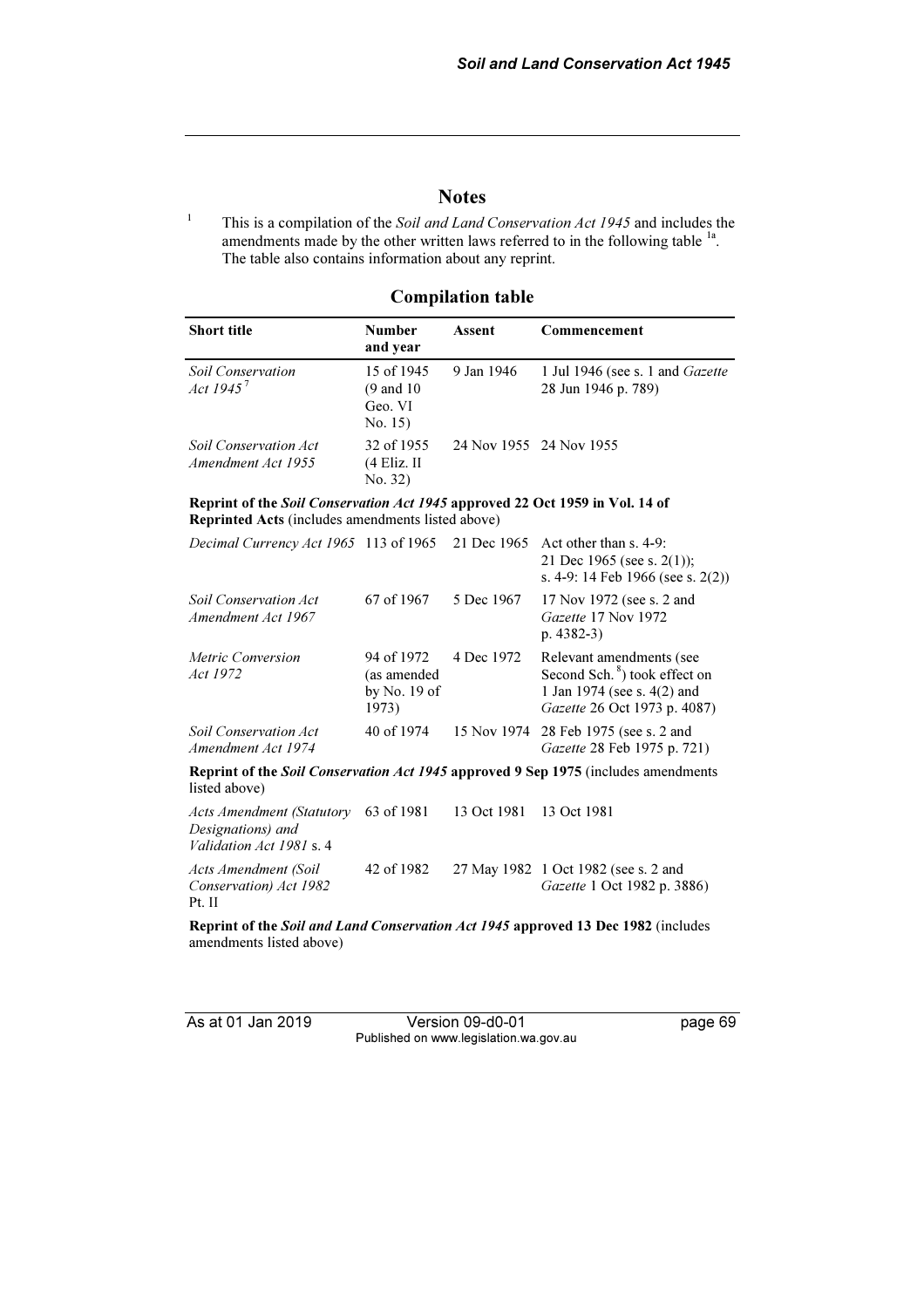| <b>Short title</b>                                                             | <b>Number</b><br>and year | Assent      | Commencement                                                                                                                                                                                                                                                                                                        |
|--------------------------------------------------------------------------------|---------------------------|-------------|---------------------------------------------------------------------------------------------------------------------------------------------------------------------------------------------------------------------------------------------------------------------------------------------------------------------|
| Acts Amendment (Financial<br>Administration and Audit)<br>Act 1985 s. 3 $^{9}$ | 98 of 1985                | 4 Dec 1985  | 1 Jul 1986 (see s. 2 and Gazette<br>30 Jun 1986 p. 2255)                                                                                                                                                                                                                                                            |
| Soil and Land Conservation 46 of 1988<br>Amendment Act 1988                    |                           | 30 Nov 1988 | s. 16(b): 1 Apr 1988<br>(see s. $2(3)$ );<br>s. 15 and 16(a): 16 Sep 1988<br>(see s. $2(2)$ and Gazette<br>16 Sep 1988 p. 3637);<br>s. 1 and 2:30 Nov 1988;<br>Act other than s. 1, 2, 15 and<br>16: 20 Jan 1989 (see s. 2(1) and<br>Gazette 20 Jan 1989 p. 110)                                                    |
| Agricultural Legislation<br>(Penalties) Amendment<br>Act 1989 s. 3             | 20 of 1989                | 1 Dec 1989  | 15 Dec 1989 (see s. 2 and<br>Gazette 15 Dec 1989 p. 4513)                                                                                                                                                                                                                                                           |
| Soil and Land Conservation 91 of 1990<br>Amendment Act 1990                    |                           | 17 Dec 1990 | s. 1 and 2: 17 Dec 1990;<br>Act other than s. 1 and 2, the<br>definitions of <i>the trust</i> and <i>the</i><br>Trust Fund in s. $4(c)$ , s. 12 and<br>Sch. it. 1(b), 2 and 3:<br>3 May 1991 (see s. 2 and<br>Gazette 3 May 1991 p. 1936);<br>balance: 28 Oct 1995 (see s. 2<br>and Gazette 27 Oct 1995<br>p. 4937) |
| Rates and Charges (Rebates<br>and Deferments) Act 1992<br>s. $52(2)$           | 31 of 1992                | 19 Jun 1992 | 1 Jul 1992 (see s. 2 and Gazette<br>26 Jun 1992 p. 2643)                                                                                                                                                                                                                                                            |
| Financial Administration<br><b>Legislation Amendment</b><br>Act 1993 s. 11     | 6 of 1993                 | 27 Aug 1993 | 1 Jul 1993 (see s. $2(1)$ )                                                                                                                                                                                                                                                                                         |
| R & I Bank Amendment<br><i>Act 1994 s.</i> 13                                  | 6 of 1994                 | 11 Apr 1994 | 26 Apr 1994 (see s. 2 and<br>Gazette 26 Apr 1994 p. 1743)                                                                                                                                                                                                                                                           |
| <b>Local Government</b><br>Amendment Act 1994 s. 42                            | 27 of 1994                | 23 Jun 1994 | 1 Jul 1994 (see s. 2)                                                                                                                                                                                                                                                                                               |
| <b>Acts Amendment (Public</b><br>Sector Management)<br>Act 1994 s. 3(2)        | 32 of 1994                | 29 Jun 1994 | 1 Oct 1994 (see s. 2 and Gazette<br>30 Sep 1994 p. 4948)                                                                                                                                                                                                                                                            |
| Stock (Brands and<br>Movement) Amendment<br>Act 1994 s. 40                     | 46 of 1994                | 27 Sep 1994 | 17 May 1995 (see s. 2 and<br>Gazette 16 May 1995 p. 1839)                                                                                                                                                                                                                                                           |

page 70 Version 09-d0-01 As at 01 Jan 2019 Published on www.legislation.wa.gov.au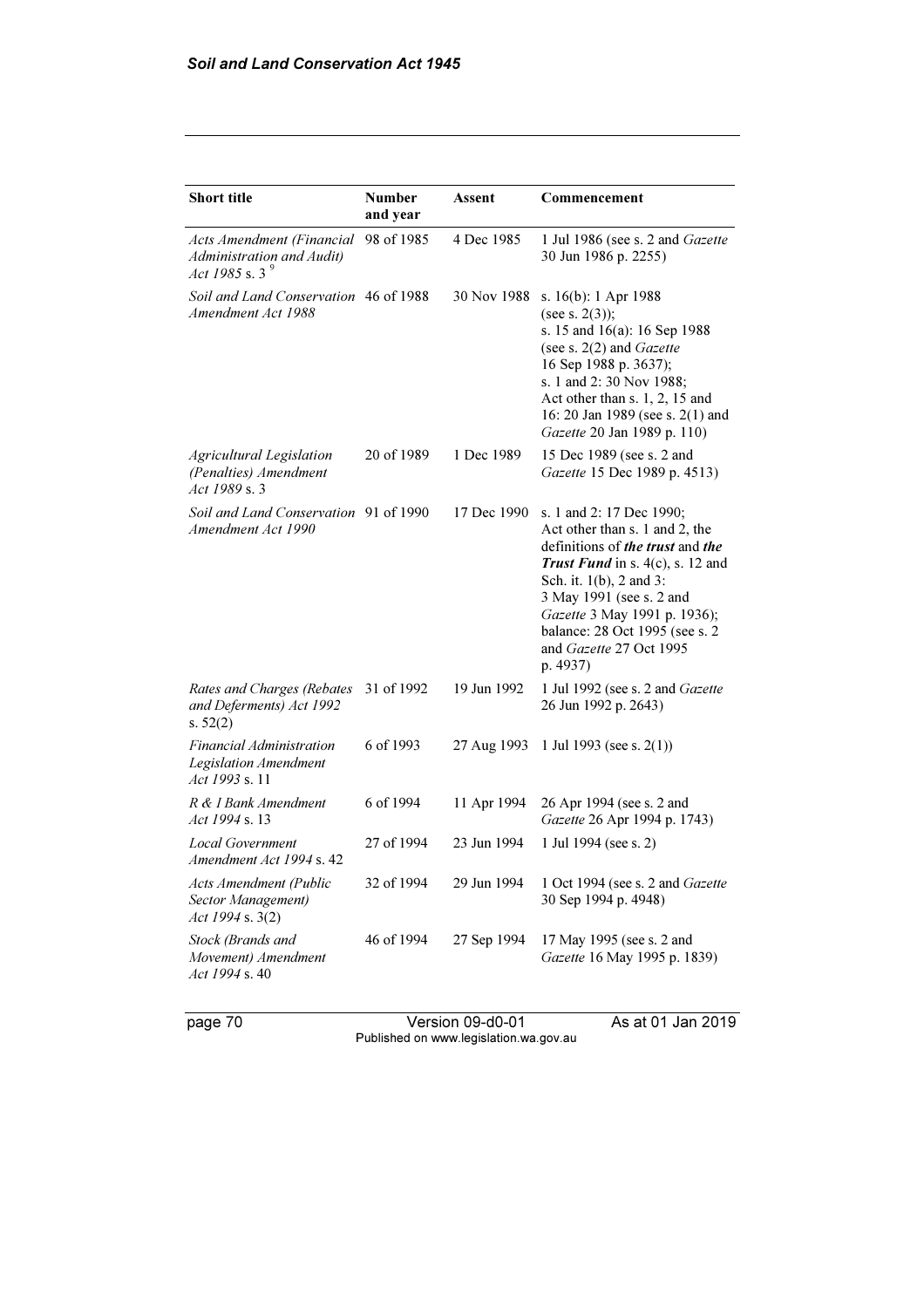| <b>Short title</b>                                                                                         | <b>Number</b><br>and year | Assent      | Commencement                                                                                                          |
|------------------------------------------------------------------------------------------------------------|---------------------------|-------------|-----------------------------------------------------------------------------------------------------------------------|
| Soil and Land Conservation<br>Amendment Act 1994                                                           | 47 of 1994                | 27 Sep 1994 | 25 Oct 1994                                                                                                           |
| <b>Statutes (Repeals and Minor</b><br>Amendments) Act 1994 s. 4                                            | 73 of 1994                | 9 Dec 1994  | 9 Dec 1994 (see s. 2)                                                                                                 |
| <b>Bank of Western Australia</b><br>Act 1995 s. 44                                                         | 14 of 1995                | 4 Jul 1995  | 1 Dec 1995 (see s. $2(3)$ and $9(1)$ )<br>and Gazette 29 Nov 1995<br>p. 5529)                                         |
| Water Agencies Restructure<br>(Transitional and<br>Consequential Provisions)<br>Act 1995 s. 188            | 73 of 1995                | 27 Dec 1995 | 1 Jan 1996 (see s. 2(2) and<br>Gazette 29 Dec 1995 p. 6291)                                                           |
| Reprint of the Soil and Land Conservation Act 1945 as at 30 Jan 1996 (includes<br>amendments listed above) |                           |             |                                                                                                                       |
| <b>Local Government</b><br>(Consequential)<br>Amendments) Act 1996 s. 4                                    | 14 of 1996                | 28 Jun 1996 | 1 Jul 1996 (see s. 2)                                                                                                 |
| <b>Financial Legislation</b><br>Amendment Act 1996 s. 64                                                   | 49 of 1996                | 25 Oct 1996 | 25 Oct 1996 (see s. $2(1)$ )                                                                                          |
| Transfer of Land<br>Amendment Act 1996<br>s. $153(1)$                                                      | 81 of 1996                | 14 Nov 1996 | 14 Nov 1996 (see s. $2(1)$ )                                                                                          |
| Reprint of the Soil and Land Conservation Act 1945 as at 12 Aug 1997 (includes<br>amendments listed above) |                           |             |                                                                                                                       |
| <b>Acts Amendment</b><br>(Land Administration)<br>Act 1997 Pt. 54 and s. 141<br>and $142$                  | 31 of 1997                | 3 Oct 1997  | 30 Mar 1998 (see s. 2 and<br>Gazette 27 Mar 1998 p. 1765)                                                             |
| <b>Statutes (Repeals and Minor</b><br>Amendments) Act 1997<br>s. 111                                       | 57 of 1997                | 15 Dec 1997 | 15 Dec 1997 (see s. $2(1)$ )                                                                                          |
| Soil and Land Conservation<br>Amendment Act 1999                                                           | 4 of 1999                 | 25 Mar 1999 | s. 1 and 2: 25 Mar 1999;<br>Act other than s. 1 and 2:<br>12 Jun 1999 (see s. 2 and<br>Gazette 11 Jun 1999 p. 2533-4) |
| <b>Taxation Administration</b><br>(Consequential Provisions)<br>Act 2002 s. 22                             | 45 of 2002                | 20 Mar 2003 | 1 Jul 2003 (see s. 2(1) and<br>Gazette 27 Jun 2003 p. 2383)                                                           |
| <b>Public Transport Authority</b><br>Act 2003 s. 168                                                       | 31 of 2003                | 26 May 2003 | 1 Jul 2003 (see s. $2(1)$ and<br>Gazette 27 Jun 2003 p. 2384)                                                         |

As at 01 Jan 2019 Version 09-d0-01 page 71 Published on www.legislation.wa.gov.au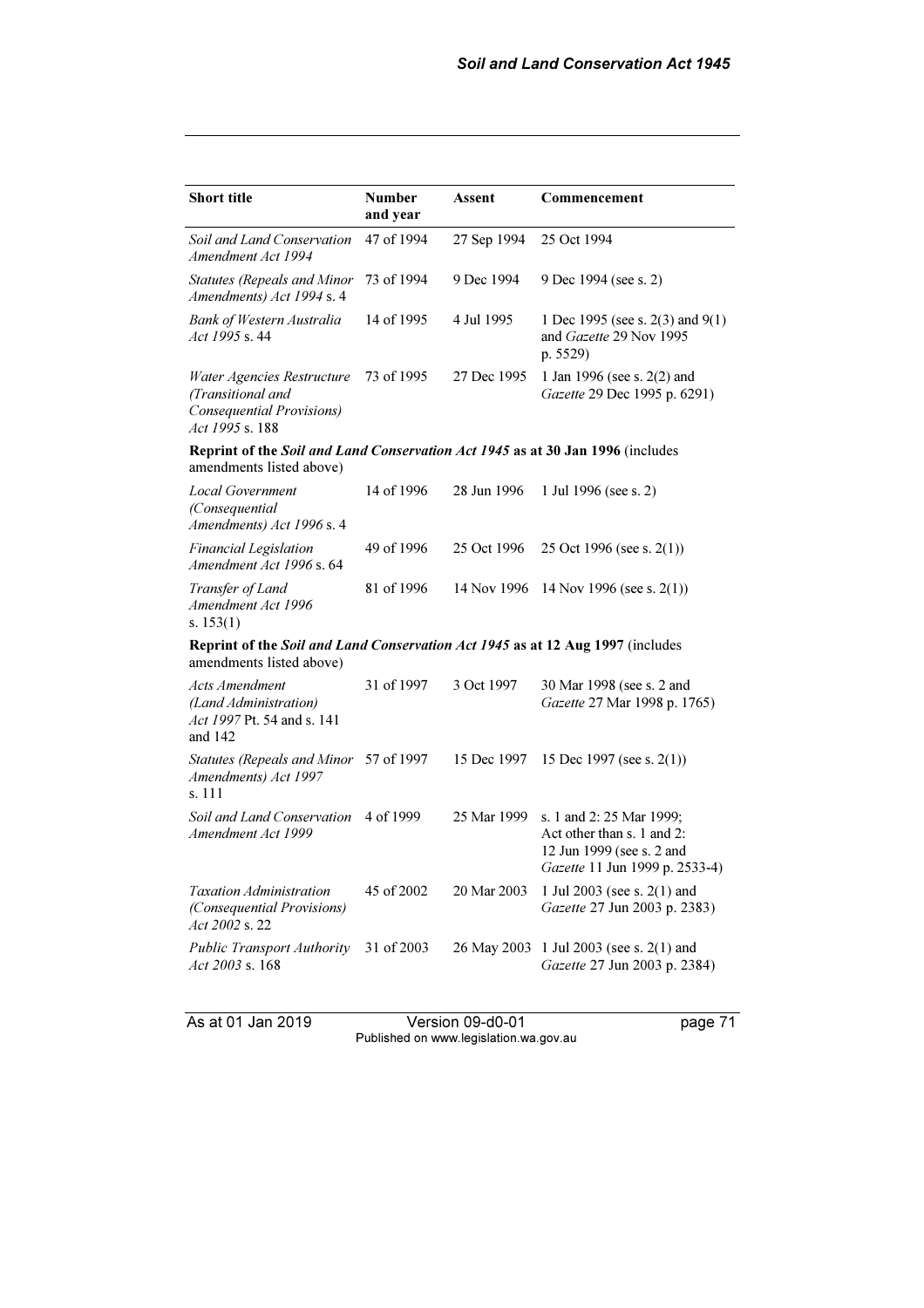| <b>Short title</b>                                                                                                        | <b>Number</b><br>and year                                                     | Assent      | Commencement                                                                                            |  |  |
|---------------------------------------------------------------------------------------------------------------------------|-------------------------------------------------------------------------------|-------------|---------------------------------------------------------------------------------------------------------|--|--|
| amendments listed above)                                                                                                  | Reprint 6: The Soil and Land Conservation Act 1945 as at 3 Oct 2003 (includes |             |                                                                                                         |  |  |
| Acts Amendment (Carbon<br><b>Rights and Tree Plantation</b><br>Agreements) Act 2003 Pt. 3                                 | 56 of 2003                                                                    | 29 Oct 2003 | 24 Mar 2004 (see s. 2 and<br>Gazette 23 Mar 2004 p. 975)                                                |  |  |
| Courts Legislation<br>Amendment and Repeal<br>Act 2004 s. 141                                                             | 59 of 2004                                                                    | 23 Nov 2004 | 1 May 2005 (see s. 2 and<br>Gazette 31 Dec 2004 p. 7128)                                                |  |  |
| State Administrative<br>Tribunal (Conferral of<br>Jurisdiction) Amendment<br>and Repeal Act 2004 Pt. 2<br>Div. $119^{10}$ | 55 of 2004                                                                    | 24 Nov 2004 | 1 Jan 2005 (see s. 2 and Gazette<br>31 Dec 2004 p. 7130)                                                |  |  |
| Criminal Procedure and<br>Appeals (Consequential and<br>Other Provisions) Act 2004<br>s.80                                | 84 of 2004                                                                    | 16 Dec 2004 | 2 May 2005 (see s. 2 and<br>Gazette 31 Dec 2004 p. 7129<br>(correction by Gazette<br>7 Jan 2005 p. 53)) |  |  |
| Planning and Development<br>(Consequential and<br><b>Transitional Provisions</b> )<br>$Act\,2005\,$ s. 15                 | 38 of 2005                                                                    | 12 Dec 2005 | 9 Apr 2006 (see s. 2 and<br>Gazette 21 Mar 2006 p. 1078)                                                |  |  |
| Reprint 7: The Soil and Land Conservation Act 1945 as at 19 May 2006 (includes<br>amendments listed above)                |                                                                               |             |                                                                                                         |  |  |
| Machinery of Government<br>(Miscellaneous<br>Amendments) Act 2006<br>Pt. 2 Div. 7                                         | 28 of 2006                                                                    | 26 Jun 2006 | 1 Jul 2006 (see s. 2 and Gazette<br>27 Jun 2006 p. 2347)                                                |  |  |
| <b>Financial Legislation</b><br>Amendment and Repeal<br>Act 2006 s. 4, 6 and Sch. 1<br>cl. 158                            | 77 of 2006                                                                    | 21 Dec 2006 | 1 Feb 2007 (see s. 2(1) and<br>Gazette 19 Jan 2007 p. 137)                                              |  |  |
| <b>Biosecurity and Agriculture</b><br>Management (Repeal and<br>Consequential Provisions)<br>Act 2007 s. 80               | 24 of 2007                                                                    | 12 Oct 2007 | 1 May 2013 (see s. 2(2) and<br>Gazette 5 Feb 2013 p. 823)                                               |  |  |
| Petroleum Amendment<br>Act 2007 s. 105                                                                                    | 35 of 2007                                                                    | 21 Dec 2007 | 19 Jan 2008 (see s. 2(b) and<br>Gazette 18 Jan 2008 p. 147)                                             |  |  |
| <b>Water Resources</b><br>Legislation Amendment<br>Act 2007 s. 200                                                        | 38 of 2007                                                                    | 21 Dec 2007 | 1 Feb 2008 (see s. 2(2) and<br>Gazette 31 Jan 2008 p. 251)                                              |  |  |

page 72 Version 09-d0-01 As at 01 Jan 2019 Published on www.legislation.wa.gov.au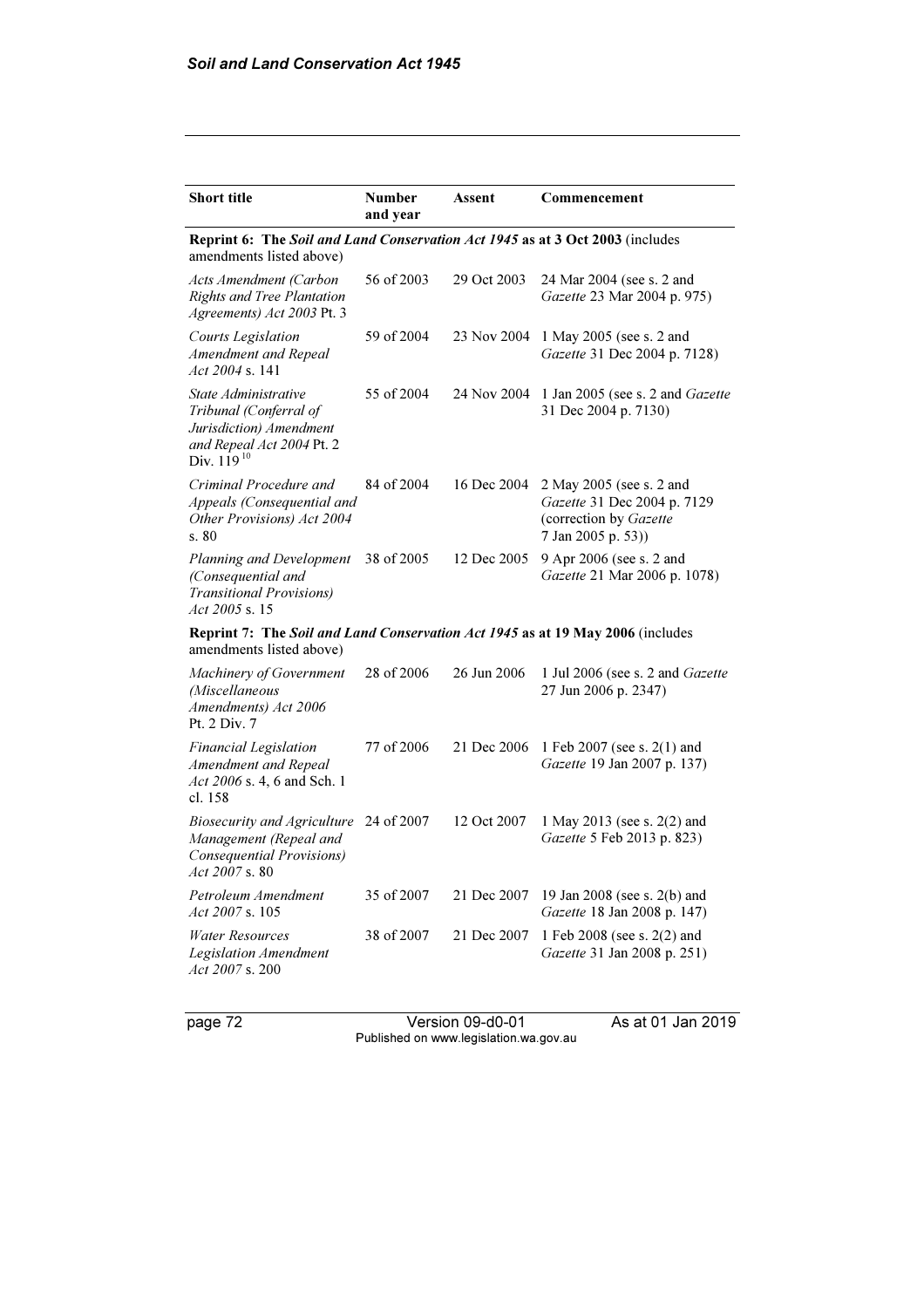| <b>Short title</b>                                                                                                                                                                                                      | <b>Number</b><br>and year | Assent      | Commencement                                                     |
|-------------------------------------------------------------------------------------------------------------------------------------------------------------------------------------------------------------------------|---------------------------|-------------|------------------------------------------------------------------|
| Duties Legislation<br>Amendment Act 2008<br>Sch. 1 cl. 35                                                                                                                                                               | 12 of 2008                | 14 Apr 2008 | 1 Jul 2008 (see s. $2(d)$ )                                      |
| Reprint 8: The Soil and Land Conservation Act 1945 as at 17 Oct 2008 (includes<br>amendments listed above except those in the Biosecurity and Agriculture Management<br>(Repeal and Consequential Provisions) Act 2007) |                           |             |                                                                  |
| Statutes (Repeals and<br>Minor Amendments)<br>$Act\,2009\,$ s. 17                                                                                                                                                       | 46 of 2009                | 3 Dec 2009  | 4 Dec 2009 (see s. $2(b)$ )                                      |
| Standardisation of<br>Formatting Act 2010 s. 4,<br>$43(3)$ and 51                                                                                                                                                       | 19 of 2010                | 28 Jun 2010 | 11 Sep $2010$ (see s. $2(b)$ and<br>Gazette 10 Sep 2010 p. 4341) |
| <b>Public Sector Reform</b><br>$Act\,2010\,\mathrm{s}$ , 89                                                                                                                                                             | 39 of 2010                | 1 Oct 2010  | 1 Dec 2010 (see s. 2(b) and<br>Gazette 5 Nov 2010 p. 5563)       |
| <i>Building Act 2011 s.</i> 173                                                                                                                                                                                         | 24 of 2011                | 11 Jul 2011 | 2 Apr 2012 (see s. 2(b) and<br>Gazette 13 Mar 2012 p. 1033)      |
| <b>Water Services</b><br>Legislation Amendment<br>and Repeal Act 2012<br>s. 229                                                                                                                                         | 25 of 2012                | 3 Sep 2012  | 18 Nov 2013 (see s. 2(b) and<br>Gazette 14 Nov 2013 p. 5028)     |
| Reprint 9: The Soil and Land Conservation Act 1945 as at 12 Jul 2013 (includes<br>amendments listed above except those in the Water Services Legislation Amendment and<br>Repeal Act 2012)                              |                           |             |                                                                  |

| <b>Biodiversity Conservation</b> | 24 of 2016 | 21 Sep 2016 1 Jan 2019 (see s. 2(b) and |
|----------------------------------|------------|-----------------------------------------|
| Act 2016 s. 320                  |            | <i>Gazette</i> 14 Sep 2018 p. 3305)     |

- 2 Under the Alteration of Statutory Designations Order 2006 a reference in any law to the Department of Agriculture is read and construed as a reference to the Department of Agriculture and Food.
- 3 The designation of Ministers may be altered by the Governor under the Alterations of Statutory Designations Act 1974. As at the date of this compilation the former Minister for Agriculture is known as the Minister for Agriculture and Food.
- 4 Repealed by the Conservation and Land Management Act 1984 s. 147.
- 5 Repealed by the Acts Amendment and Repeal (Statutory Bodies) Act 1985.
- 6 Repealed by the Acts Amendment and Repeal (Environmental Protection) Act 1986.
- 7 Now known as the Soil and Land Conservation Act 1945; short title changed (see note under s. 1).

As at 01 Jan 2019 Version 09-d0-01 page 73 Published on www.legislation.wa.gov.au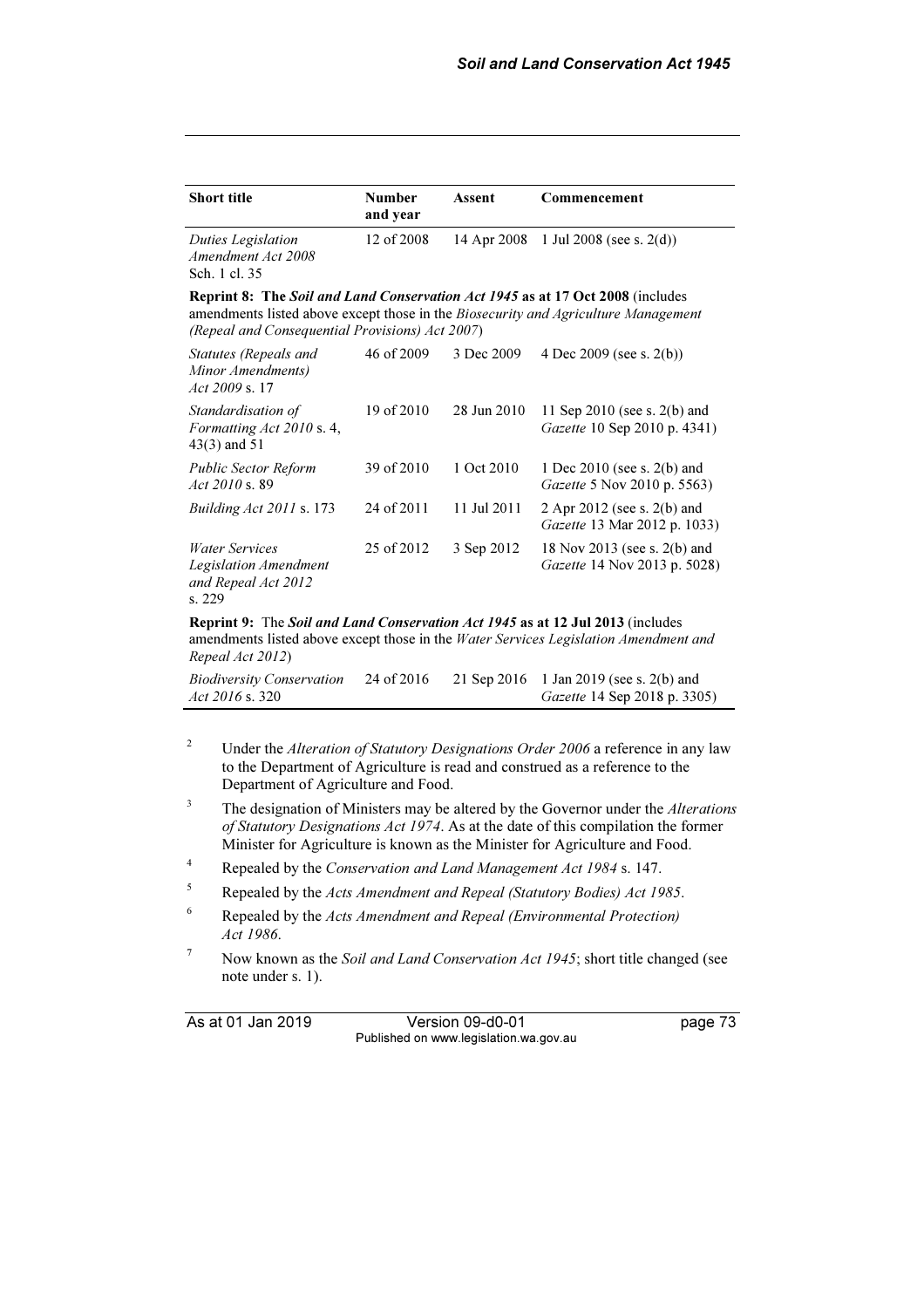- 8 The Second Schedule was inserted by the Metric Conversion Act Amendment Act 1973.
- 9 The Acts Amendment (Financial Administration and Audit) Act 1985 s. 4 was a transitional provision that is of no further effect.
- <sup>10</sup> The State Administrative Tribunal (Conferral of Jurisdiction) Amendment and Repeal Act 2004 Pt. 5, the State Administrative Tribunal Act 2004 s. 167 and 169, and the State Administrative Tribunal Regulations 2004 r. 28 and 42 deal with certain transitional issues some of which may be relevant for this Act.

page 74 Version 09-d0-01 As at 01 Jan 2019 Published on www.legislation.wa.gov.au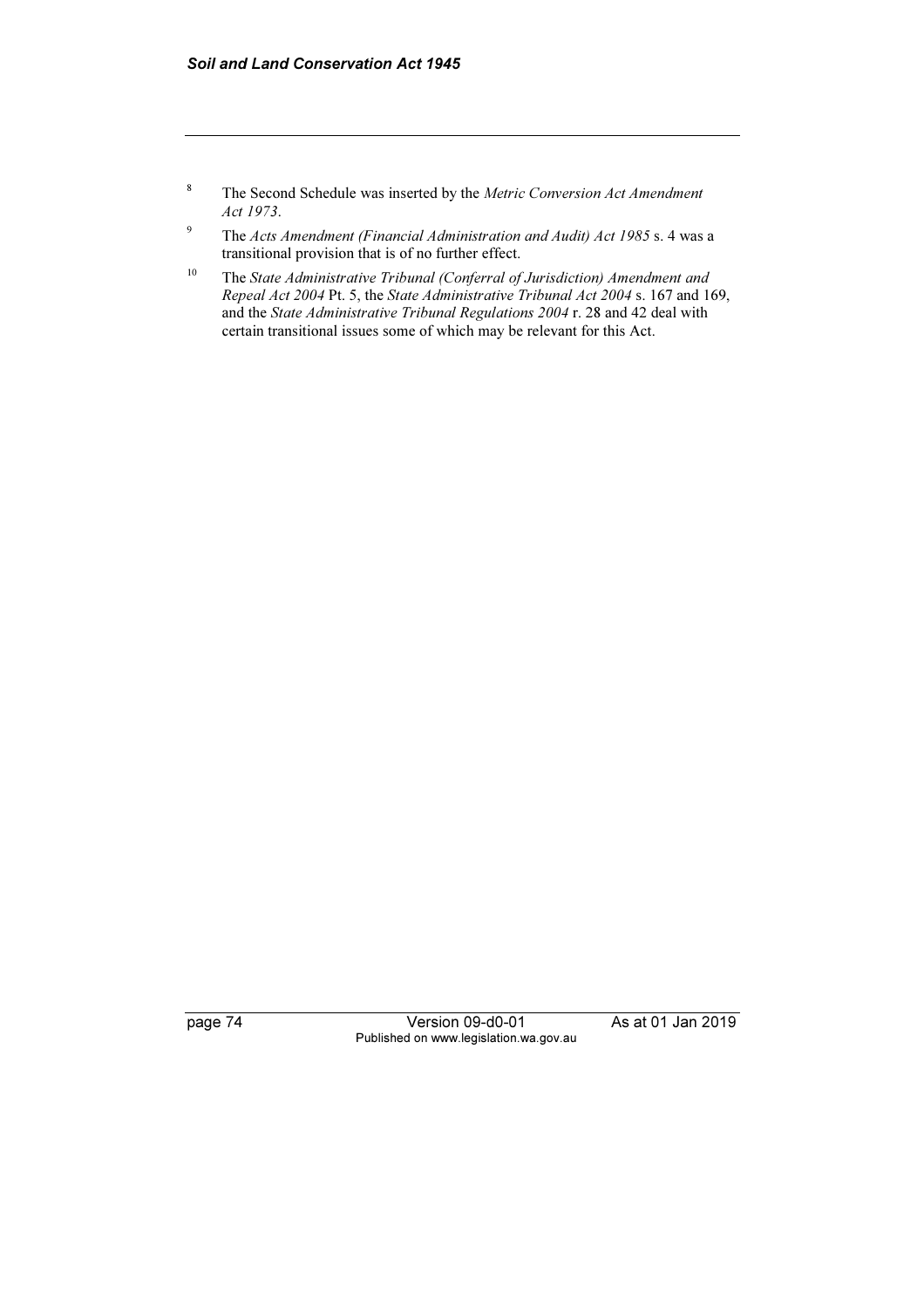# **Defined terms**

[This is a list of terms defined and the provisions where they are defined. The list is not part of the law.]

| Defined term | Provision(s) |
|--------------|--------------|
|              |              |
|              |              |
|              |              |
|              |              |
|              |              |
|              |              |
|              |              |
|              |              |
|              |              |
|              |              |
|              |              |
|              |              |
|              |              |
|              |              |
|              |              |
|              |              |
|              |              |
|              |              |
|              |              |
|              |              |
|              |              |
|              |              |
|              |              |
|              |              |
|              |              |
|              |              |
|              |              |
|              |              |
|              |              |
|              |              |
|              |              |
|              |              |
|              |              |
|              |              |
|              |              |
|              |              |
|              |              |
|              |              |
|              |              |
|              |              |

As at 01 Jan 2019

Version 09-d0-01 Published on www.legislation.wa.gov.au page 75